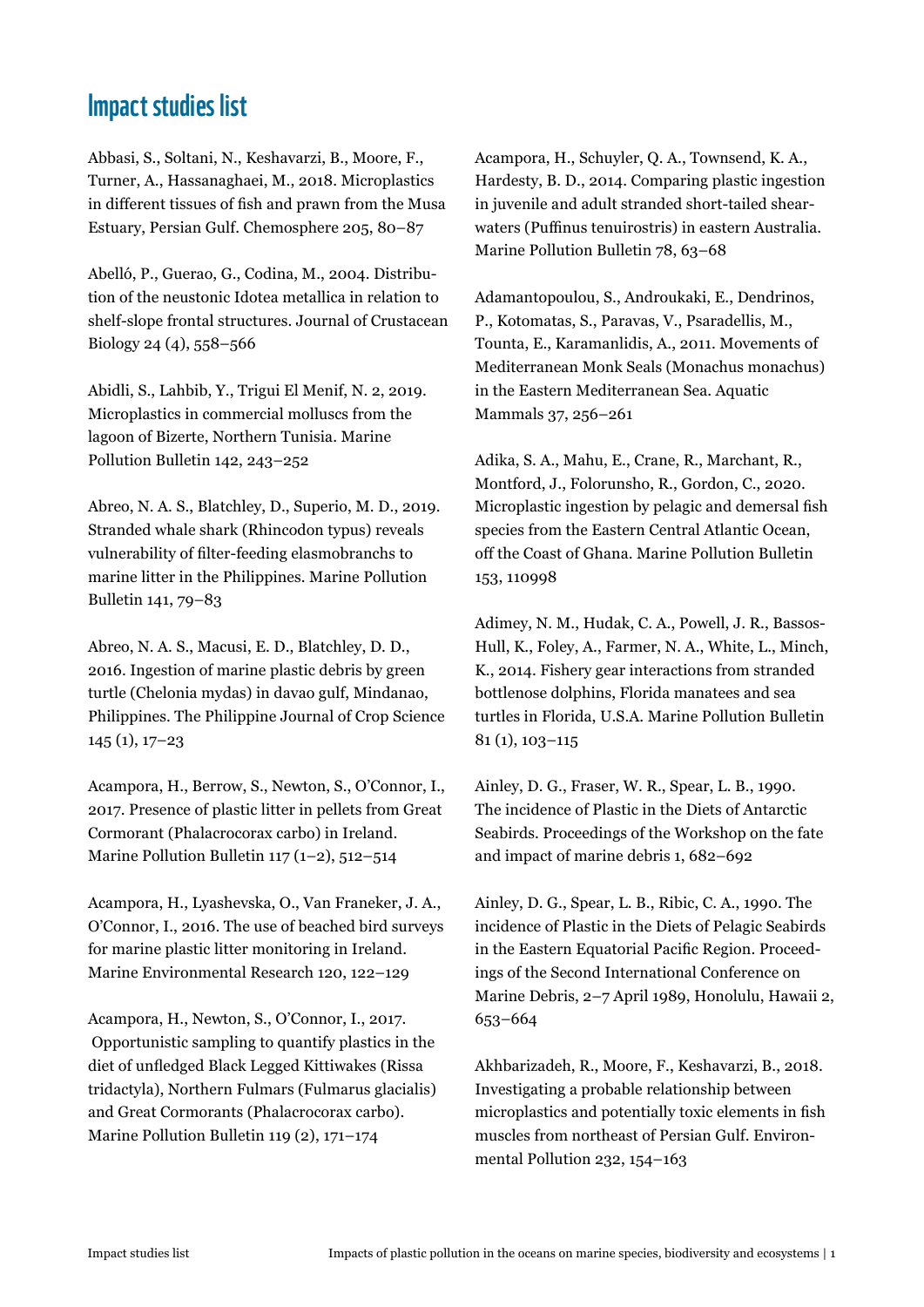Akoueson, F., Sheldon, L. M., Danopoulos, E., Morris, S., Hotten, J., Chapman, E., Li, J. N., Rotchell, J. M., 2020. A preliminary analysis of microplastics in edible versus non-edible tissues from seafood samples. Environmental Pollution 263, 114452

Alexiadou, P., Foskolos, I., Frantzis, A., 2019. Ingestion of macroplastics by odontocetes of the Greek Seas, Eastern Mediterranean: Often deadly! Marine Pollution Bulletin 146, 67-75

Aliani, S., Molcard, A., 2003. Hitch-hiking on floating marine debris: macrobenthic species in the Western Mediterranean Sea. Migrations and Dispersal of Marine Organisms: Proceedings of the 37th European Marine Biology Symposium held in Reykjavík, Iceland, 5–9 August 2002, 59–67

Al-Jufaili, S., Al-Jabri, M., Al-Baluchi, A., Baldwin, R. M., Wilson, S. C., West, F., Matthews, A. D., 1999. Human Impacts on Coral Reefs in the Sultanate of Oman. Estuarine, Coastal and Shelf Science 49, Supplement 1, 65–74

Allen, R., Jarvis, D., Sayer, S. Mills, C., 2012. Entanglement of grey seals Halichoerus grypus at a haul out site in Cornwall, UK. Marine Pollution Bulletin 64 (12)

Al-Lihaibi, S., Al-Mehmadi, A., Alarif, W. M., Bawakid, N. O., Kallenborn, R., Ali, A. M., 2019. Microplastics in sediments and fish from the Red Sea coast at Jeddah, Saudi Arabia. Environmental Chemistry 16 (8), 641–650

Alomar, C., Deudero, S., 2017. Evidence of microplastic ingestion in the shark Galeus melastomus Rafinesque, 1810 in the continental shelf off the western Mediterranean Sea. Environmental Pollution

Alomar, C., Deudero, S., Compa, M., Guijarro, B., 2020. Exploring the relation between plastic ingestion in species and its presence in seafloor bottoms. Marine Pollution Bulletin 160, 111641

Alomar, C., Sureda, A., Capó, X., Guijarro, B., Tejada, S., Deudero, S., 2017. Microplastic ingestion by Mullus surmuletus Linnaeus, 1758 fish and its potential for causing oxidative stress. Environmental Research 159, 135–142

Al-Salem, S. M., Uddin, S., Lyons, B., 2020. Evidence of microplastics (MP) in gut content of major consumed marine fish species in the State of Kuwait (of the Arabian/Persian Gulf). Marine Pollution Bulletin 154, 111052

Álvarez, G., Barros, Á., Velando, A., 2018. The use of European shag pellets as indicators of microplastic fibers in the marine environment. Marine Pollution Bulletin 137, 444–448

Alzugaray, L., Di Martino, M., Beltramino, L., Rowntree, V. J., Sironi, M., Uhart, M. M., 2020. Anthropogenic debris in the digestive tract of a southern right whale (Eubalaena australis) stranded in Golfo Nuevo, Argentina. Marine Pollution Bulletin 161, 111738

Anastasopoulou, A., Mytilineou, C., Smith, C. J., Papadopoulou, K. N., 2013. Plastic debris ingested by deep-water fish of the Ionian Sea, Eastern Mediterranean. Deep Sea Research Part I: Oceanographic Research Papers 74, 12–13

Anderson, D. J., Huyvaert, K. P., Awkerman, J. A., Proaño, C. B., Milstead, W. B., Jiménez-Uzcátegui, G., Cruz, S., Grace, J. K., 2008. Population status of the Critically Endangered waved albatross Phoebastria irrorata, 1999 to 2007. Endangered Species Research 5 (2–3), 185–192

Anderson, R. C., Zahir, H., Jauharee, R., Sakamoto, T., Sakamoto, I., Johnson, G., 2009. Entanglement of live Ridley turtles Lepidochelys olivacea in ghost nets in the equatorial Indian Ocean. IOTC Proceedings. IOTC, Mombasa, Kenya, 12–14

Andrade, C., Ovando, F., 2017. First record of microplastics in stomach content of the southern king crab Lithodes santolla (Anomura: Lithodidae), Nassau bay, Cape Horn, Chile. Anales del Instituto de la Patagonia 45, 59–65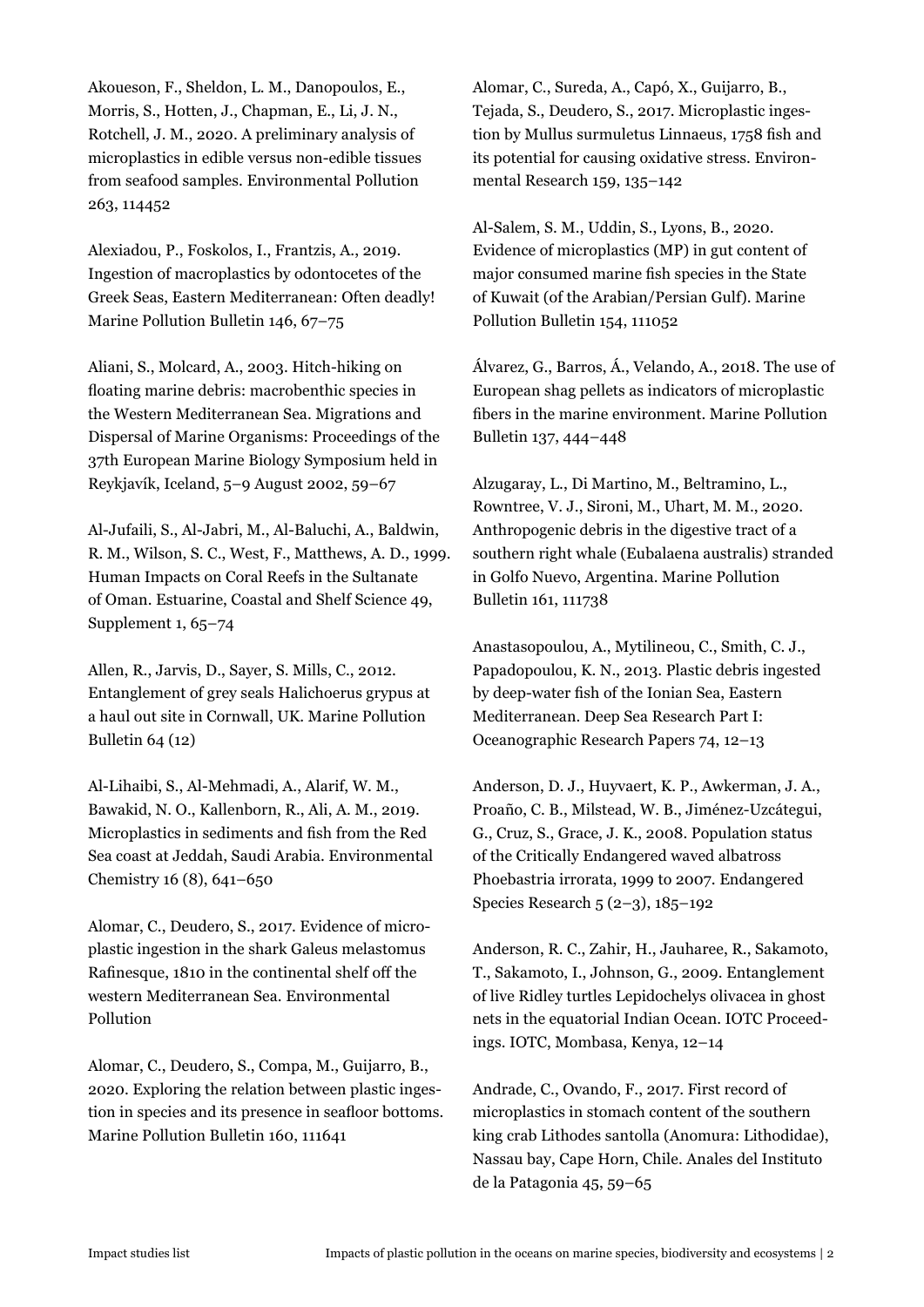Angiolillo, M., di Lorenzo, B., Farcomeni, A., Bo, M., Bavestrello, G., Santangelo, G., Cau, A., Mastascusa, V., Cau, A., Sacco, F., Canese, S., 2015. Distribution and assessment of marine debris in the deep Tyrrhenian Sea, NW Mediterranean Sea, Italy. Marine Pollution Bulletin 92 (1–2), 149–159

Anonymous, 1975. Plastic cups found in fish. Marine Pollution Bulletin 6 (10), 148

Araújo de Amorim, A. L., Ramos, J. A. A., Nogueira Júnior, M., 2020. Ingestion of microplastic by ontogenetic phases of Stellifer brasiliensis (Perciformes, Sciaenidae) from the surf zone of tropical beaches. Marine Pollution Bulletin 158, 111214

Arbelo, M. Espinosa de los Monteros, A., Herráez, P., Andrada, M., Sierra, E., Rodríguez, F., Jepson, P. D., Fernández, A., 2013. Pathology and causes of death of stranded cetaceans in the Canary Islands (1999−2005). Diseases of Aquatic Organisms 103  $(2), 87-99$ 

Arias, A. H., Ronda, A. C., Oliva, A. L., Marcovecchio, J. E., 2019. Evidence of Microplastic Ingestion by Fish from the Bahía Blanca Estuary in Argentina, South America. Bulletin of Environmental Contamination and Toxicology 102 (6), 750–756

Arnould, J. P. Y., Croxall, J. P., 1995. Trends in entanglement of Antarctic fur seals (Arctocephalus gazella) in man-made debris at South Georgia. Marine Pollution Bulletin 30 (11), 707–712

Asoh, K., Yoshikawa, T., Kosaki, R., Marschall, E. A., 2004. Damage to Cauliflower Coral by Monofilament Fishing Lines in Hawaii. Conservation Biology 18, 1645–1650

Astudillo, J. C., Bravo, M., Dumont, C. P., Thiel, M., 2009. Detached aquaculture buoys in the SE Pacific: potential dispersal vehicles for associated organisms. Aquatic Biology 5 (3), 219–231

Atamanalp, M., Köktürk, M., Uçar, A., Duyar, H. A., Özdemir, S., Parlak, V., Esenbuğa, N., Alak, G., 2021. Microplastics in Tissues (Brain, Gill, Muscle and Gastrointestinal) of Mullus barbatus and Alosa immaculata. Archives of Environmental Contamination and Toxicology 81 (3), 460–469

Attademoa, F. L. N., Balensiefera, D. C., da Bôaviagem Freire, A. C., de Sousaa, G. P., da Cunhaa, F. A. G. C., de Oliveira Lunaa, F., 2015. Debris ingestion by the Antillean Manatee (Trichechus manatus manatus). Marine Pollution Bulletin 101 (1), 284–287

Augé, A. A., 2017. Anthropogenic debris in the diet of turkey vultures (Cathartes aura) in a remote and low-populated South Atlantic island. Polar Biology 40 (4), 799–805

Auman, H. J., Ludwig, J. P., Giesy, J. P., Colborn, T., 1997. Plastic Ingestion by Laysan Albatross chicks on Sand Island, Midway Atoll, in 1994 and 1995. Albatross Biology and Conversation 1 (1), 239–244

Auman, H. J., Woehler, E. J., Riddle M. J., Burton H., 2003. First evidence of ingestion of plastic debris by seabirds at sub-antarctic Heard Island. Marine Ornithology 32, 105–106

Avery-Gomm, S., O'Hara, P. D., Kleine, L., Bowes, V., Wilson, L. K., Barry, K. L., 2012. Northern fulmars as biological monitors of trends of plastic pollution in the eastern North Pacific. Marine Pollution Bulletin 64 (9), 1776–1781

Avery-Gomm, S., Provencher, J. F., Liboiron, M., Poon, F., E. Smith, P., A., 2018. Plastic pollution in the Labrador Sea: An assessment using the seabird northern fulmar Fulmarus glacialis as a biological monitoring species. Marine Pollution Bulletin 127, 817–822

Avery-Gomm, S., Provencher, J. F., Morgan, K. H., Bertram, D. F., 2013. Plastic ingestion in marineassociated bird species from the eastern North Pacific. Marine Pollution Bulletin 72, 257–259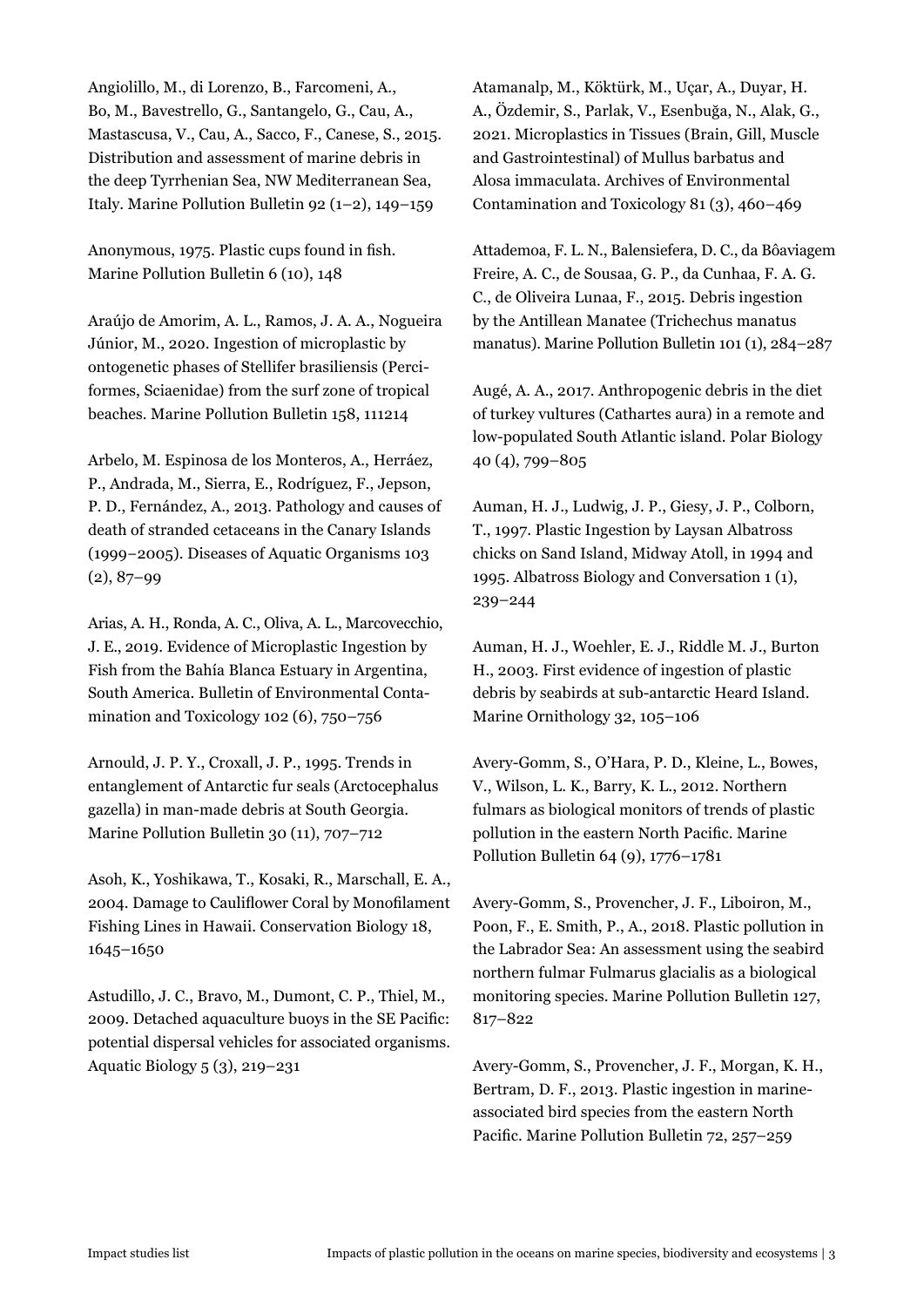Avery-Gomm, S., Valliant, M., Schacter, C. R., Robbins, K. F., Liboiron, M., Daoust, P. Y., Rios, L. M., Jones, I. L., 2016. A study of wrecked Dovekies (Alle alle) in the western North Atlantic highlights the importance of using standardized methods to quantify plastic ingestion. Marine Pollution Bulletin

Avio, C. G., Cardelli, L. R., Gorbi, S., Pellegrini, D., Regoli, F., 2017. Microplastics pollution after the removal of the Costa Concordia wreck: First evidences from a biomonitoring case study. Environmental Pollution 227, 207–214

Avio, C. G., Pittura, L., d'Errico, G., Abel, S., Amorello, S., Marino, G., Gorbi, S., Regoli, F., 2020. Distribution and characterization of microplastic particles and textile microfibers in Adriatic food webs: General insights for biomonitoring strategies. Environmental Pollution 258, 113766

Awabdi, D. R., Siciliano, S., Di Beneditto, A. P. M., Bertram, D. F., 2013. Ingestion of solid wastes by juvenile green turtles Chelonia mydas, in the eastern Rio de Janeiro state coast, Brazil. Biotemas 26, 197–200

Azmi, A., Shukor, S., Abdullah, S. A., Ibrahim, Y., Anuar, S., 2016. Microplastics Ingestion by Scapharca cornea at Setiu Wetland, Terengganu, Malaysia. Middle-East Journal of Scientific Research 24 (6), 2129–2136

Baak, J. E., Provencher, J. F., Mallory, M. L., 2020. Plastic ingestion by four seabird species in the Canadian Arctic: Comparisons across species and time. Marine Pollution Bulletin 158, 111386

Baalkhuyur, F. M., Bin Dohaish, E. J. A., Elhalwagy, M. E. A., Alikunhi, N. M., AlSuwailem, A. M., Røstad, A., Coker, D. J., Berumen, M. L., Duarte, C. M., 2018. Microplastic in the gastrointestinal tract of fishes along the Saudi Arabian Red Sea coast. Marine Pollution Bulletin 131, 407–415

Baalkhuyur, F. M., Qurban, M. A., Panickan, P., Duarte, C. M., 2020. Microplastics in fishes of commercial and ecological importance from the Western Arabian Gulf. Marine Pollution Bulletin 152, 110920

Baba, N., Kiyota, M., Yoshida, K., 1990. Distribution of marine debris and northern fur seals in the eastern Bering Sea. Proceedings of the second international conference on marine debris, 653–664

Baird, R. W., Hooker, S. K., 2000. Ingestion of Plastic and Unusual Prey by a Juvenile Harbour Porpoise. Marine Pollution Bulletin 40 (8), 719–720

Baker, J. R., Jepson, P. D., Simpson, V. R., Kuiken, T., 1998. Causes of mortality and non-fatal conditions among grey seals (Halichoerus grypus) found dead on the coasts of England, Wales and the Isle of Man. The Veterinary Record 142 (22), 595–601

Bakir, A., Desender, M., Wilkinson, T., Van Hoytema, N., Amos, R., Airahui, S., Graham, J., Maes, T., 2020. Occurrence and abundance of meso and microplastics in sediment, surface waters, and marine biota from the South Pacific region. Marine Pollution Bulletin 160, 111572

Bakir, A., van der Lingen, C. D., Preston-Whyte, F., Bali, A., Geja, Y., Barry, J., Mdazuka, Y., Mooi, G., Doran, D., Tooley, F., Harmer, R., Maes, T., 2020. Microplastics in Commercially Important Small Pelagic Fish Species From South Africa. Frontiers in Marine Science 7 (910)

Balazs, G. H., 1983. Sea turtles and their traditional usage. Atoll Research Bulletin 279, 1–29

Baltz, D. M., Morejohn, G. V., 1976. Evidence from seabirds of plastic particle pollution off central California. Western Birds 7 (3), 111–112

Barbieri, E., 2009. Occurrence of plastic particles in procellariiforms, south of São Paulo State, Brazil. Brazilian Archives of Biology and Technology 52, 341–348

Barcenas-De la Cruz, D., DeRango, G., Johnson, S., Simeone, C., 2017. Evidence of anthropogenic trauma in marine mammals stranded along the central California coast, 2003–2015. Marine Mammal Science 34 (2), 330–346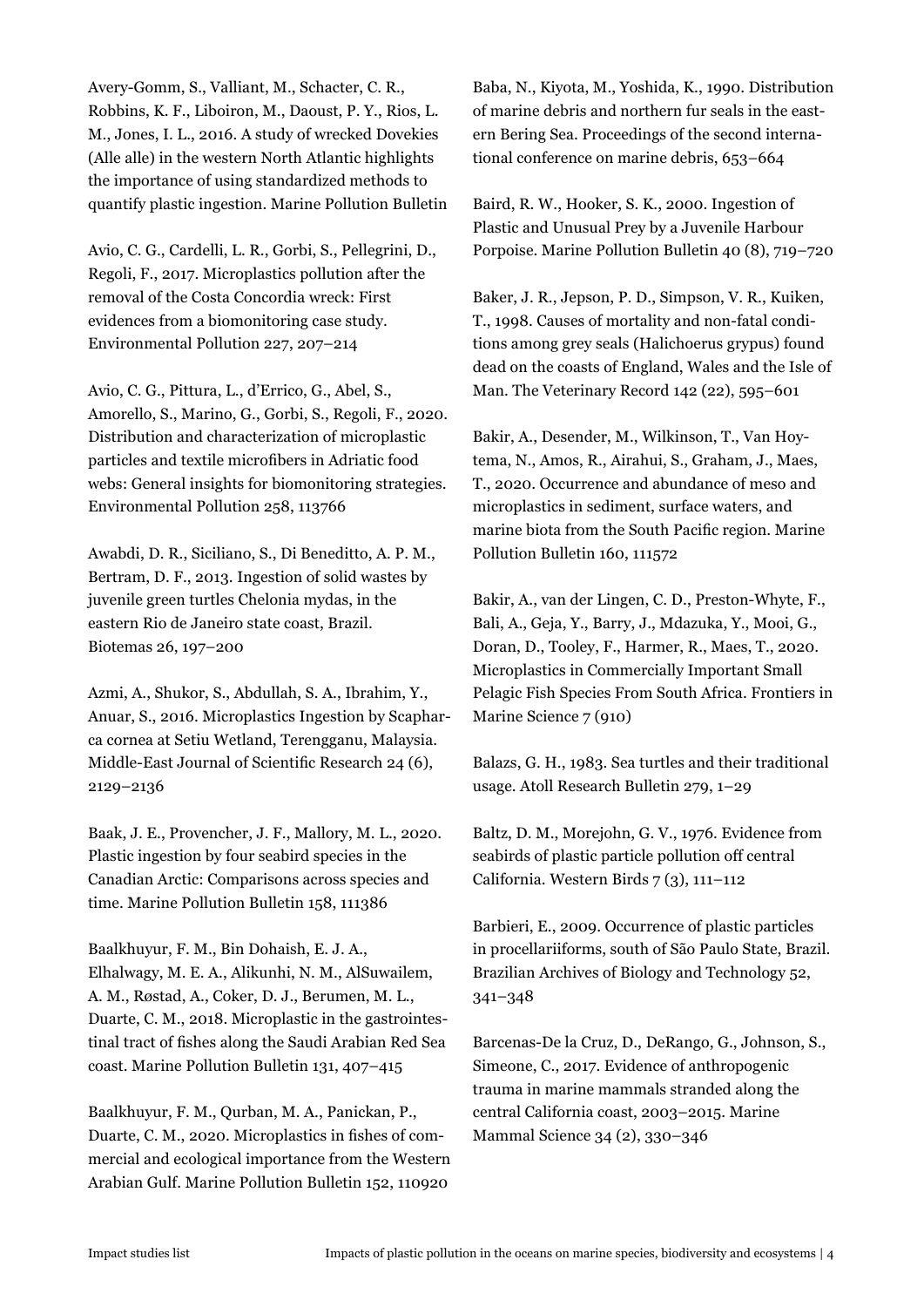Barco, S. G., D'Eri, L. R., Woodward, B. L., Winn, J. P., Rotstein, D. S., 2010. Spectra® fishing twine entanglement of a bottlenose dolphin: A case study and experimental modeling. Marine Pollution Bulletin 60 (9), 1477–1481

Barnes, D. K. A., 2004. Natural and plastic flotsam stranding in the Indian Ocean. The Effects of Human Transport on Ecosystems: Cars and Planes, Boats and Trains, 193–205

Barnes, D. K. A., Fraser, K. P. P., 2003. Rafting by five phyla on man-made flotsam in the Southern Ocean. Marine Ecology Progress Series 262, 289–291

Barnes, D. K. A., Milner, P., 2005. Drifting plastic and its consequences for sessile organism dispersal in the Atlantic Ocean. Marine Biology 146 (4), 815–825

Barnes, D. K. A., Morley, S. A., Bell, J., Brewin, P., Brigden, K., Collins, M., Glass, T., Goodall-Copestake, W. P., Henry, L., Laptikhovsky, V., Piechaud, N., Richardson, A., Rose, P., Sands, C. J., Schofield, A., Shreeve, R., Small, A., Stamford, T., Taylor, B., 2018. Marine plastics threaten giant Atlantic Marine Protected Areas. Current Biology 28 (19), R1137–R1138

Barnes, D. K. A., Sanderson, W. G, 2000. Latitudinal patterns of colonization of marine debris. Proceedings of the 11th international Bryozoology Association conference. Smithsonian Tropical Research Institute, Chicago, 154–160

Barnes, D. K. A., Walters, A., Goncalves, L., 2010. Macroplastics at sea around Antarctica. Marine Environmental Research 70 (2), 250–252

Barnes D. K. A., Warren N. L., Webb K., Phalan B., Reid K., 2004. Polar pedunculate barnacles piggyback on pycnogona, penguins, pinniped seals and plastics. Marine Ecology Progress Series 284, 305–310

Barreiros, J. P., Barcelos, J., 2001. Plastic Ingestion by a Leatherback Turtle Dermochelys coriacea from the Azores, NE Atlantic. Marine Pollution Bulletin 42 (11), 1196–1197

Barreiros, J. P., Guerreiro, O., 2014. Notes on a plastic debris collar on a juvenile Pagellus acarne (Perciformes: Sparidae) from Terceira Island, Azores, NE Atlantic with a plastic collar fixed at the level of the operculum. Bothalia 44, 4-Jan

Barreto, R., Bornatowski, H., Fiedler, F. N., Pontalti, M., da Costa, K. J., Nascimento, C., Kotas, J. E., 2019. Macro-debris ingestion and entanglement by blue sharks (Prionace glauca Linnaeus, 1758) in the temperate South Atlantic Ocean. Marine Pollution Bulletin 145, 214–218

Barros, N. B., Odell, D. K., Patton, G. W., 1990. Ingestion of plastic debris by stranded marine mammals from Florida. Proceedings of the Second International Conference on Marine Debris, 746

Basto, M. N., Nicastro, K. R., Tavares, A. I., Mc-Quaid, C. D., Casero, M., Azevedo, F., Zardi, G. I., 2019. Plastic ingestion in aquatic birds in Portugal. Marine Pollution Bulletin 138, 19–24

Battaglia, F. M., Beckingham, B. A., McFee, W. E., 2020. First report from North America of microplastics in the gastrointestinal tract of stranded bottlenose dolphins (Tursiops truncatus). Marine Pollution Bulletin 160, 111677

Battaglia, P., Consoli, P., Ammendolia, G., D'Alessandro, M., Bo, M., Vicchio, T. M., Pedà, C., Cavallaro, M., Andaloro, F. Romeo, T., 2019. Colonization of floats from submerged derelict fishing gears by four protected species of deep-sea corals and barnacles in the Strait of Messina, central Mediterranean Sea. Marine Pollution Bulletin 148, 61–65

Battaglia, P., Pedà, C., Musolino, S., Esposito, V., Andaloro, F., Romeo, T., 2016. Diet and first documented data on plastic ingestion of Trachinotus ovatus L. 1758 (Pisces: Carangidae) from the Strait of Messina, central Mediterranean Sea. Italian Journal of Zoology 83 (1), 121–129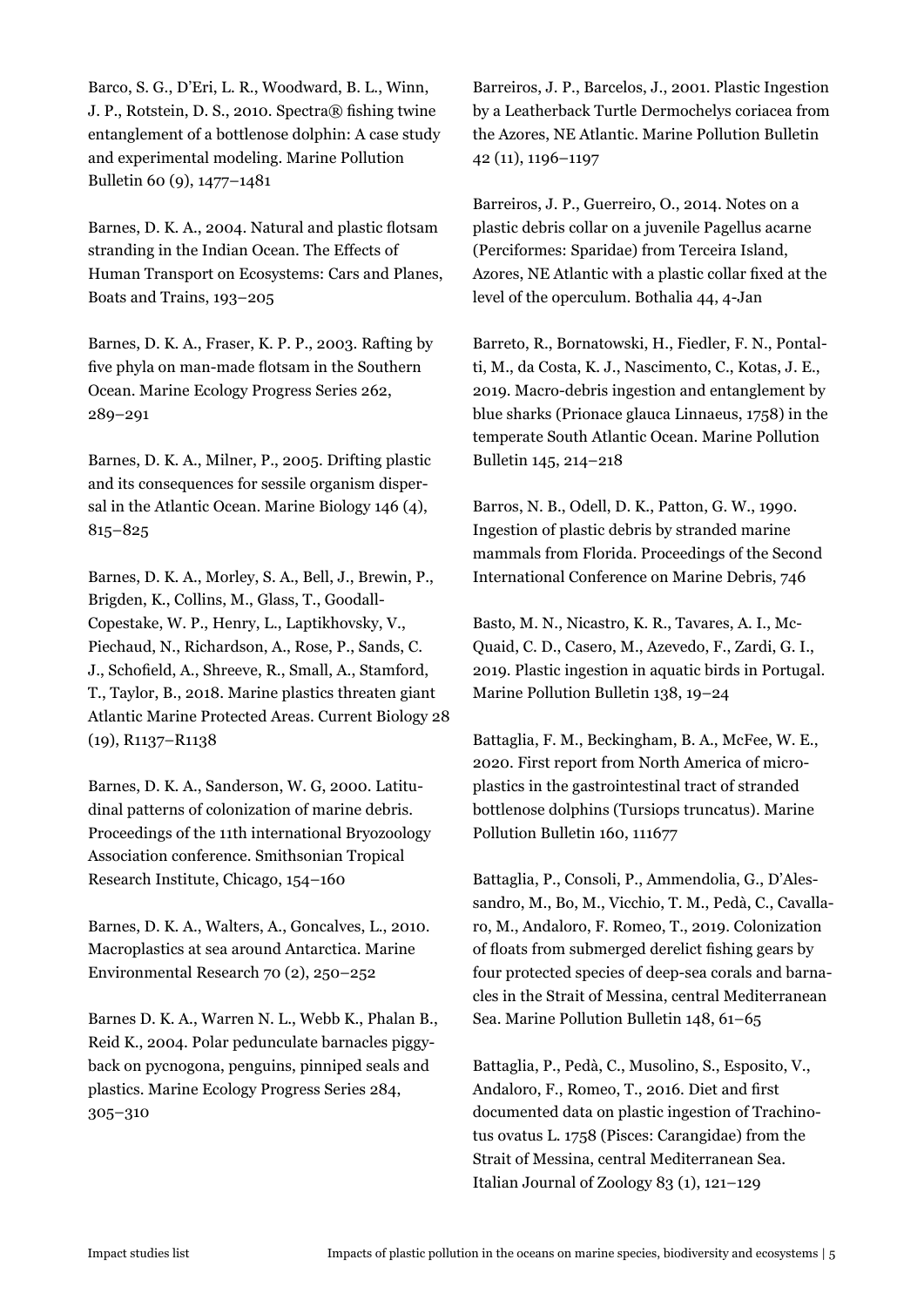Battisti, C. Kroha, S. Kozhuharova, E. De Michelis, S. Fanelli, G. Poeta, G. Pietrelli, L. Cerfolli, F., 2019. Fishing lines and fish hooks as neglected marine litter: first data on chemical composition, densities, and biological entrapment from a Mediterranean beach. Environmental Science and Pollution Research 26 (1), 1000–1007

Bayer, R. D., Olsen, R. E., 1988. Plastic particles in 3 Oregon fulmars. Oregon Birds 14, 155–156

Bech, G., 1996. Retrieval of Lost Gillnets at Ilulissat Kangia. Northwest Atlantic Fisheries Organization Serial N2508, 1–4

Beer, S., Garm, A., Huwer, B., Dierking, J., Nielsen, T. G., 2017. No increase in marine microplastic concentration over the last three decades – A case study from the Baltic Sea. Science of The Total Environment

Bellas, J., Martínez-Armental, J., Martínez-Cámara, A., Besada, V., Martínez-Gómez, C., 2016. Ingestion of microplastics by demersal fish from the Spanish Atlantic and Mediterranean coasts. Marine Pollution Bulletin 109 (1), 55–60

Below, T. H., 1979. First reports of pellet ejection in 11 species. The Wilson Bulletin 4 (626–628)

Bengtson, J. L., Fowler, C. W., Kajimura, H., Merrick, R., Yoshida, K., Normura, S., 1988. Fur Seal Entanglement Studies: Juvenile Males and Newly Weaned Pups, St. Paul Island, Alaska. Fur seal Investigations 1985, 34–57

Bengtson J. L.; Stewart, B. S.; Ferm, L. M.; DeLong, R. L., 1989. The influence of entanglement in marine debris on the diving behavior of subadult male northern fur seals. Fur Seal Investigations, 48–56

Bennett, G. R., 1960. Rubber bands in Puffins stomach. British Birds 53, 222

Bergami, E., Caroselli, E., Vaccari, L., Corsi, I., Semenov, A., Macali, A., 2021. Pioneer settlement of the cold-water coral Desmophyllum dianthus (Esper, 1794) on plastic. Coral Reefs

Bergmann, M., Klages, M., 2012. Increase of litter at the Arctic deep-sea observatory HAUSGARTEN. Marine Pollution Bulletin 64 (12), 2734–2741

Bergmann, M., Lutz, B., Tekman, M. B., Gutow, L., 2017. Citizen scientists reveal: marine litter pollutes Arctic beaches and affects Arctic wildlife. Marine Pollution Bulletin

Bermúdez-Villapol, L. A., Sayegh, A. J., Rangel, M. S., Rosso, M. C., Vera, N. I., 2008. Notes on the presence of Risso's dolphin, Grampus griseus Cuvier 1812 (Cetacea: Delphinidae). Revista Científica UDO Agrícola 8, 163–170

Bernal, A., Toresen, R., Riera, R., 2020. Mesopelagic fish composition and diets of three myctophid species with potential incidence of microplastics, across the southern tropical gyre. Deep Sea Research Part II: Topical Studies in Oceanography 179, 104706

Bernardini, I., Garibaldi, F., Canesi, L., Fossi, M. C. Baini, M., 2018. First data on plastic ingestion by blue sharks (Prionace glauca) from the Ligurian Sea, (North-Western Mediterranean Sea. Marine Pollution Bulletin 135, 303–310

Berrow, S., Massett, N., O'Brien, J., 2007. Humpback Whale Megaptera novaeangliae off Cos Kerry and Galway. The Irish Naturalists' Journal 28 (8), 339–340

Berrow, S., Ryan, C., O'Brien, J., 2010. Goose barnacle (Conchoderma auritum (L.)) attached to tooth of stranded Sowerby's beaked whale (Mesoplodon bidens Sowerby). The Irish Naturalists' Journal 31 (2), 136–136

Bessa, F., Barría, P., Neto, J. M., Frias, J. P. G. L., Otero, V., Sobral, P., Marques, J. C., 2018. Occurrence of microplastics in commercial fish from a natural estuarine environment. Marine Pollution Bulletin 128, 575–584

Bessa, F., Ratcliffe, N., Otero, V., Sobral, P., Marques, J. C., Waluda, C. M., Trathan, P. N., Xavier, J. C., 2019. Microplastics in gentoo penguins from the Antarctic region. Scientific Reports 9 (1), 14191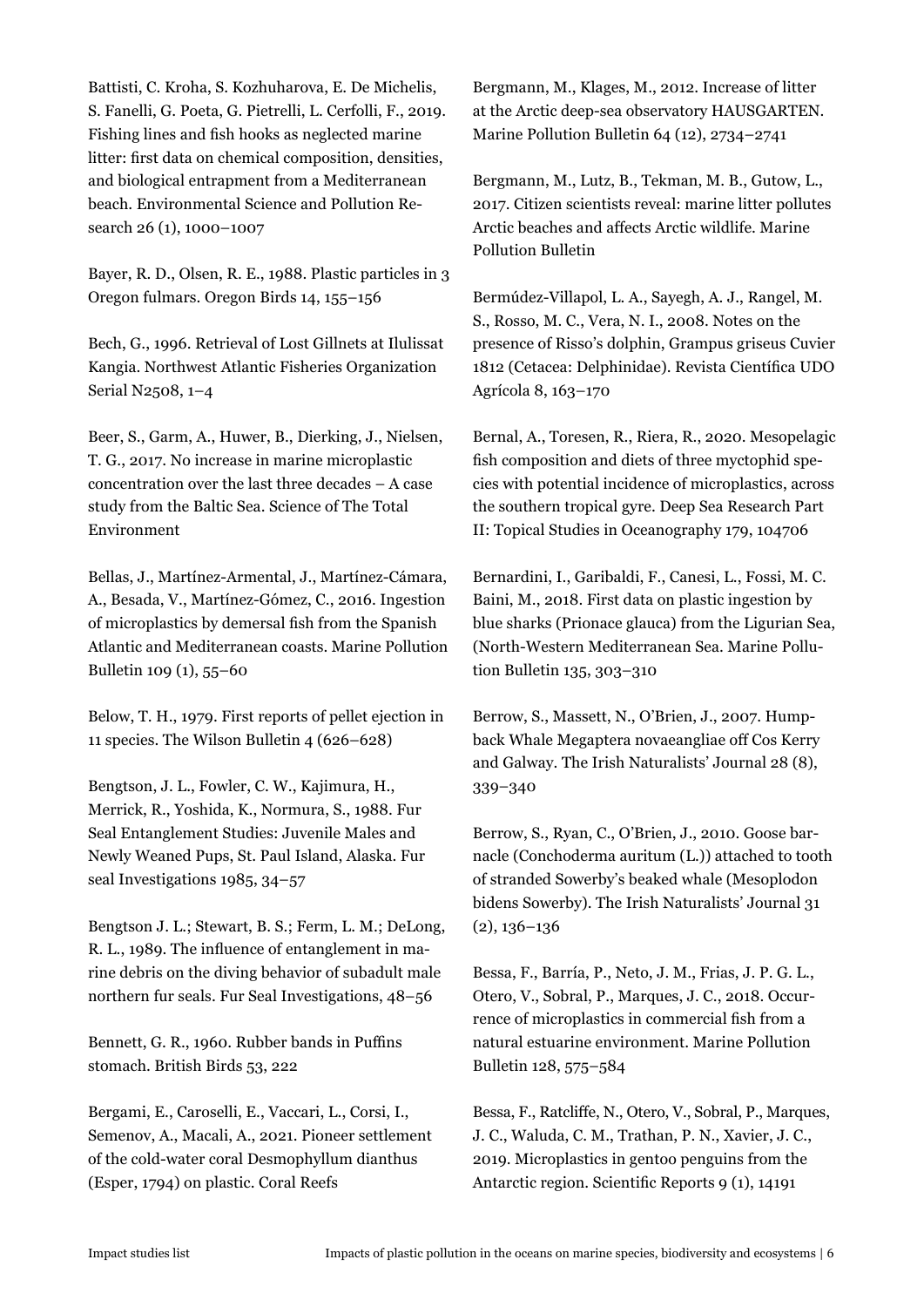Besseling, E., Foekema, E. M., Van Franeker, J. A., Leopold, M. F., Kühn, S., Bravo Rebolledo, E. L., Heße, E., Mielke, L., Ijzer, J., Kamminga, P., Koelmans, A. A., 2015. Microplastic in a macro filter feeder: Humpback whale Megaptera novaeangliae. Marine Pollution Bulletin 95 (0), 248–252

Bester, A. J., Priddel, D., Klomp, N. I, 2010. Diet and foraging behaviour of the Providence petrel Pterodroma solandri. Marine Ornithology 39, 163–172

Bird, P. M., 1978. Tissue Regeneration in Three Carcharhinid Sharks Encircled by Embedded Straps. Copeia (2), 345–349

Birnstiel, S., Soares-Gomes, A., da Gama, B. A. P., 2019. Depuration reduces microplastic content in wild and farmed mussels. Marine Pollution Bulletin 140, 241–247

Bjorndal, K. A., Bolten, A. B., Lagueux, C. J., 1994. Ingestion of marine debris by juvenile sea turtles in coastal Florida habitats. Marine Pollution Bulletin 28 (3), 154–158

Blake, B. F., 1984. Diet and fish stock availability as possible factors in the mass death of auks in the North Sea. Journal of Experimental Marine Biology and Ecology 76 (2), 89–103

Blight, L. K., Burger, A. E., 1997. Occurrence of plastic particles in seabirds from the eastern North Pacific. Marine Pollution Bulletin 34 (5), 323–325

Boavida, J., Paulo, D., Aurelle, D., Arnaud-Haond, S., Marschal, C., Reed, J., Gonçalves, J. M. S., Serrão, E. A., 2016. A Well-Kept Treasure at Depth: Precious Red Coral Rediscovered in Atlantic Deep Coral Gardens, SW Portugal after 300 Years. PLoS ONE 11 (1), e0147228

Boerger, C. M., Lattin, G. L., Moore, S. L., Moore, C. J., 2010. Plastic ingestion by planktivorous fishes in the North Pacific Central Gyre. Marine Pollution Bulletin 60 (12), 2275–2278

Bo, M., Bava, S., Canese, S., Angiolillo, M., Cattaneo-Vietti, R., Bavestrello, G., 2014. Fishing impact on deep Mediterranean rocky habitats as revealed by ROV investigation. Biological Conservation 171, 167–176

Bo, M., Canese, S., Bavestrello, G., 2014. Discovering Mediterranean black coral forests: Parantipathes larix (Anthozoa: Hexacorallia) in the Tuscan Archipelago, Italy. Italian Journal of Zoology 81, 112–125

Bo, M., Canese, S., Spaggiari, C., Pusceddu, A., Bertolino, M., Angiolillo, M., Giusti, M., Loreto, M. F., Salvati, E., Greco, S., Bavestrello, G., 2012. Deep Coral Oases in the South Tyrrhenian Sea. PLoS ONE 7 (11), e49870

Bo, M., Cerrano, C., Canese, S., Salvati, E., Angiolillo, M., Santangelo, G., Bavestrello, G., 2014. The coral assemblages of an off-shore deep Mediterranean rocky bank, NW Sicily, Italy. Marine Ecology 35, 332–342

Bond, A. L., Jones, I. L., Williams, J. C., Byrd, G. V., 2010. Auklet (Charadriiformes: Alcidae, Aethia spp.) chick meals from the Aleutian Islands, Alaska, have a very low incidence of plastic marine debris. Marine Pollution Bulletin 60 (8), 1346–1349

Bond, A. L., Lavers, J. L., 2013. Effectiveness of emetics to study plastic ingestion by Leach's Storm-petrels (Oceanodroma leucorhoa). Marine Pollution Bulletin 70, 171–175

Bond, A. L., Provencher, J. F., Daoust, P., Lucas, Z. N., 2014. Plastic ingestion by fulmars and shearwaters at Sable Island, Nova Scotia, Canada. Marine Pollution Bulletin  $87$  (1–2), 68–75

Bond, A. L., Provencher, J. F., Elliot, R. D., Ryan, P. C., Rowe, S., Jones, I. L., Robertson, G. J., Wilhelm, S. I., 2013. Ingestion of plastic marine debris by Common and Thick-billed Murres in the northwestern Atlantic from 1985 to 2012. Marine Pollution Bulletin 77, 192–195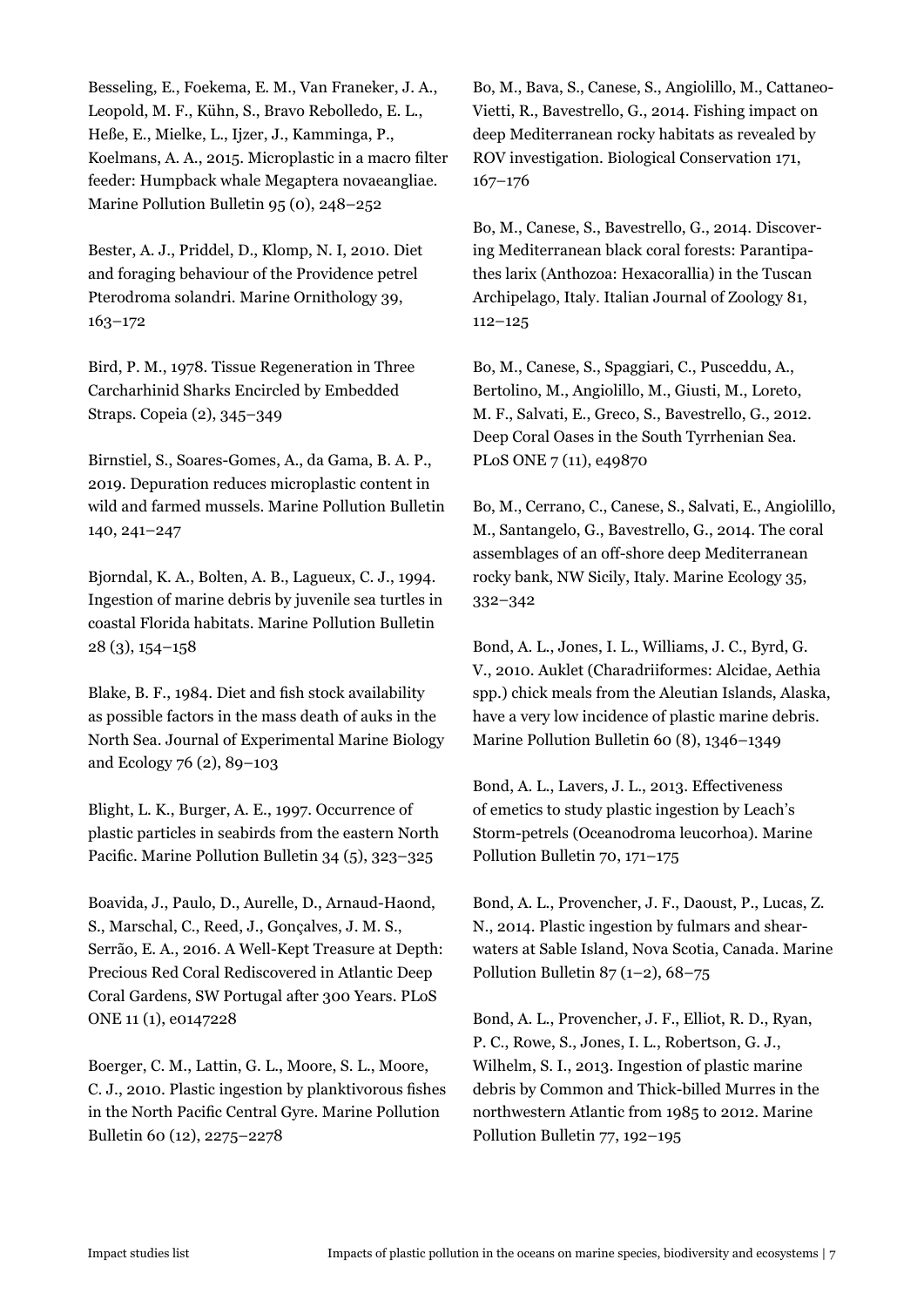Bonner, W. N., McCann, T. S., 1982. Neck Collars on Fur Seals, Arctocephalus gazella, at South Georgia. British Antarctic Survey Bulletin 57, 73–77

Bordbar, L., Kapiris, K., Kalogirou, S., Anastasopoulou, A., 2018. First evidence of ingested plastics by a high commercial shrimp species (Plesionika narval) in the eastern Mediterranean. Marine Pollution Bulletin 136, 472–476

Borges-Ramírez, M. M., Mendoza-Franco, E. F., Escalona-Segura, G., Rendón-von Osten, J., 2020. Plastic density as a key factor in the presence of microplastic in the gastrointestinal tract of commercial fishes from Campeche Bay, Mexico. Environmental Pollution 267, 115659

Bortolotto, G. A., Morais, I. O. B., Ferreira, P. R. B., Reis, M. S. S., Souto, L. R. A., 2016. Anthropogenic impact on a pregnant Cuvier's beaked whale (Ziphius cavirostris) stranded in Brazil. Marine Biodiversity Records 9 (1), 30

Bottari, T., Savoca, S., Mancuso, M., Capillo, G., Panarello, G., Bonsignore, M., Crupi, R., Sanfilippo, M., D'Urso, L., Compagnini, G., Neri, F., Romeo, T., Luna, G. M. Spanò, N. Fazio, E., 2019. Plastics occurrence in the gastrointestinal tract of Zeus faber and Lepidopus caudatus from the Tyrrhenian Sea. Marine Pollution Bulletin 146, 408–416

Bour, A., Avio, C. G., Gorbi, S., Regoli, F., Hylland, K., 2018. Presence of microplastics in benthic and epibenthic organisms: Influence of habitat, feeding mode and trophic level. Environmental Pollution 243, 1217–1225

Bourdages, M. P. T., Provencher, J. F., Baak, J. E., Mallory, M. L., Vermaire, J. C., 2021. Breeding seabirds as vectors of microplastics from sea to land: Evidence from colonies in Arctic Canada. Science of The Total Environment 764, 142808

Bourne, W. R. P., Imber, M. J., 1982. Plastic pellets collected by a prion on Gough Island, central South Atlantic ocean. Marine Pollution Bulletin 13 (1), 20–21

Boyle, M. C., Limpus, C. J., 2008. The stomach contents of post-hatchling green and loggerhead sea turtles in the southwest Pacific: an insight into habitat association. Marine Biology 155 (2), 233–241

Bradford, A. L., Weller, D. W., Ivashchenko, Y. V., Burdin, A. M., Brownell, Jr R. L., 2009. Anthropogenic scarring of western gray whales (Eschrichtius robustus). Marine Mammal Science 25 (1), 161–175

Braid, H. E., Deeds, J., DeGrasse, S. L., Wilson, J. J., Osborne, J., Hanner, R. H., 2012. Preying on commercial fisheries and accumulating paralytic shellfish toxins: a dietary analysis of invasive Dosidicus gigas (Cephalopoda Ommastrephidae) stranded in Pacific Canada. Marine Biology 159 (1), 25–31

Brandon, J. A., Freibott, A., Sala, L. M., 2020. Patterns of suspended and salp-ingested microplastic debris in the North Pacific investigated with epifluorescence microscopy. Limnology and Oceanography Letters  $5(1), 46-53$ 

Bråte, I. L. N., Eidsvoll, D. P., Steindal, C. C., Thomas, K. V., 2016. Plastic ingestion by Atlantic cod (Gadus morhua) from the Norwegian coast. Marine Pollution Bulletin 112 (1–2), 105–110

Bråte, I. L. N., Hurley, R., Iversen, K., Beyer, J., Thomas, K. V., Steindal, C. C., Green, N. W., Olsen, M., Lusher, A. L., 2018. Mytilus spp. as sentinels for monitoring microplastic pollution in Norwegian coastal waters: A qualitative and quantitative study. Environmental Pollution 243 (Part A), 383–393

Breves, A., Skinner, L. F., 2014. First record of the vermetid Petaloconchus varians (d'Orbigny, 1841) on floating marine debris at Ilha Grande, Rio de Janeiro, Brazil. Journal of Integrated Coastal Zone Management 14 (1), 159–161

Brewton, R. A., Ajemian, M. J., Young, P. C., Stunz, G. W., 2016. Feeding Ecology of Dolphinfish in the Western Gulf of Mexico. Transactions of the American Fisheries Society 145 (4), 839–853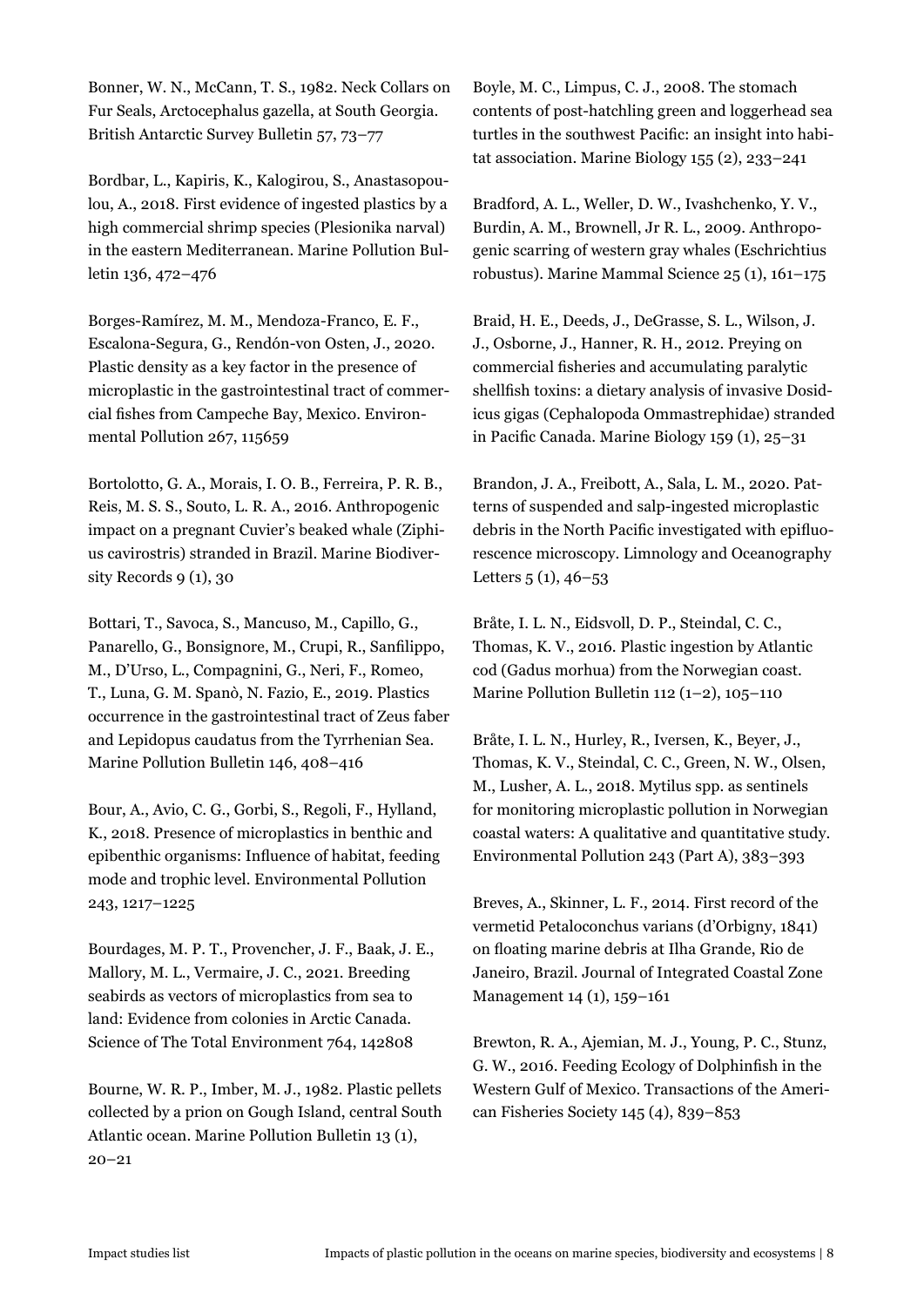Brongersma, L. D., 1968. Notes upon some turtles from the Canary Islands and from Madeira. Proceedings of the Koninklijke Nederlandse Akademie van Wetenschappen. Series C. Biological and Medical Sciences 71 (2), 128

Brown, R. S., Norman, F. I., Eades, D. W., 1986. Notes on Blue and Kerguelen Petrels Found Beach-Washed in Victoria, 1984. Emu–Austral Ornithology 86 (4), 228–238

Bryant, J. A., Clemente, T. M., Viviani, D. A., Fong, A. A., Thomas, K. A., Kemp, P., Karl, D. M., White, A. E., DeLong, E. F., 2016. Diversity and Activity of Communities Inhabiting Plastic Debris in the North Pacific Gyre. mSystems 1 (3)

Bucol, L. A., Romano, E. F., Cabcaban, S. M., Siplon, L. M. D., Madrid, G. C., Bucol, A. A., Polidoro, B., 2020. Microplastics in marine sediments and rabbitfish (Siganus fuscescens) from selected coastal areas of Negros Oriental, Philippines. Marine Pollution Bulletin 150, 110685

Budimir, S., Setälä, O., Lehtiniemi, M., 2018. Effective and easy to use extraction method shows low numbers of microplastics in offshore planktivorous fish from the northern Baltic Sea. Marine Pollution Bulletin 127, 586–592

Bugoni, L., Krause, L., Petry, M. V., 2001. Marine Debris and Human Impacts on Sea Turtles in Southern Brazil. Marine Pollution Bulletin 42 (12), 1330–1334

Buhl-Mortensen, P., 2017. Coral reefs in the Southern Barents Sea: habitat description and the effects of bottom fishing. Marine Biology Research 13 (10), 1027–1040

Buhl-Mortensen, P., Gordon, D. C., Buhl-Mortensen, L., Kulka, D. W., 2017. First description of a Lophelia pertusa reef complex in Atlantic Canada. Deep Sea Research Part I: Oceanographic Research Papers 126, 21–30

Butler, C. M., Logan, J. M., Provaznik, J. M., Hoffmayer, E. R., Staudinger, M. D., Quattro, J. M., Roberts, M. A., Ingram, G. W., Pollack, A. G., Lutcavage, M. E., 2015. Atlantic bluefin tuna Thunnus thynnus feeding ecology in the northern Gulf of Mexico: a preliminary description of diet from the western Atlantic spawning grounds. Journal of Fish Biology 86 (1), 365–374

Buxton, R. T., Currey, C. A., Lyver, P. O'B., Jones, C. J., 2013. Incidence of plastic fragments among burrow-nesting seabird colonies on offshore islands in northern New Zealand. Marine Pollution Bulletin 74 (1), 420–424

Byrd, B. L., Hohn, A. A., Lovewell, G. N., Altman, K. M., Barco, S. G., Friedlaender, A., Harms, Craig A., McLellan, W. A., Moore, K. T., Rosel, P. E., 2014. Strandings as indicators of marine mammal biodiversity and human interactions off the coast of North Carolina. Fishery Bulletin 112 (1), 1–23

Cabezas, M. P., Navarro-Barranco, C., Ros, M., Guerra-García, J. M., 2013. Long-distance dispersal, low connectivity and molecular evidence of a new cryptic species in the obligate rafter Caprella andreae Mayer, 1890 (Crustacea: Amphipoda: Caprellidae). Helgoland Marine Research 67 (3), 483–497

Cadée, G. C., 2002. Seabirds and floating plastic debris. Marine Pollution Bulletin 44, 1294–1295

Caldwell, M. C., Caldwell, D. K., Siebenaler, J. B., 1965. Observations on captive and wild Atlantic bottlenosed dolphins, Tursiops truncatus, in the northeastern Gulf of Mexico. Los Angeles County Museum, Los Angeles 91, 4–10

Calkins, D. G., 1985. Steller sea Lion Entanglement in Marine Debris. Proceedings of the Workshop on the fate and impact of marine debris, 308–314

Camedda, A., Marra, S., Matiddi, M., Massaro, G., Coppa, S., Perilli, A., Ruiu, A., Briguglio, P., de Lucia, G. A., 2014. Interaction between loggerhead sea turtles (Caretta caretta) and marine litter in Sardinia, Western Mediterranean Sea. Marine Environmental Research 100, 25–32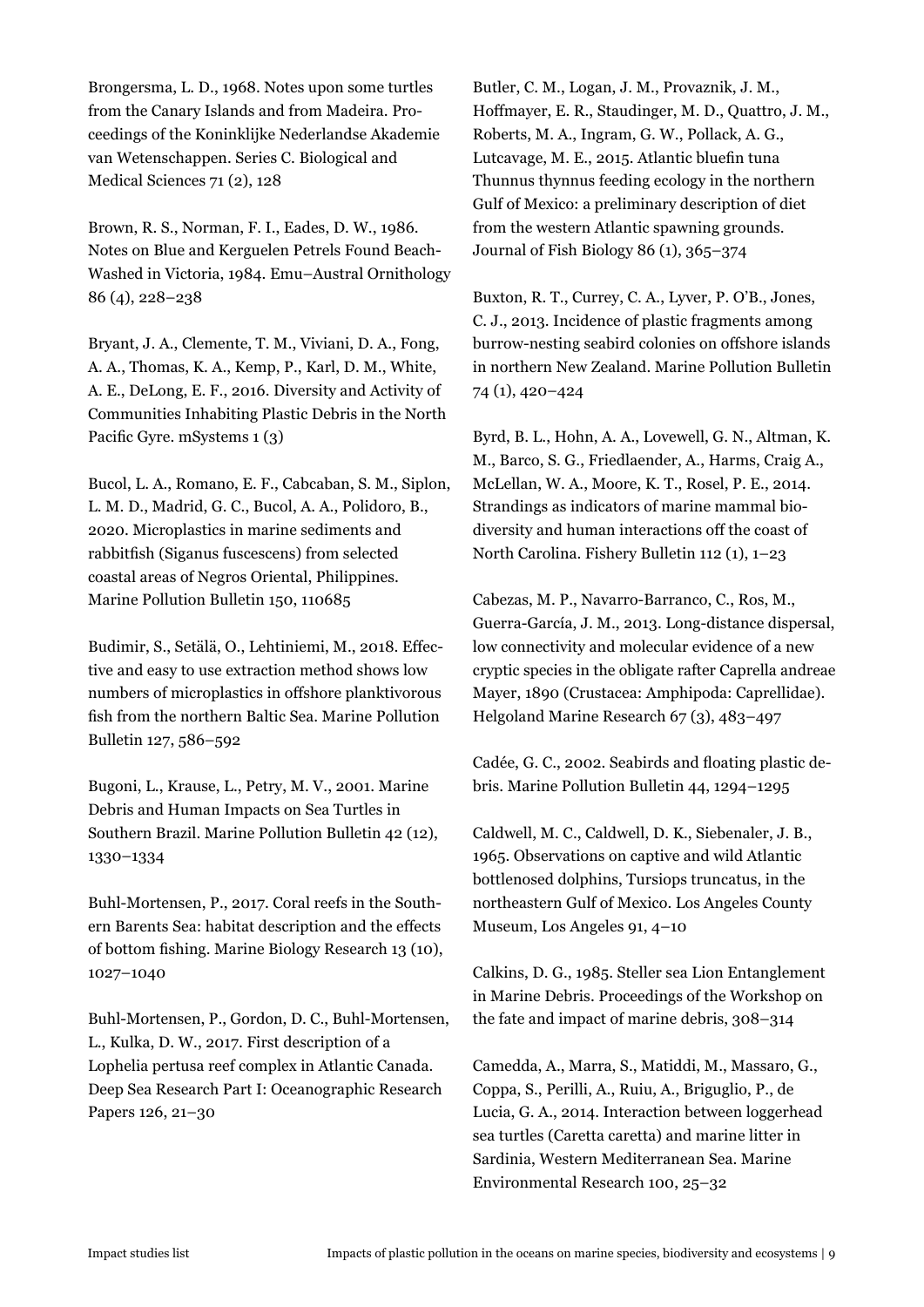Campagna, C., Falabella, V., Lewis, M., 2007. Entanglement of Southern Elephant Seals in Squid Fishing Gear. Marine Mammal Science 23 (2), 414–418

Campani, T., Baini, M., Giannetti, M., Cancelli, F., Mancusi, C., Serena, F., Marsili, L., Casini, S., Fossi, M. C., 2013. Presence of plastic debris in loggerhead turtle stranded along the Tuscany coasts of the Pelagos Sanctuary for Mediterranean Marine Mammals (Italy). Marine Pollution Bulletin 74 (1), 225–230

Camphuysen, C. J., Boekhout S., Gronert, A., van Nus, T., Ouwehand, J., 2008. Bizzare Prey Items: Odd Food Choices in Herring Gulls and Lesser Black-Backed Gulls at Texel. Sula 21, 49–61

Camphuysen, K. C. J., 1990. Entanglements of seabirds in plastics: an increasing problem? Sula 4 (1), 12–18

Cannon, S. M. E., Lavers, J. L., Figueiredo, B., 2016. Plastic ingestion by fish in the Southern Hemisphere: A baseline study and review of methods. Marine Pollution Bulletin 107 (1), 286–291

Cánovas-Molina, A., Montefalcone, M., Bavestrello, G., Cau, A., Bianchi, C. N., Morri, C., Canese, S., Bo, M., 2016. A new ecological index for the status of mesophotic megabenthic assemblages in the mediterranean based on ROV photography and video footage. Continental Shelf Research 121, 13–20

Capillo, G., Savoca, S., Panarello, G., Mancuso, M., Branca, C., Romano, V., D'Angelo, G., Bottari, T., Spanò, N., 2020. Quali-quantitative analysis of plastics and synthetic microfibers found in demersal species from Southern Tyrrhenian Sea, Central Mediterranean. Marine Pollution Bulletin 150, 110596

Cardozo, A. L. P., Farias, E. G. G., Rodrigues-Filho, J. L., Moteiro, I. B., Scandolo, T. M., Dantas, D. V., 2018. Feeding ecology and ingestion of plastic fragments by Priacanthus arenatus: What's the fisheries contribution to the problem? Marine Pollution Bulletin 130, 19–27

Carey, M. J., 2011. Intergenerational transfer of plastic debris by Short-tailed Shearwaters (Ardenna tenuirostris). Emu 111 (3), 229–234

Carlsson, P., Singdahl-Larsen, C., Lusher, A. L., 2021. Understanding the occurrence and fate of microplastics in coastal Arctic ecosystems: The case of surface waters, sediments and walrus (Odobenus rosmarus). Science of The Total Environment 792, 148308

Carlton, J. T., Chapman, J. W., Geller, J. B., Miller, J. A., Carlton, D. A., McCuller, M. I., Treneman, N. C., Steves, B. P., Ruiz, G. M., 2017. Tsunami-driven rafting: Transoceanic species dispersal and implications for marine biogeography. Science 357 (6358), 1402–1406

Caron, A. G. M., Thomas, C. R., Berry, K. L. E., Motti, C. A., Ariel, E., Brodie, J. E., 2018. Ingestion of microplastic debris by green sea turtles (Chelonia mydas) in the Great Barrier Reef: Validation of a sequential extraction protocol. Marine Pollution Bulletin 127, 743–751

Carpenter, E. J., Smith, K. L., 1972. Plastics on the Sargasso Sea Surface. Science 175 (4027), 1240– 1241

Carrassón, M., Stefanescu, C., Cartes, J. E., 1992. Diets and bathymetric distributions of two bathyal sharks of the Catalan deep sea, western Mediterranean. Marine Ecology Progress Series 82, 21–30

Carreras-Colom, E., Constenla, M., Soler-Membrives, A., Cartes, J. E., Baeza, M., Carrasson, M., 2020. A closer look at anthropogenic fiber ingestion in Aristeus antennatus in the NW Mediterranean Sea: Differences among years and locations and impact on health condition. Environmental Pollution 263, 114567

Carreras-Colom, E., Constenla, M., Soler-Membrives, A., Cartes, J. E., Baeza, M., Padrós, F., Carrassón, M., 2018. Spatial occurrence and effects of microplastic ingestion on the deep-water shrimp Aristeus antennatus. Marine Pollution Bulletin 133, 44–52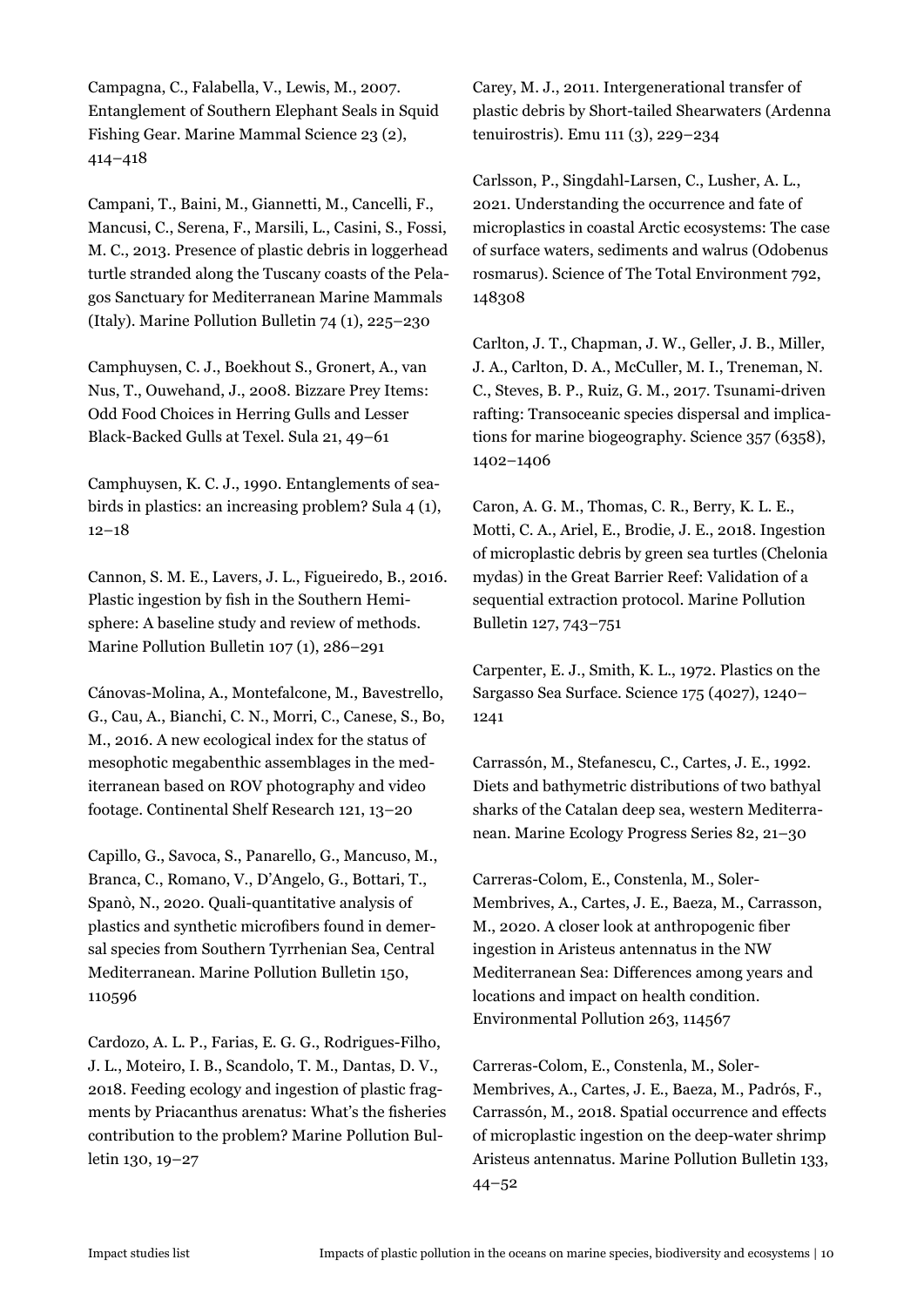Carr, H., Cooper, R., 1987. Manned Submersible and ROV Assessment of Ghost Gillnets in the Gulf of Maine. OCEANS '87, 622–624

Carson, H. S., Nerheim, M. S., Carroll, K. A., Eriksen, M., 2013. The plastic-associated microorganisms of the North Pacific Gyre. Marine Pollution Bulletin 75 (1–2), 126–132

Carter, R., Gregory, M. R., 2005. Bryozoan encrusted plastic from the continental slope: eastern South Island, New Zealand. New Zealand National Science 30, 49–55

Cartraud, A. E., Le Corre, M., Turquet, J., Tourmetz, J., 2019. Plastic ingestion in seabirds of the western Indian Ocean. Marine Pollution Bulletin 140, 308–314

Casabianca, S., Capellacci, S., Giacobbe, M. G., Dell'Aversano, C., Tartaglione, L., Varriale, F., Narizzano, R., Risso, F., Moretto, P., Dagnino, A., Bertolotto, R., Barbone, E., Ungaro, N., Penna, A., 2019. Plastic-associated harmful microalgal assemblages in marine environment. Environmental Pollution 244, 617–626

Casale, P., Abbate, G., Freggi, D., Conte, N., Oliverio, M., Argano, R., 2008. Foraging ecology of loggerhead sea turtles Caretta caretta in the central Mediterranean Sea: evidence for a relaxed life history model. Marine Ecology Progress Series 372, 265–276

Casale, P., Freggi, D., Paduano, V., Oliverio, M., 2016. Biases and best approaches for assessing debris ingestion in sea turtles, with a case study in the Mediterranean. Marine Pollution Bulletin 110 (1), 238–249

Catarino, A. I., Thompson, R., Sanderson, W., Henry, T. B., 2017. Development and optimization of a standard method for extraction of microplastics in mussels by enzyme digestion of soft tissue. Environmental Toxicology and Chemistry 36, 947–951

Cau, A., Avio, C. G., Dessì, C., Follesa, M. C., Moccia, D., Regoli, F., Pusceddu, A., 2019. Microplastics in the crustaceans Nephrops norvegicus and Aristeus antennatus: Flagship species for deep-sea environments? Environmental Pollution 255, 113107

Cau, A., Avio, C. G., Dessì, C., Moccia, D., Pusceddu, A., Regoli, F., Cannas, R., Follesa, M. C., 2020. Benthic Crustacean Digestion Can Modulate the Environmental Fate of Microplastics in the Deep Sea. Environmental Science & Technology 54 (8), 4886–4892

Cawthorn, M. W., 1985. Entanglement and Ingestion of Plastic Litter by Marine Mammals, Sharks and Turtles in New Zealand Waters. Proceedings of the Workshop on the fate and impact of marine debris, 336–343

Chagnon, C., Thiel, M., Antunes, J., Ferreira, J. L., Sobral, P., Ory, N. C., 2018. Plastic ingestion and trophic transfer between Easter Island flying fish (Cheilopogon rapanouiensis) and yellowfin tuna (Thunnus albacares) from Rapa Nui, Easter Island. Environmental Pollution 243, 127–133

Chaloupka, M., Work, T. M., Balazs, G. H., Murakawa, S. K. K., Morris, R., 2008. Cause-specific temporal and spatial trends in green sea turtle strandings in the Hawaiian Archipelago (1982–2003). Marine Biology 154 (5), 887–898

Chan, H. S. H., Dingle, C., Not, C., 2019. Evidence for non-selective ingestion of microplastic in demersal fish. Marine Pollution Bulletin 149, 110523

Cheng, L., Lewin, R. A., 1976. Goose barnacles (Cirripedia: Thoracica) on flotsam beached at La Jolla, California. Fishery Bulletin (1)

Chen, J. Y. S., Lee, Y. C., Walther, B., 2020. Microplastic Contamination of Three Commonly Consumed Seafood Species from Taiwan: A Pilot Study. Sustainability 12, 9543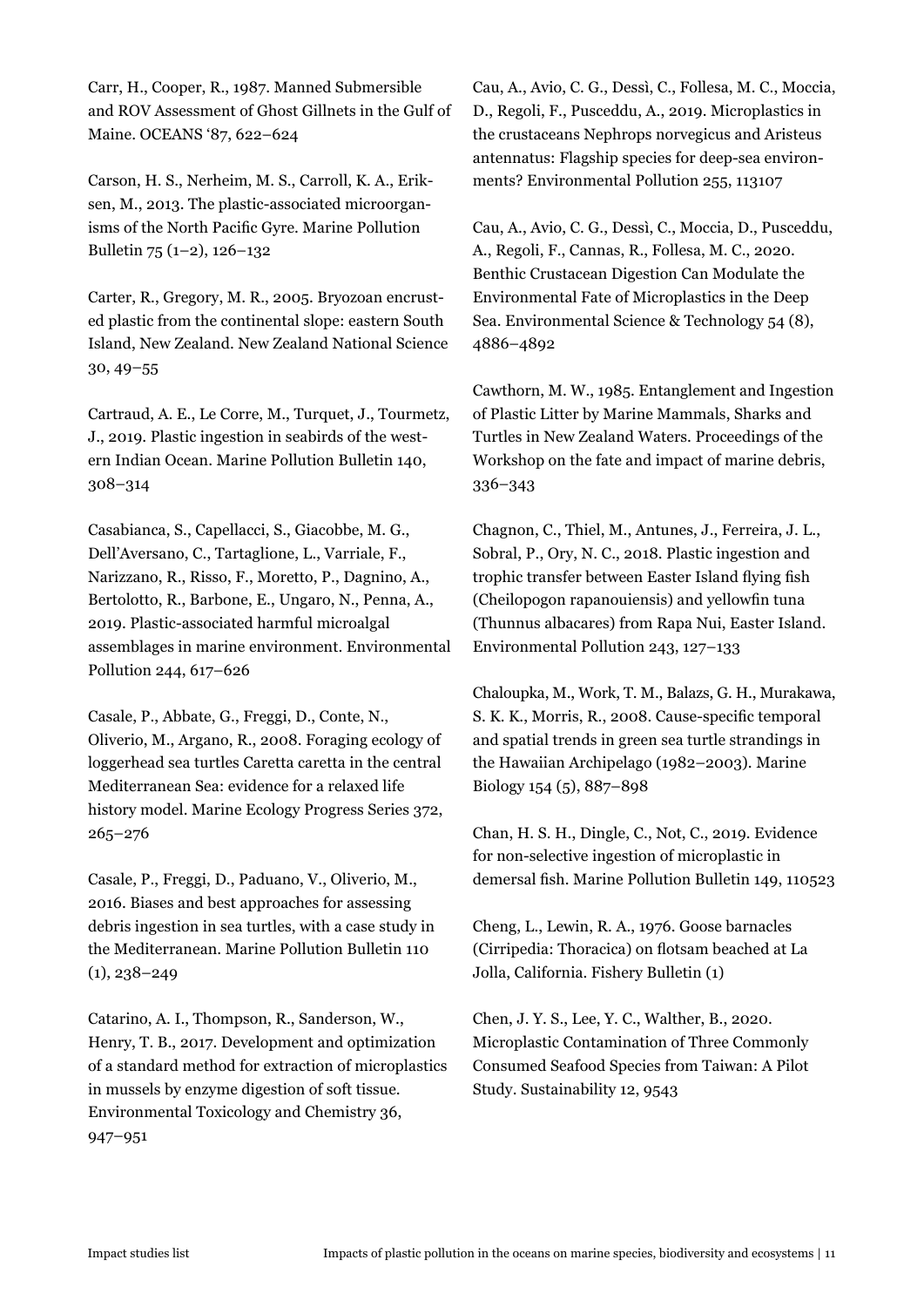Cherel, Y., Xavier, J. C., de Grissac, S., Trouvé, C., Weimerskirch, H., 2017. Feeding ecology, isotopic niche, and ingestion of fishery-related items of the wandering albatross Diomedea exulans at Kerguelen and Crozet Islands. Marine Ecology Progress Series 565, 197–215

Chiappone, M., White, A., Swanson, D. W., Miller, S. L., 2002. Occurrence and biological impacts of fishing gear and other marine debris in the Florida Keys. Marine Pollution Bulletin 44, 597–604

Chiba, S., Saito, H., Fletcher, R., Yogi, T., Kayo, M., Miyagi, S., Ogido, M., Fujikura, K., 2018. Human footprint in the abyss: 30 year records of deep-sea plastic debris. Marine Policy

Choy, C. A., Drazen, J. C., 2013. Plastic for dinner? Observations of frequent debris ingestion by pelagic predatory fishes from the central North Pacific. Marine Ecology Progress Series 485, 155–163

Cho, Y., Shim, W. J., Jang, M., Han, G. M., Hong, S. H., 2019. Abundance and characteristics of microplastics in market bivalves from South Korea. Environmental Pollution 245, 1107–1116

Christo, M., Cartes, J. C., 1998. A comparative study of the feeding ecology of Nephrops norvegicus (L.), (Decapoda:Nephropidae) in the bathyal Mediterranean and the adjacent Atlantic. Scintia Marina 62  $(1), 81-90$ 

Claessens, M., Van Cauwenberghe, L., Vandegehuchte, M. B., Janssen, C. R., 2013. New techniques for the detection of microplastics in sediments and field collected organisms. Marine Pollution Bulletin 70, 227–233

Clemente, C. C. C., Paresque, K., Santos, P. J. P., 2018. The effects of plastic bags presence on a macrobenthic community in a polluted estuary. Marine Pollution Bulletin 135, 630–635

Cliff, G., Dudley, S. F. J., Ryan, P. G., Singleton, N., 2002. Large sharks and plastic debris in KwaZulu-Natal, South Africa. Marine and Freshwater Research 53 (2), 575–581

Clukey, K. E., Lepczyk, C. A., Balazs, G. H., Work, T. M., Li, Q. X., Bachman, M. J., Lynch, J. M., 2018. Persistent organic pollutants in fat of three species of Pacific pelagic longline caught sea turtles: Accumulation in relation to ingested plastic marine debris. Science of The Total Environment 610–611, 402–411

Clukey, K. E., Lepczyk, C. A., Balazs, G. H., Work, T. M., Lynch, J. M., 2017. Investigation of plastic debris ingestion by four species of sea turtles collected as bycatch in pelagic Pacific longline fisheries. Marine Pollution Bulletin 120 (1–2), 117–125

Codina-Garía, M., Militao, T., Moreno, J., González-Solís, J., 2013. Plastic debris in Mediterranean seabirds. Marine Pollution Bulletin 77, 220–226

Colabuono, F. I., Barquete, V., Domingues, Beatriz, S., Montone, Rosalinda, C., 2009. Plastic ingestion by Procellariiformes in Southern Brazil. Marine Pollution Bulletin 58 (1), 93–96

Colabuono, F. I., Taniguchi, S., Montone, R. C., 2010. Polychlorinated biphenyls and organochlorine pesticides in plastics ingested by seabirds. Marine Pollution Bulletin 60 (4), 630–634

Colabuono, F. I., Vooren, C. M., 2007. Diet of Blackbrowed Thalassarche melanophrys and Atlantic Yellow-nosed T. Chlororhynchos albatrosses and White-chinned Procellaria aequinoctialis and Spectacled P. conspicillata petrels off Southern Brazil. Marine Ornithology 35 (1), 9–20

Colferai, A. S., Silva-Filho, R. P., Martins, A. M., Bugoni, L., 2017. Distribution pattern of anthropogenic marine debris along the gastrointestinal tract of green turtles (Chelonia mydas) as implications for rehabilitation. Marine Pollution Bulletin 119 (1), 231–237

Collard, F., Gilbert, B., Compère, P., Eppe, G., Das, K., Jauniaux, T., Parmentier, E., 2017. Microplastics in livers of European anchovies (Engraulis encrasicolus, L.). Environmental Pollution 229, 1000–1005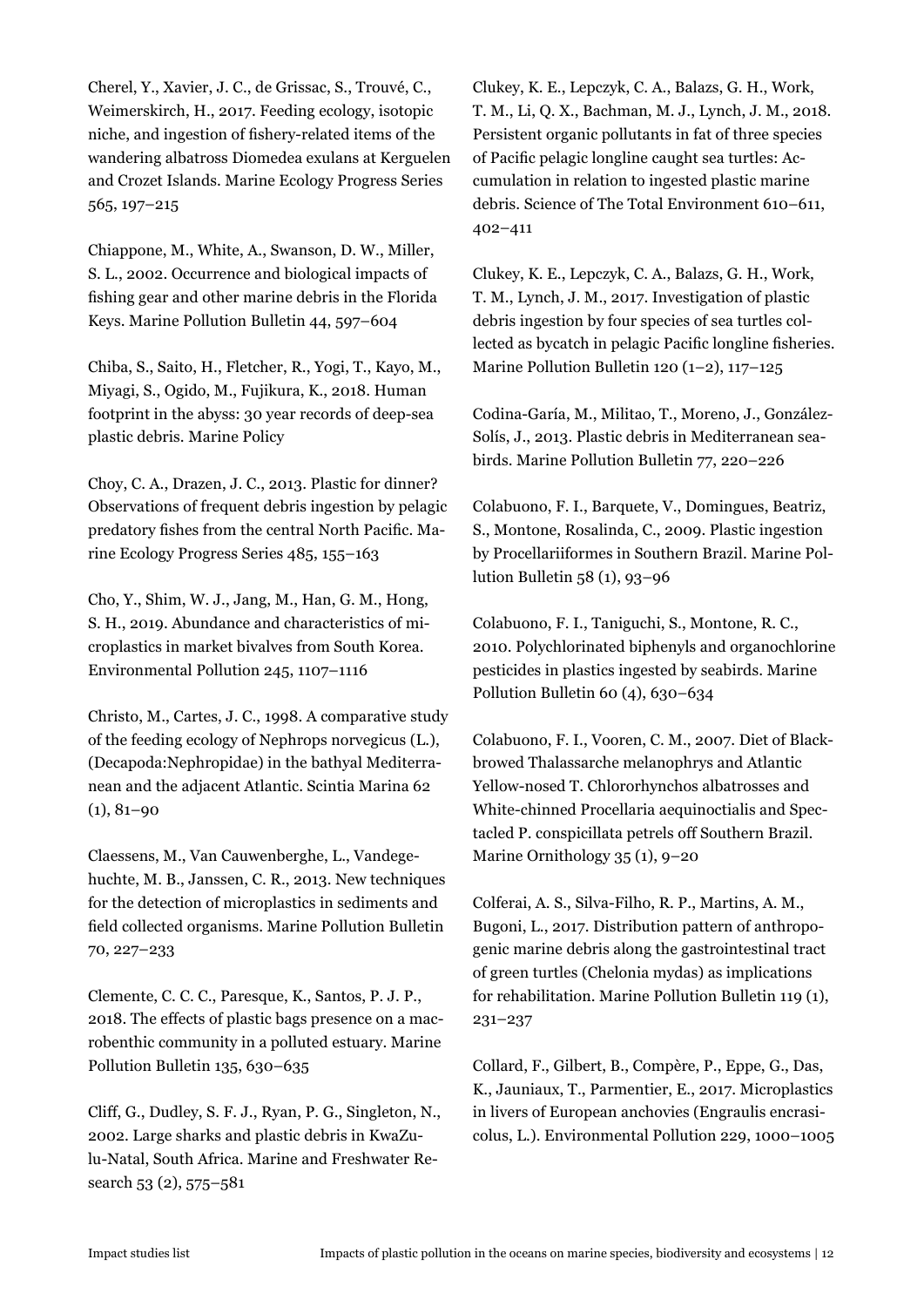Collard, F., Gilbert, B., Eppe, G., Parmentier, E., Das, K., 2015. Detection of Anthropogenic Particles in Fish Stomachs: An Isolation Method Adapted to Identification by Raman Spectroscopy. Archives of Environmental Contamination and Toxicology 69  $(3), 1-9$ 

Collard, F., Gilbert, B., Eppe, G., Roos, L., Compère, P., Das, K., Parmentier, E., 2017. Morphology of the filtration apparatus of three planktivorous fishes and relation with ingested anthropogenic particles. Marine Pollution Bulletin 116 (1–2), 182–191

Collicutt, B., Juanes, F., Dudas, S. E., 2019. Microplastics in juvenile Chinook salmon and their nearshore environments on the east coast of Vancouver Island. Environmental Pollution 244, 135–142

Colmenero, A. I., Barría, C., Broglio, E., García-Barcelona, S., 2017. Plastic debris straps on threatened blue shark Prionace glauca. Marine Pollution Bulletin 115 (1–2), 436–438

Compa, M., Ventero, A., Iglesias, M., Deudero, S., 2018. Ingestion of microplastics and natural fibres in Sardina pilchardus (Walbaum, 1792) and Engraulis encrasicolus (Linnaeus, 1758) along the Spanish Mediterranean coast. Marine Pollution Bulletin 128, 89–96

Connors, P. G., Smith, K. G., 1982. Oceanic plastic particle pollution: Suspected effect on fat deposition in red phalaropes. Marine Pollution Bulletin 13 (1), 18–20

Consoli, P., Romeo, T., Angiolillo, M., Canese, S., Esposito, V., Salvati, E., Scotti, G., Andaloro, F., Tunesi, L., 2019. Marine litter from fishery activities in the Western Mediterranean sea: The impact of entanglement on marine animal forests. Environmental Pollution 249, 472–481

Convey, P., Morton, A., 1997. Beach debris survey – South Sandwich Islands. CCAMLR Scientific Abstracts CCAMLR-XVI/BG/10, 1

Cooper, J., Henley, S. R., Klages, N. T. W., 1992. The diet of the Wandering Albatross Diomedea exulans at Subantarctic Marion Island. Polar Biology 12 (5), 477–484

Cooper, J. M., 1994. Fishing Hooks Associated with Albatrosses at Bird Island, South Georgia, 1992/1993. Marine Ornithology 23, 17–21

Copello, S., Quintana, F., 2003. Marine debris ingestion by Southern Giant Petrels and its potential relationships with fisheries in the Southern Atlantic Ocean. Marine Pollution Bulletin 46 (11), 1513–1515

Corami, F., Rosso, B., Roman, M., Picone, M., Gambaro, A., Barbante, C., 2020. Evidence of small microplastics (< 100 mu m) ingestion by Pacific oysters (Crassostrea gigas): A novel method of extraction, purification, and analysis using Micro-FTIR. Marine Pollution Bulletin 160, 111606

Costa, L. L., Arueira, V. F., da Costa, M. F., Di Beneditto, A. P. M., Zalmon, I. R., 2019. Can the Atlantic ghost crab be a potential biomonitor of microplastic pollution of sandy beaches sediment? Marine Pollution Bulletin 145, 5–13

Costa, L. L., Rangel, D. F., Zalmon, I. R., 2018. Evidence of marine debris usage by the ghost crab Ocypode quadrata (Fabricius, 1787). Marine Pollution Bulletin 128, 438–445

Courtene-Jones, W., Quinn, B., Ewins, C., Gary, S. F., Narayanaswamy, B. E., 2019. Consistent microplastic ingestion by deep-sea invertebrates over the last four decades (1976–2015), a study from the North East Atlantic. Environmental Pollution 244, 503–512

Courtene-Jones, W., Quinn, B., Gary, S. F., Mogg, A. O. M., Narayanaswamy, B. E., 2017. Microplastic pollution identified in deep-sea water and ingested by benthic invertebrates in the Rockall Trough, North Atlantic Ocean. Environmental Pollution 231, Part 1, 271–280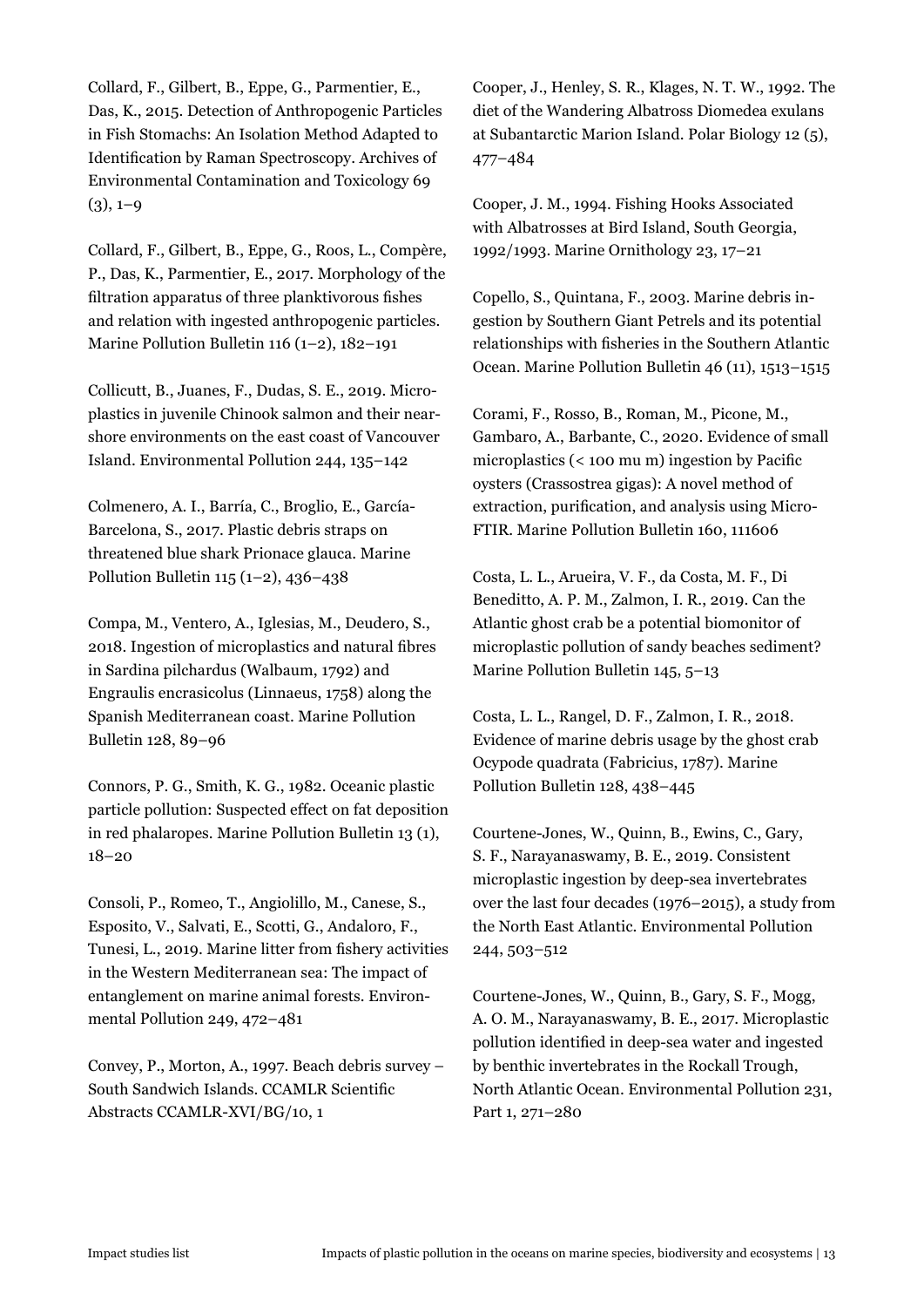Courtene-Jones, W., Quinn, B., Murphy, F., Gary, S. F., Narayanaswamy, B. E., 2017. Optimisation of enzymatic digestion and validation of specimen preservation methods for the analysis of ingested microplastics. Analytical Methods 9 (9), 1437–1445

Crawford, R. J. M., Cooper, J., Dyer, B. M., 1995. Conservation of an increasing population of great white pelicans Pelecanus onocrotalus in South Africa's Western Cape. South African Journal of Marine Science 15 (1), 33–42

Creet, S., Van Franeker, J. A., Van Spanje, T. M., Wolff, W. J., 1994. Diet of the Pintado Petrel Daption Capense at King George Island, Antarctica, 1990/91. Marine Ornithology 22 (2), 221–229

Crockett, D. E., Reed, S. M., 1976. Phenomenal Antarctic Fulmar Wreck. Notornis 23, 250–262

Croxall, J. P., Rodwell, S., Boyd, I. L., 1990. Entanglement in Man-Made Debris of Antarctic Fur Seals at Bird Island, South Georgia. Marine Mammal Science 6 (3), 221–233

Curren, E., Leong, S. C. Y., 2019. Profiles of bacterial assemblages from microplastics of tropical coastal environments. Science of The Total Environment 655, 313–320

Daniel, D. B., Ashraf, P. M., Thomas, S. N., 2020. Microplastics in the edible and inedible tissues of pelagic fishes sold for human consumption in Kerala, India. Environmental Pollution 266, 115365

Dantas, D. V., Barletta, M., Costa, M. F., 2015. Feeding ecology and seasonal diet overlap between Stellifer brasiliensis and Stellifer stellifer in a tropical estuarine ecocline. Journal of Fish Biology 86 (2), 707–733

Dantas, D. V., Barletta, M., da Costa, M. F., 2012. The seasonal and spatial patterns of ingestion of polyfilament nylon fragments by estuarine drums (Sciaenidae). Environmental Science and Pollution Research 19 (2), 600–606

Dantas, D. V., Barletta, M., de Assis Almeida Ramos, J., Lima, A. R. A., da Costa, M. F., 2013. Seasonal Diet Shifts and Overlap Between Two Sympatric Catfishes in an Estuarine Nursery. Estuaries and Coasts 36 (2), 237–256

Dantas, D. V., Ribeiro, C. I. R., Frischknecht, C. C. A., Machado, R., Farias, E. G. G., 2019. Ingestion of plastic fragments by the Guri sea catfish Genidens genidens (Cuvier, 1829) in a subtropical coastal estuarine system. Environmental Science and Pollution Research 26 (8), 8344–8351

Dantas, N., Duarte, O. S., Ferreira, W. C., Ayala, A. P., Rezende, C. F., Feitosa, C. V., 2020. Plastic intake does not depend on fish eating habits: Identification of microplastics in the stomach contents of fish on an urban beach in Brazil. Marine Pollution Bulletin 153, 110959

da Silva Mendes, Sarahde Carvalho, Robson Henriquede Faria, Adriana Fonsecade Sousa, Bernadete Maria, 2015. Marine debris ingestion by Chelonia mydas (Testudines: Cheloniidae) on the Brazilian coast. Marine Pollution Bulletin 92, 10-Sep

Davenport, J., Balazs, G. H., Faithfull, J. V., Williamson, D. A., 1993. Struvite faecolith in the leatherback turtle Dermo chelys coriacea vandelli: a means of packaging garbage. Herpetological Journal 3, 81–83

Davidson, K., Dudas, S. E., 2016. Microplastic Ingestion by Wild and Cultured Manila Clams (Venerupis philippinarum) from Baynes Sound, British Columbia. Archives of Environmental Contamination and Toxicology 71 (2), 147–156

Davison, P., Asch, R. G., 2011. Plastic ingestion by mesopelagic fishes in the North Pacific Subtropical Gyre. Marine Ecology Progress Series 432, 173–180

de A. Miranda, D., de Carvalho-Souza, G. F., 2016. Are we eating plastic-ingesting fish? Marine Pollution Bulletin 103 (1–2), 109–114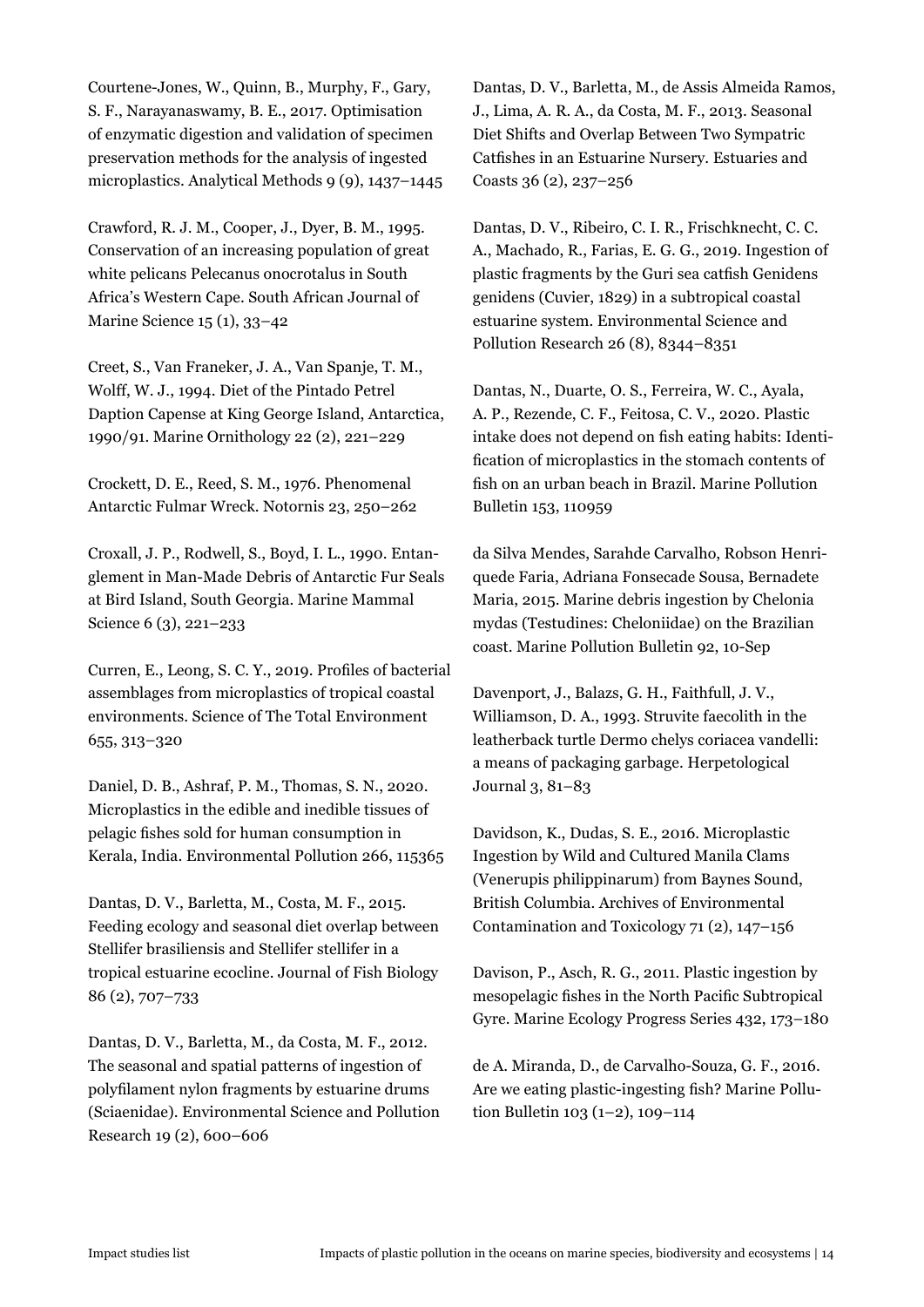de Barros, M. S. F., dos Santos Calado, T. C., de Sá Leitão Câmara de Araújo, M., 2020. Plastic ingestion lead to reduced body condition and modified diet patterns in the rocky shore crab Pachygrapsus transversus (Gibbes, 1850) (Brachyura: Grapsidae). Marine Pollution Bulletin 156, 111249

Debroas, D., Mone, A., Ter Halle, A., 2017. Plastics in the North Atlantic garbage patch: A boat-microbe for hitchhikers and plastic degraders. Science of The Total Environment 599–600, 1222–1232

de Carvalho, R. H., Lacerda, P. D., Silva Mendes, S., Barbosa, B. C., Paschoalini, M., Prezoto, F., Sousa, B. M., 2015. Marine debris ingestion by sea turtles (Testudines) on the Brazilian coast: an underestimated threat? Marine Pollution Bulletin 101 (2), 746–749

de Carvalho-Souza, G. F., Llope, M., Tinôco, M. S., Medeiros, D. V., Maia-Nogueira, R., Sampaio, C. L. S., 2018. Marine litter disrupts ecological processes in reef systems. Marine Pollution Bulletin 133, 464–471

DeGange, A. R., Newby, T. C., 1980. Mortality of seabirds and fish in a lost salmon driftnet. Marine Pollution Bulletin 11 (11), 322–323

Degerbøl, M., 1942. Mammalia, being part 65 of the Zoology of the Faroes, published at the expense of the Carlsberg Fund, pp. 1–132, 17 figs., Copenhagen, 1940. Journal of Mammalogy 23 (1), 113

Dehaut, A., Cassone, A. L., Frère, L., Hermabessiere, L., Himber, C., Rinnert, E., Rivière, G., Lambert, C., Soudant, P., Huvet, A., Duflos, G., Paul-Pont, I., 2016. Microplastics in seafood: Benchmark protocol for their extraction and characterization. Environmental Pollution 215, 223–233

Deidun, A., Andaloro, F., Bavestrello, G., Canese, S., Consoli, P., Micallef, A., Romeo, T., Bo, M., 2015. First characterisation of a Leiopathes glaberrima (Cnidaria: Anthozoa: Antipatharia) forest in Maltese exploited fishing grounds. Italian Journal of Zoology 82, 271–280

Delacuvellerie, A., Cyriaque, V., Gobert, S., Benali, S., Wattiez, R., 2019. The plastisphere in marine ecosystem hosts potential specific microbial degraders including Alcanivorax borkumensis as a key player for the low-density polyethylene degradation. Journal of Hazardous Materials 380, 120899

del Carmen Alejo-Plata, M., Herrera-Galindo, E., Cruz-González, D. G., 2019. Description of buoyant fibers adhering to Argonauta nouryi (Cephalopoda: Argonautidae) collected from the stomach contents of three top predators in the Mexican South Pacific. Marine Pollution Bulletin 142, 504–509

Dellinger, T., Davenport, J., Wirtz, P., 1997. Comparisons of Social Structure of Columbus Crabs Living on Loggerhead Sea Turtles and Inanimate Flotsam. Journal of the Marine Biological Association of the United Kingdom 77 (1), 185–194

Delorenzo, D. M., Bethea, D. M., Carlson, J. K., 2015. An assessment of the diet and trophic level of Atlantic sharpnose shark Rhizoprionodon terraenovae. Journal of Fish Biology 86 (1), 385–391

Den Hartog, J. C., 1979. Notes On the Food of Sea Turtles: Eretmochelys Imbrica Ta (Linnaeus) and Dermochelys Coriacea (Linnaeus). Netherlands Journal of Zoology 30 (4), 595–611

Denuncio, P., Bastida, R., Dassis, M., Giardino, G., Gerpe, M., Rodríguez, D., 2011. Plastic ingestion in Franciscana dolphins, Pontoporia blainvillei (Gervais and d'Orbigny, 1844), from Argentina. Marine Pollution Bulletin 62 (8), 1836–1841

Denuncio, P., Mandiola, M. A., Pérez Salles, S. B., Machado, R., Ott, P. H., De Oliveira, L. R., Rodriguez, D., 2017. Marine debris ingestion by the South American Fur Seal from the Southwest Atlantic Ocean. Marine Pollution Bulletin 122 (1–2), 420–425

De Pierrepont, J. F., Dubois, B., Desormonts, S., Santos, M. B., Robin, J. P., 2005. Stomach contents of English Channel cetaceans stranded on the coast of Normandy. Journal of the Marine Biological Association of the United Kingdom 85 (6), 1539–1546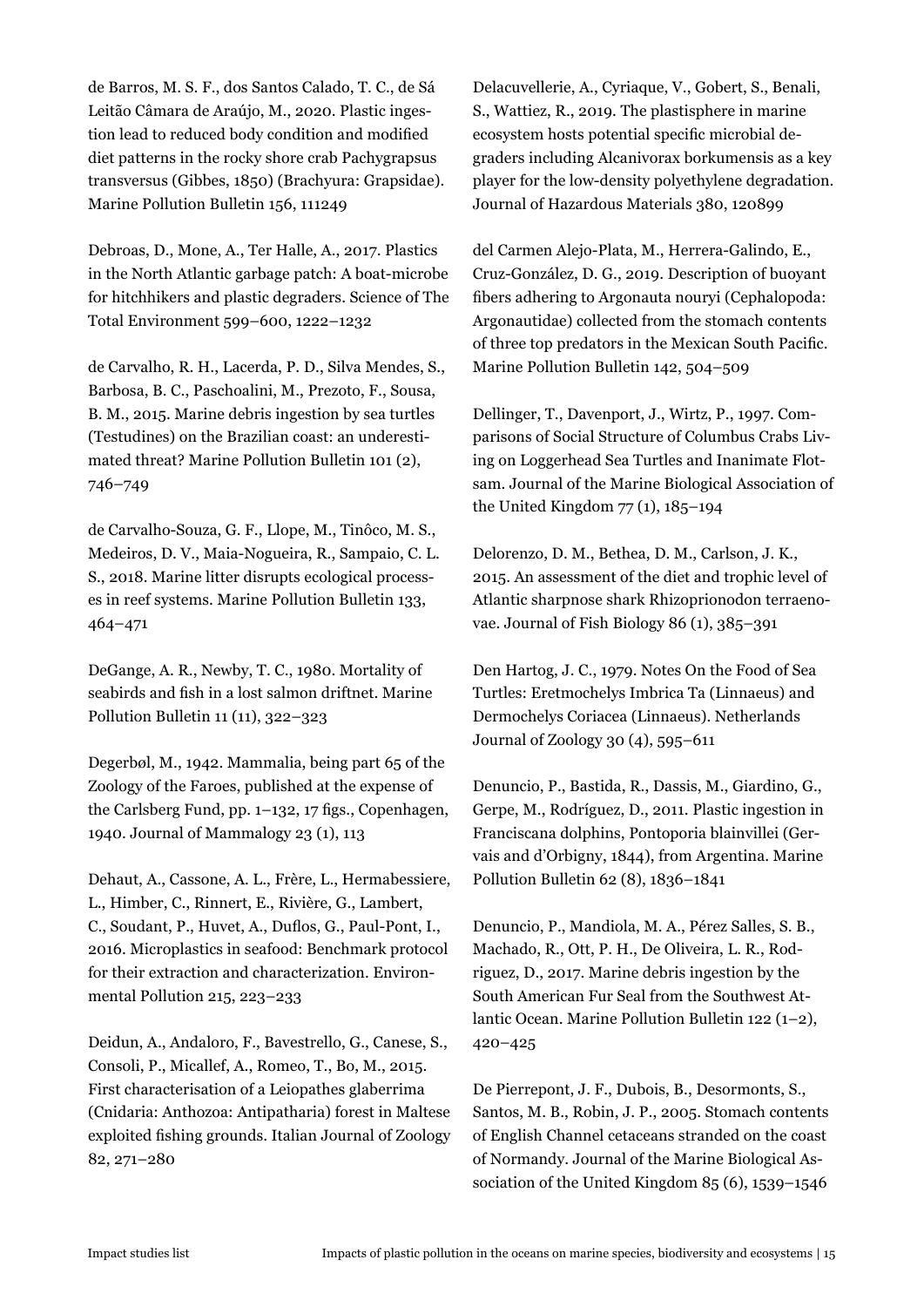de Souza Petersen, E. Krüger, L. Dezevieski, A. Petry, M. V. Montone, R. C., 2016. Incidence of plastic debris in Sooty Tern nests: A preliminary study on Trindade Island, a remote area of Brazil. Marine Pollution Bulletin 105 (1), 373–376

de Stephanis, R., Gimínez, J., Carpinelli, E., Gutierrez-Exposito, C., Canadas, A., 2013. As main meal for sperm whales: Plastics debris. Marine Pollution Bulletin 69 (2-Jan), 206–214

De Tender, C. A., Devriese, L. I., Haegeman, A., Maes, S., Ruttink, T., Dawyndt, P., 2015. Bacterial Community Profiling of Plastic Litter in the Belgian Part of the North Sea. Environmental Science & Technology 49 (16), 9629–9638

Devi, S. S., Sreedevi, A. V., Kumar, A. B., 2020. First report of microplastic ingestion by the alien fish Pirapitinga (Piaractus brachypomus) in the Ramsar site Vembanad Lake, south India. Marine Pollution Bulletin 160, 111637

de Vries, A. N., Govoni, D., Arnason, S. H., Carlsson, P., 2020. Microplastic ingestion by fish: Body size, condition factor and gut fullness are not related to the amount of plastics consumed. Marine Pollution Bulletin 151, 110827

Devriese, L. I., van der Meulen, M. D., Maes, T., Bekaert, K., Paul-Pont, I., Frère, L., Robbens, J., Vethaak, A. D., 2015. Microplastic contamination in brown shrimp (Crangon crangon, Linnaeus 1758) from coastal waters of the Southern North Sea and Channel area. Marine Pollution Bulletin 98 (0), 179–187

De Witte, B., Devriese, L., Bekaert, K., Hoffman, S., Vandermeersch, G., Cooreman, K., Robbens, J., 2014. Quality assessment of the blue mussel (Mytilus edulis): Comparison between commercial and wild types. Marine Pollution Bulletin 85 (1), 146–155

Di Beneditto, A. P. M., Awabdi, D. R., 2014. How marine debris ingestion differs among megafauna species in a tropical coastal area. Marine Pollution Bulletin 88 (2-Jan), 86–90

Di Beneditto, A. P. M., da Silva Oliveira, A., 2019. Debris ingestion by carnivorous consumers: Does the position in the water column truly matter? Marine Pollution Bulletin 144, 134–139

Di Beneditto, A. P. M., Ramos, R. M. A., 2014. Marine debris ingestion by coastal dolphins: What drives differences between sympatric species? Marine Pollution Bulletin 83 (1), 298–301

Di Beneditto, A., Siciliano, S., 2017. Marine debris boost in juvenile Magellanic penguins stranded in south- eastern Brazil in less than a decade: Insights into feeding habits and habitat. Marine Pollution Bulletin 125 (1–2), 330–333

Dickerman, R. W., Goelet, R. G., 1987. Northern gannet starvation after swallowing styrofoam. Marine Pollution Bulletin 18 (6), 293

Digka, N., Bray, L., Tsangaris, C., Andreanidou, K., Kasimati, E., Kofidou, E., Komnenou, A., Kaberi, H., 2020. Evidence of ingested plastics in stranded loggerhead sea turtles along the Greek coastline, East Mediterranean Sea. Environmental Pollution 263, 114596

Digka, N., Tsangaris, C., Torre, M., Anastasopoulou, A., Zeri, C., 2018. Microplastics in mussels and fish from the Northern Ionian Sea. Marine Pollution Bulletin 135, 30–40

Ding, J. F., Jiang, F. H., Li, J. X., Wang, Z. X., Sun, C. J., Wang, Z. Y., Fu, L., Ding, N. X., He, C. F., 2019. Microplastics in the Coral Reef Systems from Xisha Islands of South China Sea. Environmental Science & Technology 53 (14), 8036–8046

Ding, J. F., Li, J. X., Sun, C. J., He, C. F., Jiang, F. H., Gao, F. L., Zheng, L., 2018. Separation and Identification of Microplastics in Digestive System of Bivalves. Chinese Journal of Analytical Chemistry 46 (5), 690–697

Domènech, F., Aznar, F. J., Raga, J. A., Tomás, J., 2019. Two decades of monitoring in marine debris ingestion in loggerhead sea turtle, Caretta caretta, from the western Mediterranean. Environmental Pollution 244, 367–378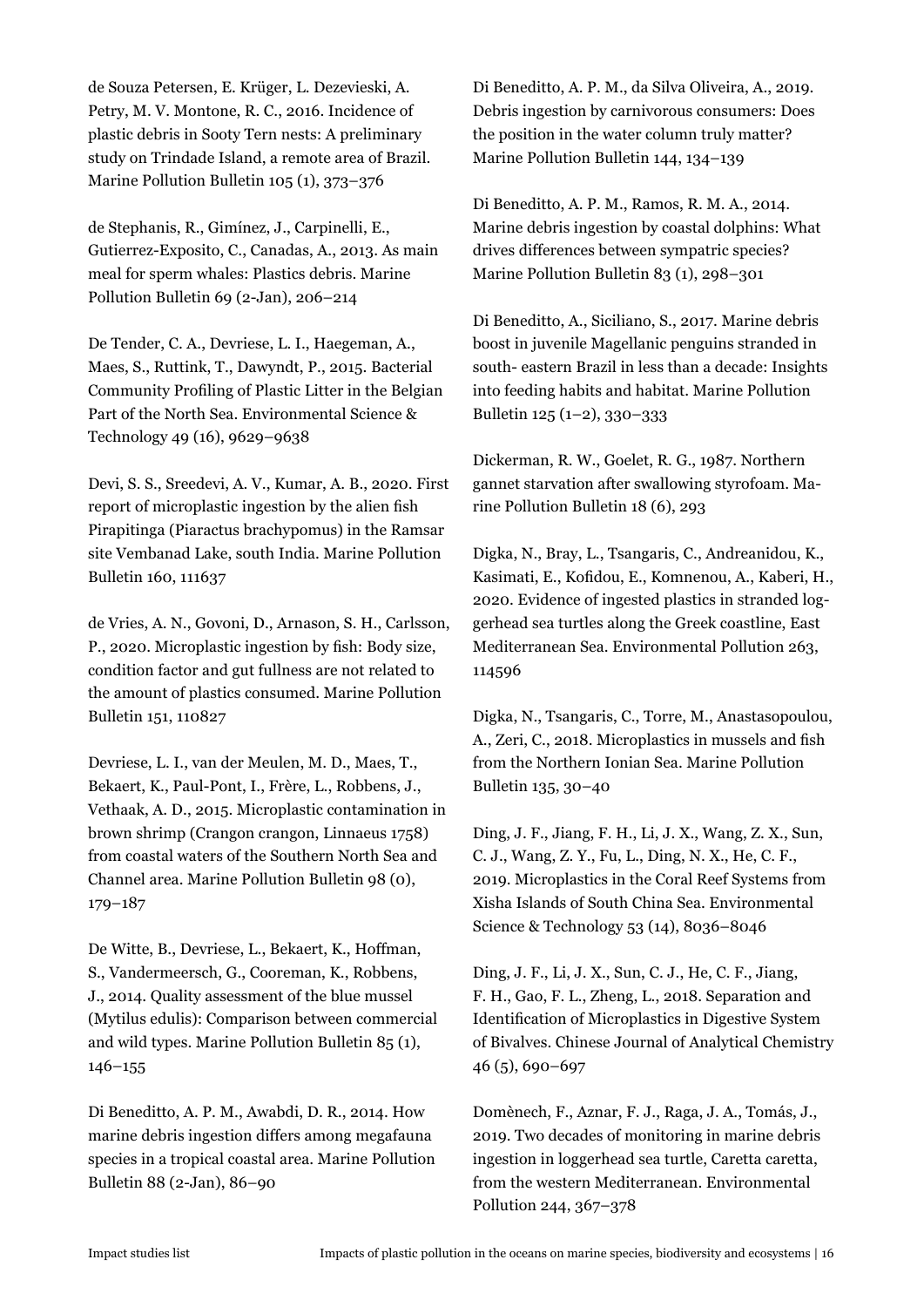Dominguez-Carrió, C., Sanchez-Vidal, A., Estournel, C., Corbera, G., Riera, J. L., Orejas, C., Canals, M., Gili, J.-M., 2020. Seafloor litter sorting in different domains of Cap de Creus continental shelf and submarine canyon, NW Mediterranean Sea. Marine Pollution Bulletin 161, 111744

Donlan, C. J., Nelson, P. A., 2003. Observations of invertebrate colonized flotsam in the eastern tropical Pacific, with a discussion of rafting. Bulletin of Marine Science 72 (1), 231–240

Donnelly-Greenan, E. L., Harvey, J. T., Nevins, H. M., Hester, M. M., Walker, W. A., 2014. Prey and plastic ingestion of Pacific Northern Fulmars (Fulmarus glacialis rogersii) from Monterey Bay, California. Marine Pollution Bulletin 85 (0), 214–224

Donnelly-Greenan, E. L., Nevins, H. M., Harvey, J. T., 2019. Entangled seabird and marine mammal reports from citizen science surveys from coastal California (1997–2017). Marine Pollution Bulletin 149, 110557

Donohue, M. J., Boland R. C., Sramek, C. M., Antonelis, G. A, 2001. Derelict Fishing Gear in the Northwestern Hwaiian Islands: Diving Surveys and Debris Removal in 1999 Confirm Threat to Coral Reef Ecosystems. Marine Pollution Bulletin 42 (12), 1301–1312

Donohue, M. J., Masura, J., Gelatt, T., Ream, R., Baker, J. D., Faulhaber, K., Lerner, D. T., 2019. Evaluating exposure of northern fur seals, Callorhinus ursinus, to microplastic pollution through fecal analysis. Marine Pollution Bulletin 138, 213–221

Dowarah, K., Patchaiyappan, A., Thirunavukkarasu, C., Jayakumar, S., Devipriya, S. P., 2020. Quantification of microplastics using Nile Red in two bivalve species Perna viridis and Meretrix meretrix from three estuaries in Pondicherry, India and microplastic uptake by local communities through bivalve diet. Marine Pollution Bulletin 153, 110982

Doyle, D., Frias, J., Nash, R., Gammell, M., 2020. Current environmental microplastic levels do not alter emergence behaviour in the intertidal gastropod Littorina littorea. Marine Pollution Bulletin 151, 110859

Doyle, D., Gammell, M., Frias, J., Griffin, G., Nash, R., 2019. Low levels of microplastics recorded from the common periwinkle, Littorina littorea on the west coast of Ireland. Marine Pollution Bulletin 149, 110645

Drever, M. C., Provencher, J. F., O'Hara, P. D., Wilson, L., Bowes, V., Bergman, C. M., 2018. Are ocean conditions and plastic debris resulting in a 'double whammy' for marine birds? Marine Pollution Bulletin 133, 684–692

Duguy, R., Moriniere, P., Le Milinaire, C., 1998. Factors of mortality of Marine Turtles in the Bay of Biscay. Oceanologica Acta 21 (1), 383–388

Duncan, E. M., Arrowsmith, J. A., Bain, C. E., Bowdery, H., Broderick, A. C., Chalmers, T., Fuller, W. J., Galloway, T. S., Lee, J. H., Lindeque, P. K., Omeyer, L. C. M., Snape, R. T. E., Godley, B. J., 2019. Diet-related selectivity of macroplastic ingestion in green turtles (Chelonia mydas) in the eastern Mediterranean. Scientific Reports 9, 11581

Duncan, E. M., Broderick, A. C., Critchell, K., Galloway, T. S., Hamann, M., Limpus, C. J., Lindeque, P. K., Santillo, D., Tucker, A. D., Whiting, S., Young, E. J., Godley, B. J., 2021. Plastic Pollution and Small Juvenile Marine Turtles: A Potential Evolutionary Trap. Frontiers in Marine Science 8 (961)

Duncan, E. M., Broderick, A. C., Fuller, W. J., Galloway, T. S., Godfrey, M. H., Hamann, M., Limpus, C. J., Lindeque, P. K., Mayes, A. G., Omeyer, L. C. M., Santillo, D., Snape, R. T. E., Godley, B. J., 2018. Microplastic ingestion ubiquitous in marine turtles. Global Change Biology 25 (2), 744– 752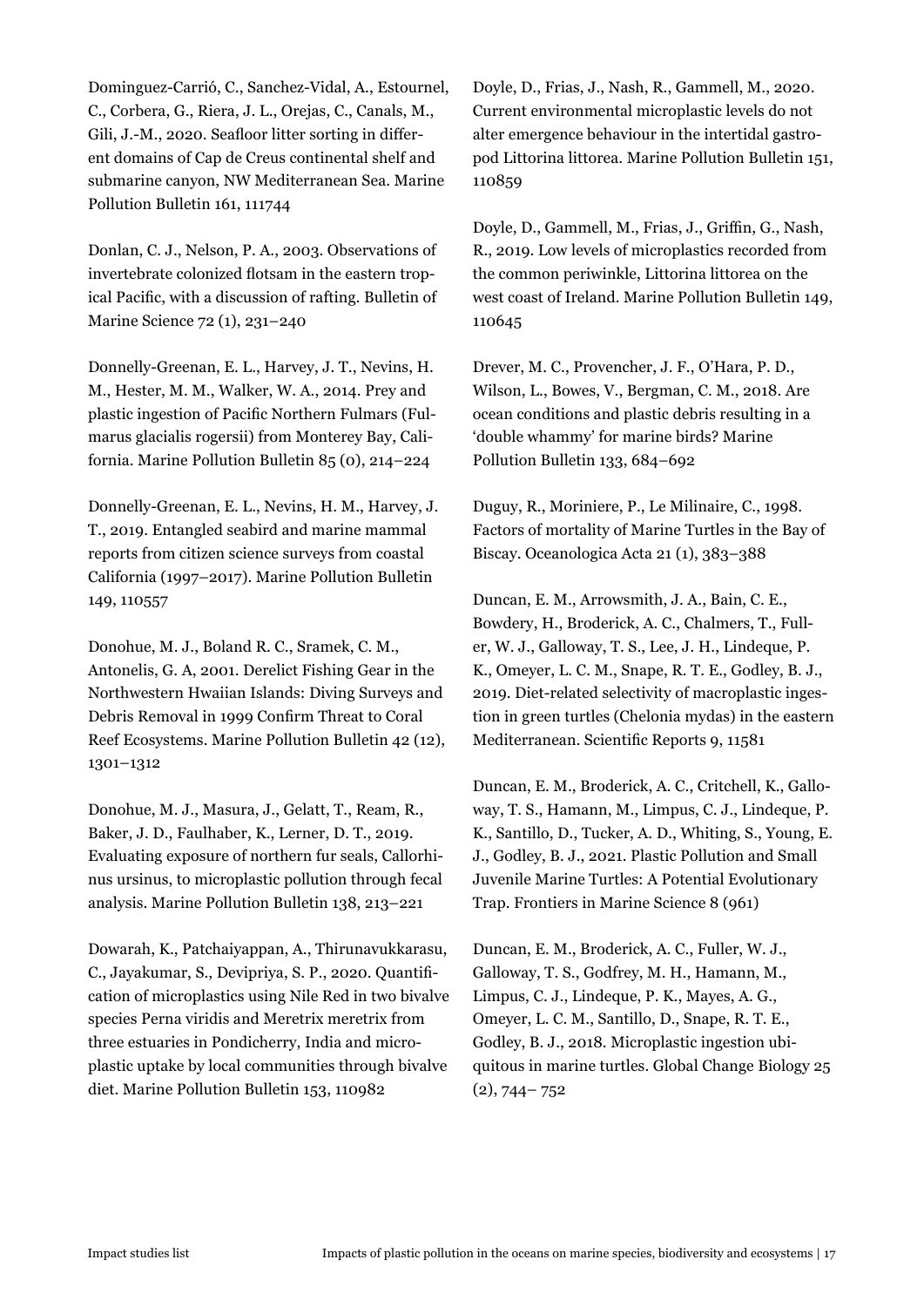Dunn, M., Waluda, C. M., 2008. Beach debris survey and incidence of entanglement of Antarctic fur seals (Arctocephalus gazella) at Signy Island, South Orkney Islands, 2007/08. CCAMLR Scientific Abstracts WG-FSA-08/26, 58

Duris Z., Weslawski, J. M., 1996. A Preliminary examination of Ice Floes at Isfjorden, Spitsbergern, on a Presence of sympagic Fauna., 227–231

Dussud, C., Meistertzheim, A. L., Conan, P., Pujo-Pay, M., George, M., Fabre, P., Coudane, J., Higgs, P., Elineau, A., Pedrotti, M. L., Gorsky, G., Ghiglione, J. F., 2018. Evidence of niche partitioning among bacteria living on plastics, organic particles and surrounding seawaters. Environmental Pollution 236

English, M. D., Robertson, G. J., Avery-Gomm, S., Pirie-Hay, D., Roul, S., Ryan, P. C., Wilhelm, S. I., Mallory, M. L., 2015. Plastic and metal ingestion in three species of coastal waterfowl wintering in Atlantic Canada. Marine Pollution Bulletin 98 (0), 349–353

Eriksson, C., Burton, H., 2003. Origins and Biological Accumulation of Small Plastic Particles in Fur Seals from Macquarie Island. AMBIO: A Journal of the Human Environment 32 (6), 380–384

Evans, K., Hindell, M. A., 2004. The diet of sperm whales (Physeter macrocephalus) in southern Australian waters. ICES Journal of Marine Science 61 (8), 1313–1329

Fabri, M. C., Pedel, L., Beuck, L., Galgani, F., Hebbeln, D., Freiwald, A., 2014. Megafauna of vulnerable marine ecosystems in French mediterranean submarine canyons: Spatial distribution and anthropogenic impacts. Deep Sea Research Part II: Topical Studies in Oceanography 104 (0), 184–207

Fang, C., Zheng, R., Hong, F., Jiang, Y., Chen, J., Lin, H., Lin, L., Lei, R., Bailey, C., Bo, J., 2021. Microplastics in three typical benthic species from the Arctic: Occurrence, characteristics, sources, and environmental implications. Environmental Research 192, 110326

Fang, C., Zheng, R., Zhang, Y., Hong, F., Mu, J., Chen, M., Song, P., Lin, L., Lin, H., Le, F., Bo, J., 2018. Microplastic contamination in benthic organisms from the Arctic and sub-Arctic regions. Chemosphere 209, 298–306

Feng, Z. H., Zhang, T., Li, Y., He, X. R., Wang, R., Xu, J. T., Gao, G., 2019. The accumulation of microplastics in fish from an important fish farm and mariculture area, Haizhou Bay, China. Science of The Total Environment 696, 133948

Fernández Ojeda, C., Anastasopoulou, A., 2019. Plastic ingestion by blue shark Prionace glauca in the South Pacific Ocean (south of the Peruvian Sea). Marine Pollution Bulletin 149, 110501

Fernández, R., Pierce, G. J., MacLeod, C. D., Brownlow, A., Reid, R. J., Rogan, E., Addink, M., Deaville, R., Jepson, P. D., Santos, M. B., 2014. Strandings of northern bottlenose whales, Hyperoodon ampullatus, in the north-east Atlantic: seasonality and diet. Journal of the Marine Biological Association of the United Kingdom 94 (06), 1109–1116

Fernández, R., Santos, M. B., Carrillo, M., Tejedor, M., Pierce, G. J., 2009. Stomach contents of cetaceans stranded in the Canary Islands 1996–2006. Journal of the Marine Biological Association of the United Kingdom 89 (5), 873–883

Ferns, P. N., Mudge, G. P., 2000. Abundance, diet and Salmonella contamination of gulls feeding at sewage outfalls. Water Research 34 (10), 2653– 2660

Ferreira, G. V. B., Barletta, M., Lima, A. R. A., 2019. Use of estuarine resources by top predator fishes. How do ecological patterns affect rates of contamination by microplastics? Science of The Total Environment 655, 292–304

Ferreira, G. V. B., Barletta, M., Lima, A. R. A., Dantas, D. V., Justino, A. K. S., Costa, M. F., 2016. Plastic debris contamination in the life cycle of Acoupa weakfish (Cynoscion acoupa) in a tropical estuary. ICES Journal of Marine Science 73, 2695–2707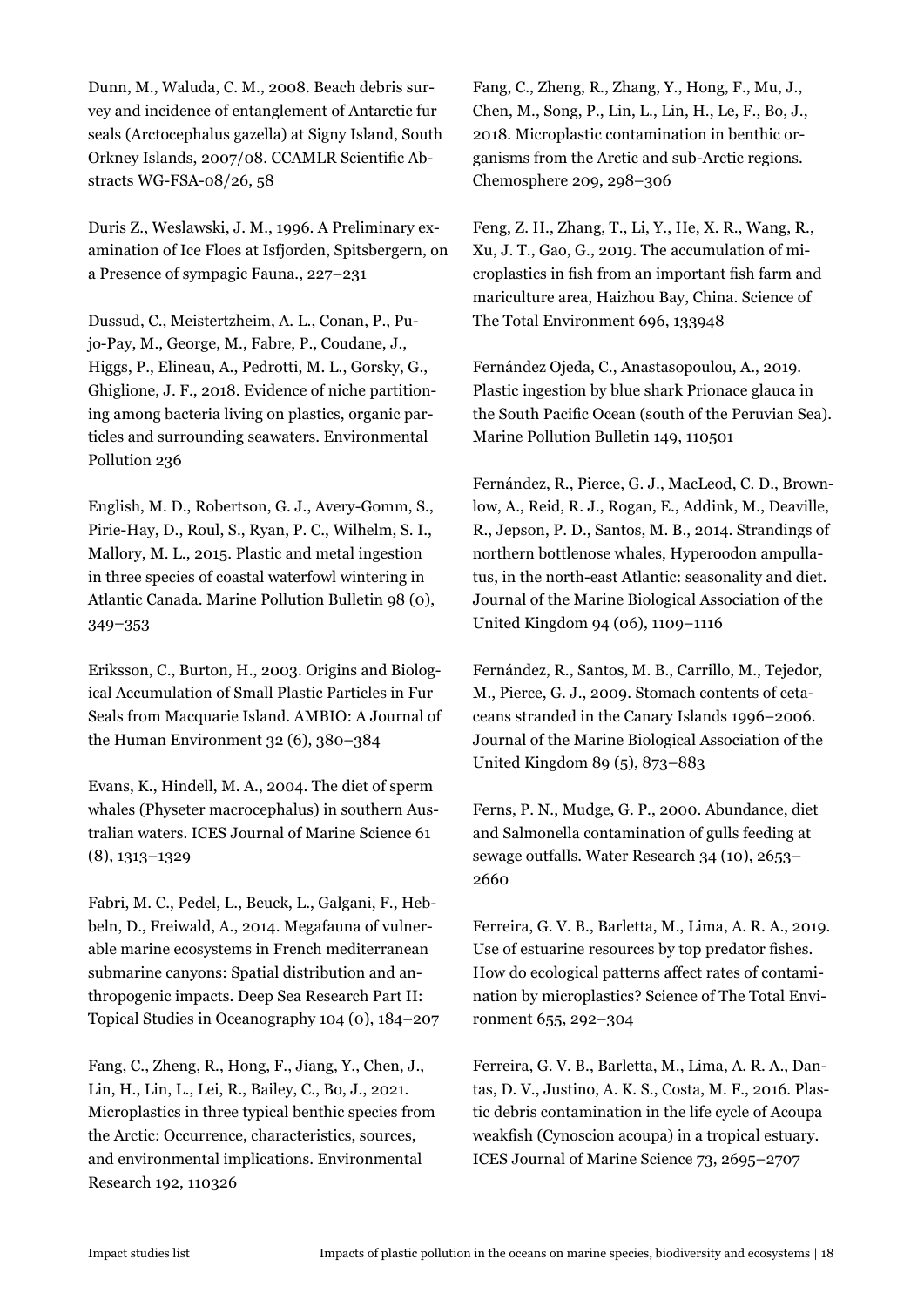Ferreira, G. V. B., Barletta, M., Lima, A. R. A., Morley, S. A., Costa, M. F., 2019. Dynamics of Marine Debris Ingestion by Profitable Fishes Along The Estuarine Ecocline. Scientific Reports 9, 13514

Ferreira, G. V. B., Barletta, M., Lima, A. R. A., Morley, S. A., Justino, A. K. S., Costa, M. F., 2018. High intake rates of microplastics in a Western Atlantic predatory fish, and insights of a direct fishery effect. Environmental Pollution 236, 706–717

Ferreira, M., Thompson, J., Paris, A., Rohindra, D., Rico, C., 2020. Presence of microplastics in water, sediments and fish species in an urban coastal environment of Fiji, a Pacific small island developing state. Marine Pollution Bulletin 153, 110991

Ferrigno, F., Russo, G. F., Sandulli, R., 2017. Coralligenous Bioconstructions Quality Index (CBQI): a synthetic indicator to assess the status of different types of coralligenous habitats. Ecological Indicators 82, 271–279

Fife, D. T., Robertson, G. J., Shutler, D., Braune, B. M., Mallory, M. L., 2015. Trace elements and ingested plastic debris in wintering dovekies (Alle alle). Marine Pollution Bulletin 91 (1), 368–371

Fijn, R. C., Franeker, J. A., Trathan, P. N., 2012. Dietary variation in chick-feeding and self-provisioning Cape Petrel Daption capense and Snow Petrel Pagodroma nivea at Signy Island, South Orkney Islands, Antarctica. Marine Ornithology 40 (2), 81–87

Filgueiras, A. V., Preciado, I., Cartón, A., Gago, J., 2020. Microplastic ingestion by pelagic and benthic fish and diet composition: A case study in the NW Iberian shelf. Marine Pollution Bulletin 160, 111623

Fischer, M., Scholz-Böttcher, B. M., 2017. Simultaneous Trace Identification and Quantification of Common Types of Microplastics in Environmental Samples by Pyrolysis-Gas Chromatography–Mass Spectrometry. Environmental Science & Technology 51, 5052–5060

Fisher, H. I., 1975. Mortality and survival in the Laysan Albatross, Diomedea immutabilis. Pacific Science 29 (3), 279–300

Floren, H. P., Shugart, G. W., 2017. Plastic in Cassin's Auklets (Ptychoramphus aleuticus) from the 2014 stranding on the Northeast Pacific Coast. Marine Pollution Bulletin

Foekema, E. M., de Gruijter, C., Mergia, M. T., Franeker, J. A., Murk, T. J., Koelmans, A. A., 2013. Plastic in North Sea fish. Environmental Science & Technology 47 (15), 8818–8824

Forrest, A. K., Hindell, M., 2018. Ingestion of plastic by fish destined for human consumption in remote South Pacific Islands. Australian Journal of Maritime & Ocean Affairs, 1–17

Forster, I., 2005. Fishing equipments, marine debris and oil associated with seabirds at Bird Island, South Georgia, 2004/06. CCAMLR Scientific Abstracts SC-CAMLR-XXIV/BG/14

Fortuño, J., Masó, M., Sáez, R., De Juan, S., Demestre, M., 2010. SEM microphotographs of biofouling organisms on floating and benthic plastic debris. Rapp Comm int Mer Médit 39, 358

Fosså, J. H., Mortensen, P. B., Furevik, D. M., 2002. The deep-water coral Lophelia pertusa in Norwegian waters: distribution and fishery impacts. Hydrobiologia 471, 1–12

Foster, N. R., Hare, M. P., 1990. Cephalopod Remains from a Cuvier's Beaked Whale (Ziphius cavirostris) Stranded in Kodiak, Alaska. Northwestern Naturalist 71 (2), 49–51

Fowler, C. W., Baker, J. D., Ream, R., Robson, B. W., Kiyota, M., 1992. Entanglement studies on juvenile male northern fur seals, St. Paul Island, 1992. Fur seal investigations, 100–136

Fowler, C. W., Merrick, R., Baker, J. D., 1989. S tudies of the population level effects of entanglement on northern fur seals. Proceedings of the second international conference on marine debris 2, 453–474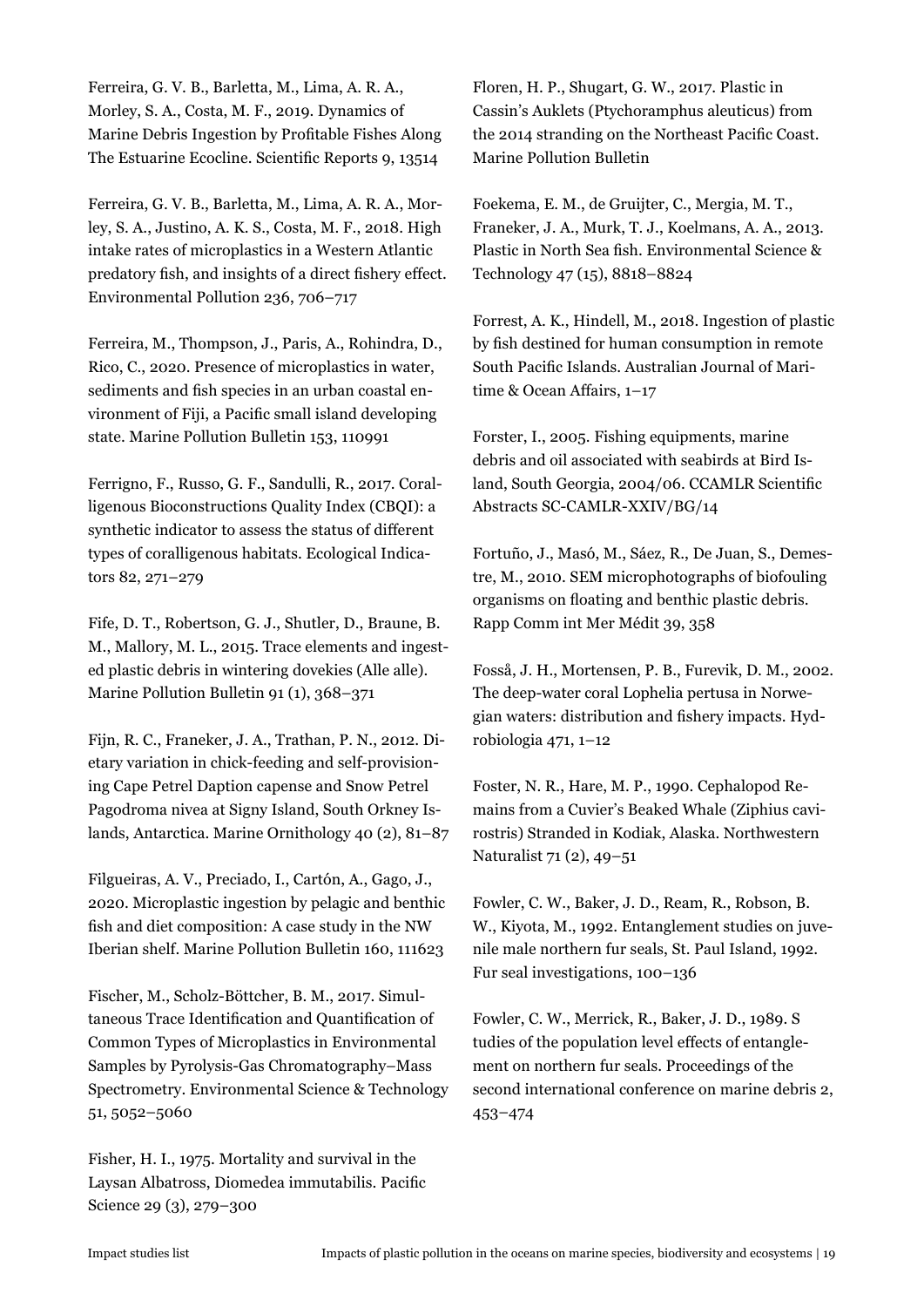Franco, J., Fort, J., García-Barón, I., Loubat, P., Louzao, M., del Puerto, O., Zorita, I., 2019. Incidence of plastic ingestion in seabirds from the Bay of Biscay, southwestern Europe. Marine Pollution Bulletin 146, 387–392

Franco-Trecu, V., Drago, M., Katz, H., Machín, E., Marín, Y., 2017. With the noose around the neck: Marine debris entangling otariid species. Environmental Pollution 220, 985–989

Frankfurter, G., DeRango, E., Johnson, S., 2016. Use of Acoustic Transmitter-Equipped Remote Sedation to Aid in Tracking and Capture of Entangled California Sea Lions (Zalophus californianus). Journal of Wildlife Diseases 52 (3), 730–3

Franson, J. C., Hansen, S. P., Creekmore, T. E., Brand, C. J., Evers, D. C., Duerr, A. E., DeStefano, S., 2003. Lead fishing weights and other fishing tackle in selected waterbirds. Waterbirds 26 (3), 345–352

Frantzis, A., 2007. Fisheries interactions with cetacean species in Hellas. State of hellenic fisheries, 274–277

Frazier, J. G., Margaritoulis, D., 1990. The occurrence of the barnacle, Chelonibia patula (Ranzani, 1818), on an inanimate substratum (Cirripedia, Thoracica). Crustaceana 59 (2), 213–218

Freiwald, A., Beuck, L., Rüggeberg, A., Taviani, M., Hebbeln, D., 2009. The white coral community in the central mediterranean sea revealed by ROV surveys. Oceanography 22, 58–74

Frère, L., Maignien, L., Chalopin, M., Huvet, A., Rinnert, E., Morrison, H., Kerninon, S., Cassone, A. L., Lambert, C., Reveillaud, J., Paul-Pont, I., 2018. Microplastic bacterial communities in the Bay of Brest: Influence of polymer type and size. Environmental Pollution 242, 614–625

Frick, M. G., Williams, K. L., Bolten, A. B., Bjorndal, K. A., Martins, H. R., 2009. Foraging ecology of oceanic-stage loggerhead turtles Caretta caretta. Endangered Species Research 9 (2), 91–97

Fry, D. M., Fefer, S. I., Sileo, L., 1987. Ingestion of plastic debris by Laysan Albatrosses and Wedgetailed Shearwaters in the Hawaiian Islands. Marine Pollution Bulletin 18 (6), 339–343

Fujieda, S., Uchiyama, M., Azuma, T., Fukuda, R., Arita, Y., 2008. Ingestion Case of Plastics by Black Marlin Makaira indica and Lancetfish Alepisaurus ferox Caught in the East Indian Ocean. Mem. Fac. Fish. Kagoshima University 57, 47–48

Furness, B. L., 1983. Plastic particles in three procellariiform seabirds from the Benguela Current, South Africa. Marine Pollution Bulletin 14 (8), 307–308

Furness, R. W., 1985. Plastic particle pollution: Accumulation by procellariiform seabirds at Scottish Colonies. Marine Pollution Bulletin 16 (3), 103–106

Furness, R. W., 1985. Ingestion of plastic particles by seabirds at Gough Island, South Atlantic Ocean. Environmental Pollution Series A, Ecological and Biological 38 (3), 261–272

Furtado, R., Menezes, D., Santos, C. J., Catry, P., 2016. White-faced storm-petrels Pelagodroma marina predated by gulls as biological monitors of plastic pollution in the pelagic subtropical Northeast Atlantic. Marine Pollution Bulletin 112 (1–2), 117–122

Galgani, F., 2015. Marine litter, future prospects for research. Frontiers in Marine Science 2 (97)

Garcés-Ordóñez, O., Mejía-Esquivia, K. A., Sierra-Labastidas, T., Patiño, A., Blandón, L. M., Espinosa Díaz, L. F., 2020. Prevalence of microplastic contamination in the digestive tract of fishes from mangrove ecosystem in Cispata, Colombian Caribbean. Marine Pollution Bulletin 154, 111085

Garcia-Garin, O., Vighi, M., Aguilar, A., Tsangaris, C., Digka, N., Kaberi, H., Borrell, A., 2019. Boops boops as a bioindicator of microplastic pollution along the Spanish Catalan coast. Marine Pollution Bulletin 149, 110648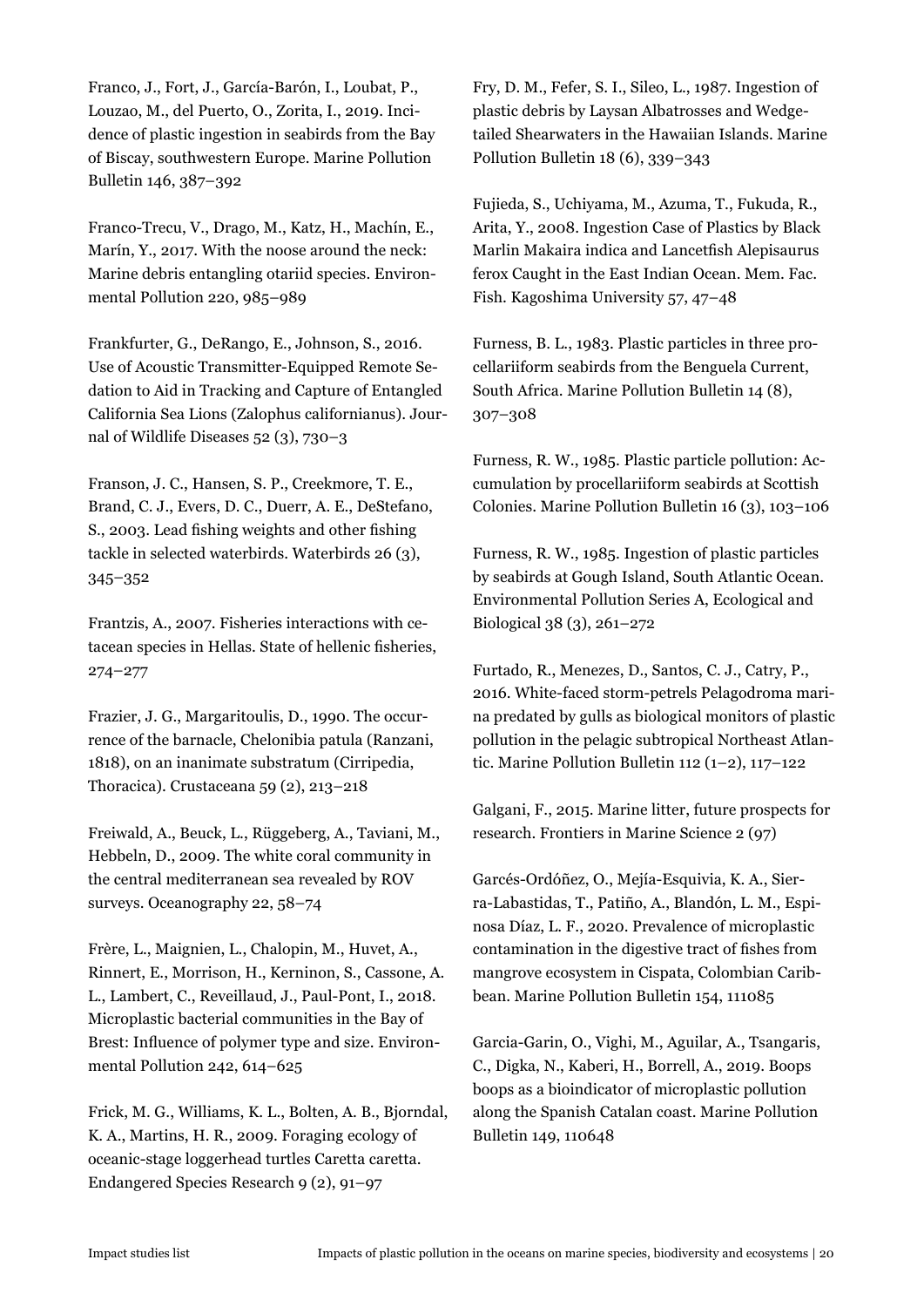García-Godos, I., Goya, E., Jahncke, J., 2002. The diet of Markham's Storm Petrel Oceanodroma markhami on the central coast of Peru. Marine Ornithology 30, 77–83

García-Godos, I., Van Waerebeek, K., Alfaro-Shigueto, J., Mangel, J. C., 2013. Entanglements of Large Cetaceans in Peru: Few Records but High Risk. Pacific Science 67 (4), 523–532

Garcia–Vazquez, E., Cani, A., Diem, A., Ferreira, C., Geldhof, R., Marquez, L., Molloy, E., Perché, S., 2018. Leave no traces – Beached marine litter shelters both invasive and native species. Marine Pollution Bulletin 131 (Part A), 314–322

Garnier, Y., Jacob, H., Guerra, A. S., Bertucci, F., Lecchini, D., 2019. Evaluation of microplastic ingestion by tropical fish from Moorea Island, French Polynesia. Marine Pollution Bulletin 140, 165–170

Garrigue, C. Oremus, M. Dodémont, R. Bustamante, P. Kwiatek, O. Libeau, G. Lockyer, C. Vivier, Jean C. Dalebout, M. L., 2016. A mass stranding of seven Longman's beaked whales (Indopacetus pacificus) in New Caledonia, South Pacific. Marine Mammal Science 32 (3), 884–910

Gassel, M., Harwani, S., Park, J., Jahn, A., 2013. Detection of nonylphenol and persistent organic pollutants in fish from the North Pacific Central Gyre. Marine Pollution Bulletin 73, 231–242

Gassner, I., Rogan, E., Bruton, T., 2005. A live stranding of True's beaked whale Mesoplodon mirus True. The Irish Naturalists' Journal 28 (4), 170–170

Gbogbo, F., Takyi, J. B., Billah, M. K., Ewool, J., 2020. Analysis of microplastics in wetland samples from coastal Ghana using the Rose Bengal stain. Environmental Monitoring and Assessment 192 (4), 208

Germanov, E. S., Marshall, A. D., Hendrawan, I. G., Admiraal, R., Rohner, C. A., Argeswara, J., Wulandari, R., Himawan, M. R., Loneragan, N. R., 2019. Microplastics on the Menu: Plastics Pollute Indonesian Manta Ray and Whale Shark Feeding Grounds. Frontiers in Marine Science 6 (679)

Giani, D., Baini, M., Galli, M., Casini, S., Fossi, M. C., 2019. Microplastics occurrence in edible fish species (Mullus barbatus and Merluccius merluccius) collected in three different geographical sub-areas of the Mediterranean Sea. Marine Pollution Bulletin 140, 129–137

Gilardi, K. V. K., Carlson-Bremer, D., June, J. A., Antonelis, K., Broadhurst, G., Cowan, T., 2010. Marine species mortality in derelict fishing nets in Puget Sound, WA and the cost/benefits of derelict net removal. Marine Pollution Bulletin 60 (3), 376–382

Gill, A., Reid, R. J., Fairbairns, B. R., 2000. Photographic and strandings data highlighting the problem of marine debris and creel rope entanglement to minke whales (Balaenoptera acutorostrata) and other marine life in Scottish waters. European Research on Cetaceans 14, 173–178

Gil, M. A., Pfaller, J. B., 2016. Oceanic barnacles act as foundation species on plastic debris: implications for marine dispersal. Scientific Reports 6, 19987

Gochfeld, M., 1973. Effect of artefact pollution on the viability of seabird colonies on Long Island, New York. Environmental Pollution 4 (1), 1–6

Goldstein, M. C., Carson, H. S., Eriksen, M., 2014. Relationship of diversity and habitat area in North Pacific plastic-associated rafting communities. Marine Biology 161 (6), 1441–1453

Goldstein, M. C., Goodwin, D. S., 2013. Gooseneck barnacles (Lepas spp.) ingest microplastic debris in the North Pacific Subtropical Gyre. PeerJ 1, e184

Goldstein, M. C., Rosenberg, M., Cheng, L., 2012. Increased oceanic microplastic debris enhances oviposition in an endemic pelagic insect. Biology Letters 8 (5), 817–820

Goldstein, T., Johnson, S. P., Phillips, A. V., Hanni, K. D., Fauquier, D. A., 1999. Human-related injuries observed in live stranded pinnipeds along the central California coast 1986–1998. Aquatic Mammals 25, 43–51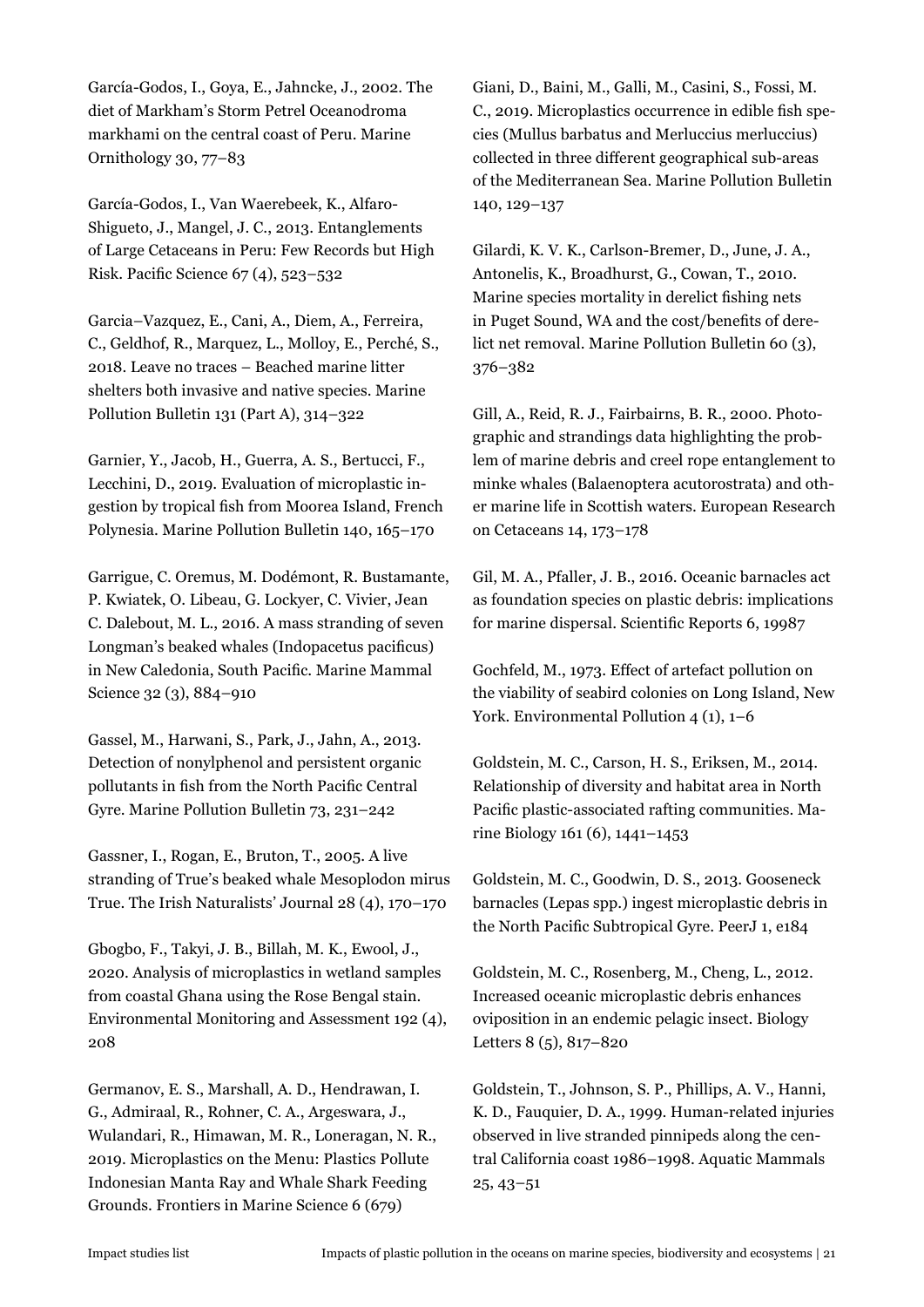Goldsworthy, S. D., Hindell, M. A., Crowley, H. M., 1997. Diet and diving behaviour of sympatric fur seals Arctocephalus gazella and A. tropicalis at Macquarie Island. Marine mammal research in the southern hemisphere 1, 151–163

Gomerči, H., Ðuras Gomerči, M., Gomerči, T., Luci, H., Dalebout, M., Galov, A., Škrti, D., Vukovi, S., Huber, Ð., 2006. Biological aspects of Cuvier's beaked whale (Ziphius cavirostris) recorded in the Croatian part of the Adriatic Sea. European Journal of Wildlife Research 52 (3), 182–187

Gomiero, A., Strafella, P., Øysæd, K. B., Fabi, G., 2019. First occurrence and composition assessment of microplastics in native mussels collected from coastal and offshore areas of the northern and central Adriatic Sea. Environmental Science and Pollution Research 26 (24), 24407–24416

González Carman, V., Acha, E. M., Maxwell, S. M., Albareda, D., Campagna, C., Mianzan, H., 2014. Young green turtles, Chelonia mydas, exposed to plastic in a frontal area of the SW Atlantic. Marine Pollution Bulletin  $78$  (1-2),  $56-62$ 

Goss, H., Jaskiel, J., Rotjan, R., 2018. Thalassia testudinum as a potential vector for incorporating microplastics into benthic marine food webs. Marine Pollution Bulletin 135, 1085–1089

Gould, P., Ostrom, P., Walker, W., 1997. Trophic relationships of albatrosses associated with squid and large-mesh drift-net fisheries in the North Pacific Ocean. Canadian Journal of Zoology 75 (4), 549–562

Gove, J. M., Whitney, J. L., McManus, M. A., Lecky, J., Carvalho, F. C., Lynch, J. M., Li, J., Neubauer, P., Smith, K. A., Phipps, J. E., Kobayashi, D. R., Balagso, K. B., Contreras, E. A., Manuel, M. E., Merrifield, M. A., Polovina, J. J., Asner, G. P., Maynard, J. A., Williams, G. J., 2019. Prey-size plastics are invading larval fish nurseries. Marine Pollution Bulletin 116 (48), 24143–24149

Gowans, S., Whitehead, H., Arch, J. K., Hooker, S. K., 2000. Population size and residency patterns of northern bottlenose whales (Hyperoodon ampullatus) using the Gully, Nova Scotia. Journal of Cetacean Research and Management 2 (3), 201–210

Gracia, A. C., Rangel-Buitrago N., Flórez, P., 2018. Beach litter and woody-debris colonizers on the Atlantico department Caribbean coastline, Colombia. Marine Pollution Bulletin

Gramentz, D., 1988. Involvement of loggerhead turtle with the plastic, metal, and hydrocarbon pollution in the central Mediterranean. Marine Pollution Bulletin 19 (1), 11–13

Grant, M. L., Lavers, J. L., Stuckenbrock, S., Sharp, P. B., Bond, A. L., 2018. The use of anthropogenic marine debris as a nesting material by brown boobies (Sula leucogaster). Marine Pollution Bulletin 137, 96–103

Gray, H., Lattin, G. L., Moore, C. J., 2012. Incidence, mass and variety of plastics ingested by Laysan (Phoebastria immutabilis) and Black-footed Albatrosses (P. nigripes) recovered as by-catch in the North Pacific Ocean. Marine Pollution Bulletin 64 (10), 2190–2192

Gregory, M. R., 1983. Virgin plastic granules on some beaches of Eastern Canada and Bermuda. Marine Environmental Research 10 (2), 73–92

Grehan, A. J., Unnithan, V., Olu, K., Opderbecke, J., 2005. Fishing impacts on Irish deep-water coral reefs: making the case for coral conservation. Benthic Habitats and the Effects of Fishing, Thomas, J., Barnes, P. (Eds.), American Fisheries Society, Bethesda, USA, 819–832

Güçlüsoy, H., Kıraç, C., Veryeri, N., Savaş, Y., 2004. Status of the Mediterranean Monk Seal, Monachus monachus (Hermann, 1779) in the Coastal Waters of Turkey. Journal of Fisheries & Aquatic Sciences 21,  $3 - 4$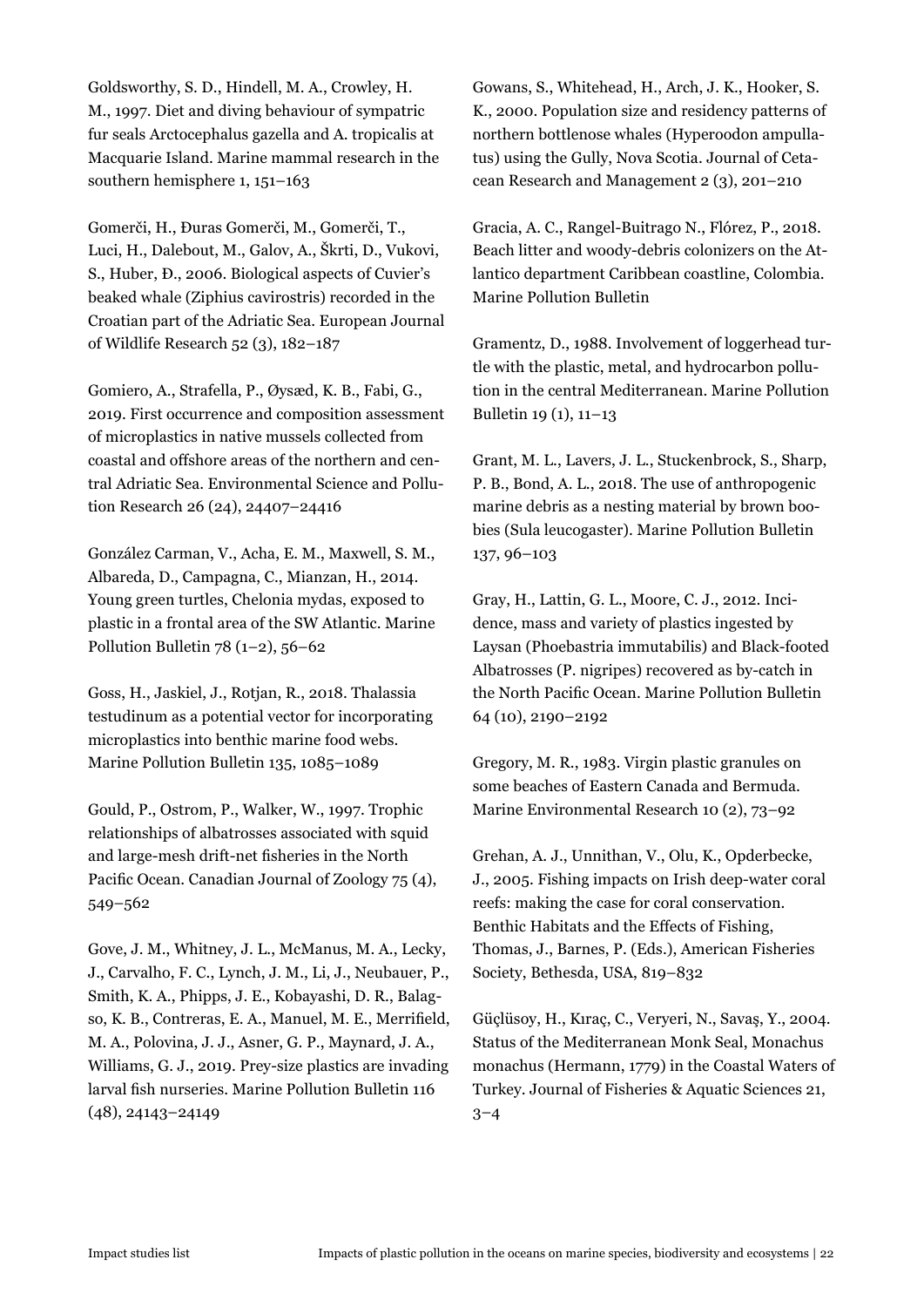Gudger, E. W., 1929. Rubber bands on Mackerel and other fishes. Annals and Magazine of Natural History 4 (23), 405–411

Gudger, E. W., 1928. A mackerel (Scomber scombrus) with a rubber band rove through its body. American Museum Novitates 310

Guebert-Bartholo, F. M., Barletta, M., Costa, M. F., Monteiro-Filho, E. L. A., 2011. Using gut contents to assess foraging patterns of juvenile green turtles Chelonia mydas in the Paranaguá Estuary, Brazil. Endangered Species Research 13 (2), 131–143

Gutow, L., Franke, H. D., 2003. Metapopulation structure of the marine isopod Idotea metallica, a species associated with drifting habitat patches. Helgoland Marine Research 56, 259–264

Güven, O., Gökdağ, K., Jovanović, B., Kıdeyş, A. E., 2017. Microplastic litter composition of the Turkish territorial waters of the Mediterranean Sea, and its occurrence in the gastrointestinal tract of fish. Environmental Pollution 223, 286–294

Haave, M., Gomiero, A., Schönheit, J., Nilsen, H., Olsen, A. B., 2021. Documentation of Microplastics in Tissues of Wild Coastal Animals. Frontiers in Environmental Science 9 (31), 575058

Halstead, J. E., Smith, J. A., Carter, E. A., Lay, P. A., Johnston, E. L., 2018. Assessment tools for microplastics and natural fibres ingested by fish in an urbanised estuary. Environmental Pollution 234  $(552 - 561)$ 

Haman, K. H., Norton, T. M., Ronconi, R. A., Nemeth, N. M., Thomas, A. C., Courchesne, S. J., Segars, A., Keel, M. K., 2013. Great Shearwater (Puffinus gravis) mortality events along the eastern coast of the United States. Journal of Wildlife Diseases 49 (2), 235–245

Hamilton, B. M., Bourdages, M. P. T., Geoffroy, C., Vermaire, J. C., Mallory, M. L., Rochman, C. M., Provencher, J. F., 2021. Microplastics around an Arctic seabird colony: Particle community composition varies across environmental matrices. Science of The Total Environment

Hamilton, B. M., Rochman, C. M., Hoellein, T. J., Robison, B. H., Van Houtan, K. S., Choy, C. A., 2021. Prevalence of microplastics and anthropogenic debris within a deep–sea food web. Marine Ecology Progress Series 675, 23–33

Hammer, S., Nager, R. G., Johnson, P. C. D., Furness, R. W., Provencher, J. F., 2016. Plastic debris in great skua (Stercorarius skua) pellets corresponds to seabird prey species. Marine Pollution Bulletin 103 (1–2), 206–210

Hanni, K. D., Pyle, P., 2000. Entanglement of Pinnipeds in Synthetic Materials at South-east Farallon Island, California, 1976–1998. Marine Pollution Bulletin 40 (12), 1076–1081

Hanni, K., Long, D., Jones, R., Pyle, P., Morgan, L., 1997. Sightings and Strandings of Guadalupe Fur Seals in Central and Northern California, 1988– 1995. Journal of Mammalogy 78, 684

Hanyuda, T., Hansen, G. I., Kawai, H., 2018. Genetic identification of macroalgal species on Japanese tsunami marine debris and genetic comparisons with their wild populations. Marine Pollution Bulletin 132, 74–81

Harcourt, R., Aurioles, D., Sanchez, J., 1994. Entanglement of California Sea Lions at Los Islotes, Baja California Sur, Mexico. Marine Mammal Science 10  $(1), 122 - 125$ 

Harms, J., 1990. Marine plastic litter as an artificial hard bottom fouling ground. Helgolander Meeresuntersuchungen. Hamburg 44 (3), 503–506

Harper, P. C., Fowler, J. A., 1987. Plastic pellets in New Zealand storm-killed Prions (Pachyptila spp.) 1958–1977. Notornis 34, 65–70

Harris, M. P., Wanless, S., 1994. Ingested elastic and other artifacts found in puffins in Britain over a 24-year period. Marine Pollution Bulletin 28 (1), 54–55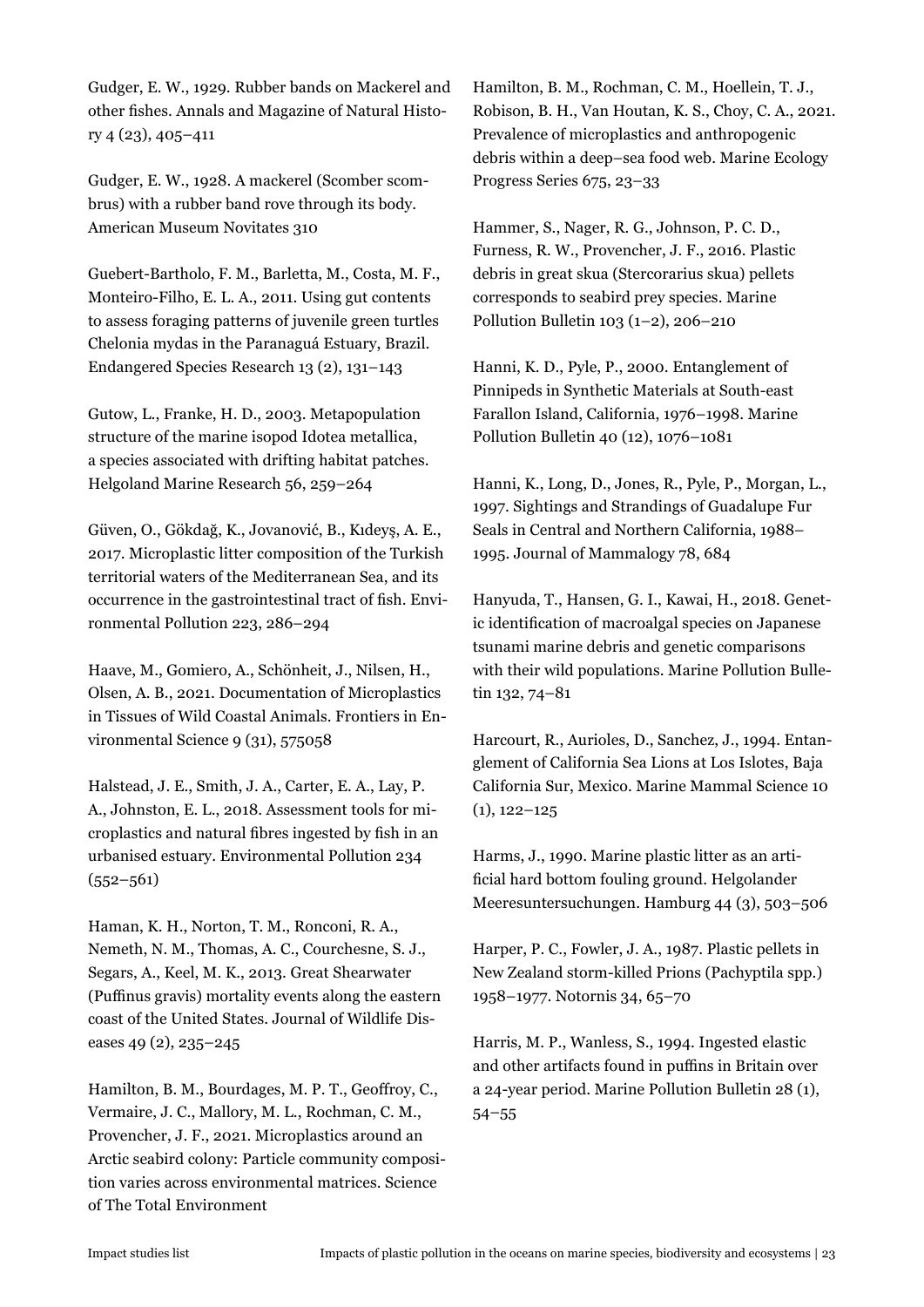Harris, R. J., Tseng, F. S., Pokras, M. A., Suedmeyer, B. A., Bogart, J. S. H., Prescott, R. L., Newman, S. H., 2006. Beached bird surveys in Massachusetts: the seabird ecological assessment network (SEA-NET). Marine Ornithology 34, 115–122

Harshvardhan, K., Jha, B., 2014. Biodegradation of low-density polyethylene by marine bacteria from pelagic waters, Arabian Sea, India. Marine Pollution Bulletin 77, 100–106

Havens, K., Bilkovic, D. M., Stanhope, D., Angstadt, K., 2011. Fishery failure, unemployed commercial fishers, and lost blue crab pots: An unexpected success story. Environmental Science & Policy 14 (4), 445–450

Hedd, A., Gales, R., 2001. The diet of shy albatrosses (Thalassarche cauta) at Albatross Island, Tasmania. Journal of Zoology 253 (1), 69–90

Henderson, J. R., 1984. Encounters of Hawaiian monk seals with fishing gear at Lisianski Island, 1982. Marine Fisheries Review 46 (3), 59–61

Henderson, J. R., 2001. A Pre- and Post-MARPOL Annex V Summary of Hawaiian Monk Seal Entanglements and Marine Debris Accumulation in the Northwestern Hawaiian Islands, 1982–1998. Marine Pollution Bulletin 42 (7), 584–589

Hermabessiere, L., Paul-Pont, I., Cassone, A. L., Himber, C., Receveur, J., Jezequel, R., El Rakwe, M., Rinnert, E., Rivière, G., Lambert, C., Huvet, A., Dehaut, A., Duflos, G., Soudant, P., 2019. Microplastic contamination and pollutant levels in mussels and cockles collected along the channel coasts. Environmental Pollution 250, 807–819

Hermsen, E., Pompe, R., Besseling, E., Koelmans, A. A., 2017. Detection of low numbers of microplastics in North Sea fish using strict quality assurance criteria. Marine Pollution Bulletin 122 (1), 253–258

Hernandez-Gonzalez, A., Saavedra, C., Gago, J., Covelo, P., Santos, M. B., Pierce, G. J., 2018. Microplastics in the stomach contents of common dolphin (Delphinus delphis) stranded on the Galician coasts, NW Spain, 2005–2010. Marine Pollution Bulletin 137, 526–532

Hernandez-Milian, G., Lusher, A., MacGabban, S., Rogan, E., 2019. Microplastics in grey seal (Halichoerus grypus) intestines: Are they associated with parasite aggregations? Marine Pollution Bulletin 146, 349–354

Herrera, A., Ŝtindlová, A., Martínez, I., Rapp, J., Romero-Kutzner, V., Samper, M. D., Montoto, T., Aguiar-González, B., Packard, T., Gómez, M., 2019. Microplastic ingestion by Atlantic chub mackerel (Scomber colias) in the Canary Islands coast. Marine Pollution Bulletin 139, 127–135

Herzke, D., Anker-Nilssen, T., Nøst, T. H., Götsch, A., Christensen-Dalsgaard, S., Langset, M., Fangel, K., Koelmans, A. A., 2016. Negligible Impact of Ingested Microplastics on Tissue Concentrations of Persistent Organic Pollutants in Northern Fulmars off Coastal Norway. Environmental Science & Technology 50 (4), 1924–1933

High, W. L., 1985. Some consequences of lost fishing gear. Proceedings of the Workshop on the fate and impact of marine debris, 430–437

Hipfner, J. M., Galbraith, M., Tucker, S., Studholme, K. R., Domalik, A. D., Pearson, S. F., Good, T. P., Ross, P. S., Hodum, P., 2018. Two forage fishes as potential conduits for the vertical transfer of microfibres in Northeastern Pacific Ocean food webs. Environmental Pollution 239, 215–222

Hipfner, J. M., Lok, E. K., Jardine, C., Studholme, K. R., Lebeau, A. C., Wright, K. G., Trefry, S. A., Drever, M. C., Jones, G., 2018. Beach-cast debris surveys on Triangle Island, British Columbia, Canada indicate the timing of arrival of 2011 Tōhoku tsunami debris in North America. Marine Pollution Bulletin 136, 407–413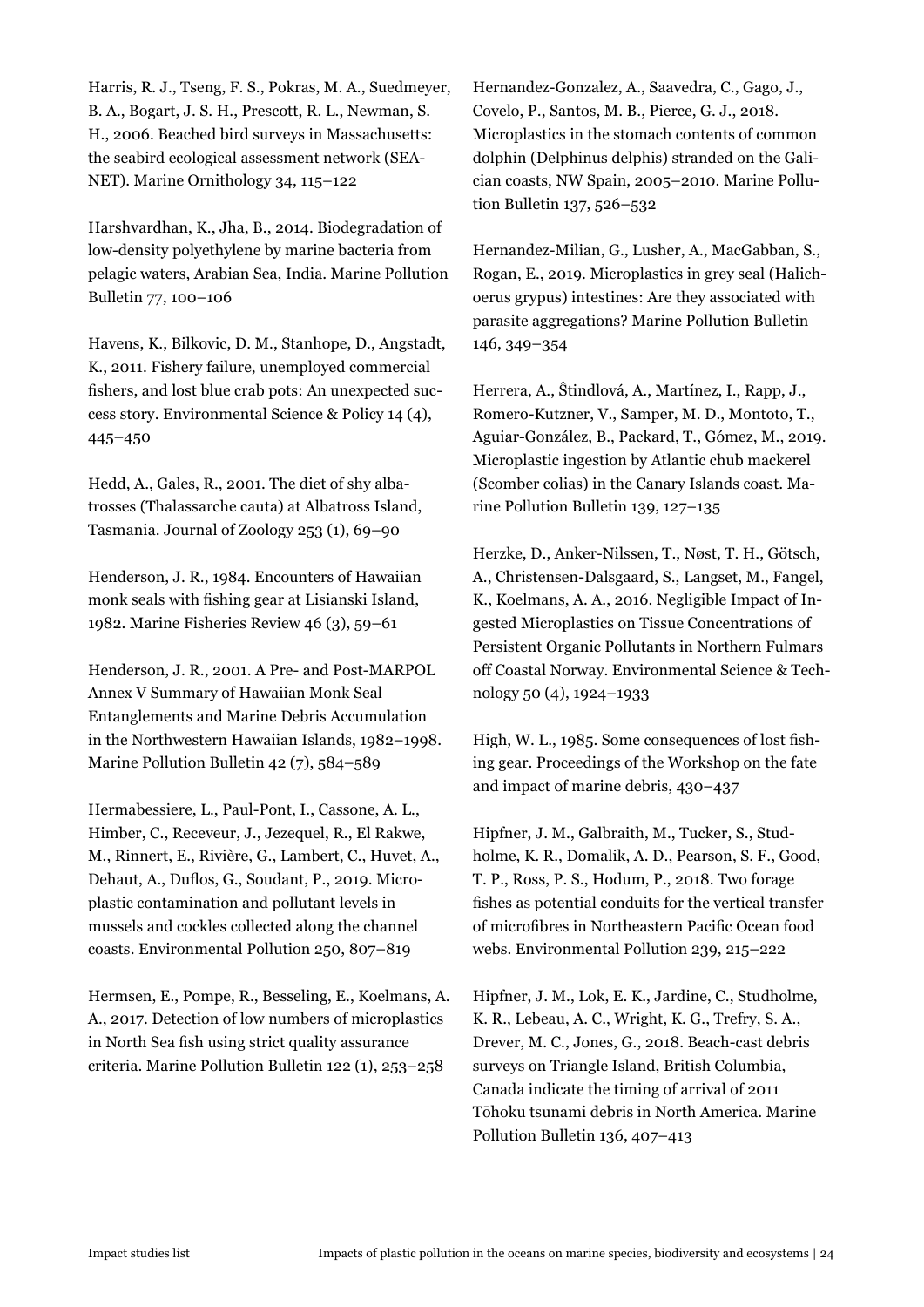Hipfner, J. M., Studholme, K. R., Galbraith, M., 2017. Low incidence of plastics in food loads delivered to nestlings by a zooplanktivorous seabird over a 21-year period. Marine Pollution Bulletin 121 (1), 320–322

Hiruki, L. M., Gilmartin, W. G., Becker, B. L., Stirling, I., 1993. Wounding in Hawaiian monk seals (Monachus schauinslandi). Canadian Journal of Zoology 71, 458–468

Hoarau, L., Ainley, L., Jean, C., Ciccione, S., 2014. Ingestion and defecation of marine debris by loggerhead sea turtles, Caretta caretta, from by-catches in the South-West Indian Ocean. Marine Pollution Bulletin 84 (2-Jan), 90–96

Hofmeyr, G., De Maine, M. Beste, M., Kirkman, S., Pistorius, P., Makhado, A., 2002. Entanglement Of Pinnipeds At Marion Island, Southern Ocean: 1991–2001. Australian Mammalogy 24 (1), 141–146

Hofmeyr, G. J. G., Bester, M. N., Kirkman, S. P., Lydersen, C., Kovacs, K. M., 2006. Entanglement of Antarctic fur seals at Bouvetøya, Southern Ocean. Marine Pollution Bulletin 52 (9), 1077–1080

Holdway, P., Maddock, L., 1983. Neustonic distributions. Marine Biology 77 (3), 207–214

Holgerson, H., 1961. Ringmerkingsoversikt 1959. Sterna 4, 177–220

Holmes, M. A., Graham O. P., Trewhella, S. Hill R., Quigley, D. T. G., 2015. Trans-Atlantic rafting of Inshore Mollusca on Macro-Litter: American Molluscs on British and Irish Shores, New Records. Journal of Conchology 42 (1), 1

Holmström, A., 1975. Plastic films on the bottom of the Skagerack. Nature 255 (5510), 622–623

Hong, S., Lee, J., Jang, Y. C., Kim, Y. J., Kim, H. J., Han, D., Hong, S. H., Kang, D., Shim, W. J., 2013. Impacts of marine debris on wild animals in the coastal area of Korea. Marine Pollution Bulletin 66 (2-Jan), 117–124

Horn, D., Miller, M., Anderson, S., Steele, C. W., 2019. Microplastics are ubiquitous on California beaches and enter the coastal food web through consumption by Pacific mole crabs. Marine Pollution Bulletin 139, 231–237

Hossain, M. S., Sobhan, F., Uddin, M. N., Sharifuzzaman, S. M., Chowdhury, S. R., Sarker, S., Chowdhury, M. S. N., 2019. Microplastics in fishes from the Northern Bay of Bengal. Science of The Total Environment 690, 821–830

Hucke-Gaete, R., Torres, D., Vallejos, V., 1997. Entanglement of antarctic fur seals Arctocephalus gazella in marine debris at Cape Shirreff and San Telmo Islets, Livingston Island, Antarctica: 1988–1977. Series Cientifica INACH 47, 123–135

Hudak, C. A., Sette, L., 2019. Opportunistic detection of anthropogenic micro debris in harbor seal (Phoca vitulina vitulina) and gray seal (Halichoerus grypus atlantica) fecal samples from haul-outs in southeastern Massachusetts, USA. Marine Pollution Bulletin 145, 390–395

Huin, N., Croxall, J. P., 1996. Fishing Gear, Oil and Marine Debris associated with Seabirds at Bird Island, South Georgia, during 1993/1994. Marine Ornithology 24 (1/2), 23–28

Hutton, I., Carlile, N., Priddel, D., 2008. Plastic ingestion by Flesh-footed Shearwaters, Puffinus carneipes, and Wedge–tailed Shearwaters, Puffinus pacificus. Papers and Proceedings of the Royal Society of Tasmania 142 (1), 67–72

Hyrenbach, K. D., Hester, M. M., Johnson, J. A., Lyday, S., Bingham, S., Pawloski, J., 2013. First evidence of plastic ingestion by White-tailed Tropicbirds from Oahu, Hawaii. Marine Ornithology 41, 167–169

Iliff, S. M., Wilczek, E. R., Harris, R. J., Bouldin, R., Stoner, E. W., 2020. Evidence of microplastics from benthic jellyfish (Cassiopea xamachana) in Florida estuaries. Marine Pollution Bulletin 159, 111521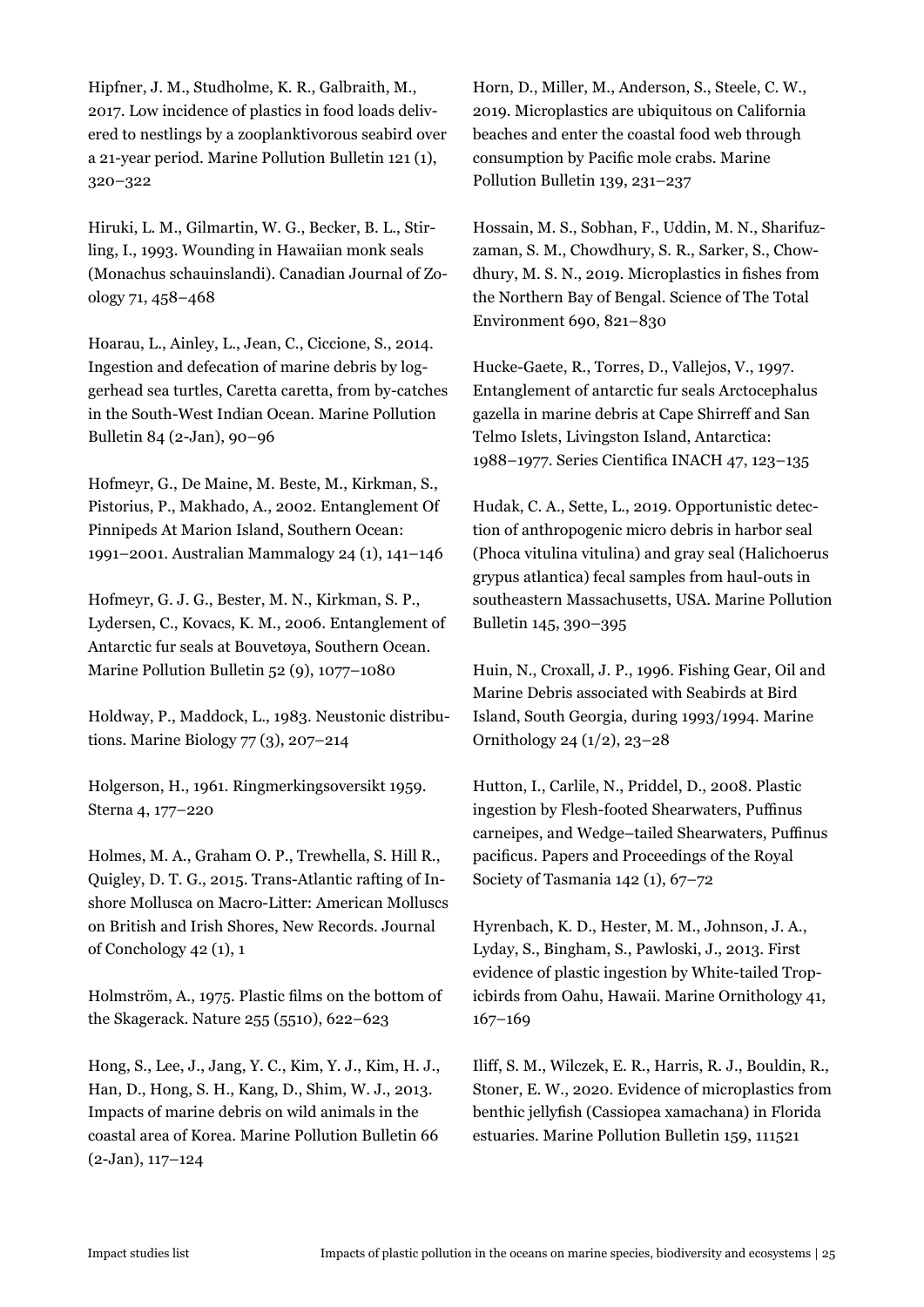Imasha, H. U. E., Babel, S., 2021. Microplastics Contamination in Commercial Green Mussels from Selected Wet Markets in Thailand. Archives of Environmental Contamination and Toxicology 81  $(3), 449 - 459$ 

Imber, M. J., 1996. The Food of Cook's Petrel Pterodroma cookii During Its Breeding Season on Little Barrier Island, New Zealand. Emu 96 (3), 189–194

Imber, M. J., Jolly, J. N., Brooke, M. de L., 1995. Food of three sympatric gadfly petrels (Pterodroma spp.) breeding on the Pitcairn Islands. Biological Journal of the Linnean Society 56 (1–2), 233–240

Im, J., Joo, S., Lee, Y., Kim, B. Y., Kim, T., 2020. First record of plastic debris ingestion by a fin whale (Balaenoptera physalus) in the sea off East Asia. Marine Pollution Bulletin 159, 111514

Iribarne, O., Botto, F., Martinetto, P., Gutierrez, J. L., 2000. The Role of Burrows of the SW Atlantic Intertidal Crab Chasmagnathus granulata in Trapping Debris. Marine Pollution Bulletin 40 (11), 1057–1062

Itoh, T., Sakai, O., 2016. Open-ocean foraging ecology of southern bluefin tuna Thunnus maccoyii based on stomach contents. Marine Ecology Progress Series 555, 203–219

Jabeen, K., Su, L., Li, J., Yang, D., Tong, C., Mu, J., Shi, H., 2017. Microplastics and mesoplastics in fish from coastal and fresh waters of China. Environmental Pollution 221, 141–149

Jackson, G. D., Buxton, N. G., George, M. J. A., 2000. Diet of the southern opah Lampris immaculatus on the Patagonian Shelf; the significance of the squid Moroteuthis ingens and anthropogenic plastic. Marine Ecology Progress Series 206, 261–271

Jacobsen, J. K., Massey, L., Gulland, F., 2010. Fatal ingestion of floating net debris by two sperm whales (Physeter macrocephalus). Marine Pollution Bulletin 60 $(5)$ , 765–767

Jahan, S., Strezov, V., Weldekidan, H., Kumar, R., Kan, T., Sarkodie, S. A., He, J., Dastjerdi, B., Wilson, S. P., 2019. Interrelationship of microplastic pollution in sediments and oysters in a seaport environment of the eastern coast of Australia. Science of The Total Environment 695, 133924

James, G. D., Stahl, J. C., 2000. Diet of southern Buller's albatross (Diomedea bulleri bulleri) and the importance of fishery discards during chick rearing. New Zealand Journal of Marine and Freshwater Research 34 (3), 435–454

Jamieson, A. J., Brooks, L. S. R., Reid, W. D. K., Piertney, S. B., Narayanaswamy, B. E., Linley,T. D., 2019. Microplastics and synthetic particles ingested by deep-sea amphipods in six of the deepest marine ecosystems on Earth. Royal Society Open Science 6 (2), 180667

Jantz, L. A., Morishige, C. L., Bruland, G. L., Lepczyk, C. A., 2013. Ingestion of plastic marine debris by longnose lancetfish (Alepisaurus ferox) in the North Pacific Ocean. Marine Pollution Bulletin 69  $(0), 97-104$ 

Jara, C., Jaramillo, E., 1979. Report on a finding of Planes marinus Rathbun, 1914, on a loose buoy in Maiquillahue, Valdivia province, Chile. Medio Ambient 4, 108–113

Jensen, L. H., Motti, C. A., Garm, A. L., Tonin, H., Kroon, F. J., 2019. Sources, distribution and fate of microfibres on the Great Barrier Reef, Australia. Scientific Reports 9, 9021

Jerdy, H., Werneck, M. R., da Silva, M. A., Ribeiro, R. B., Bianchi, M., Shimoda, E., de Carvalho, E. C. Q., 2017. Pathologies of the digestive system caused by marine debris in Chelonia mydas. Marine Pollution Bulletin 116 (1–2), 192–195

Jiang, P., Zhao, S. Zhu, L., Li, D., 2018. Microplastic-associated bacterial assemblages in the intertidal zone of the Yangtze Estuary. Science of The Total Environment 624, 48–54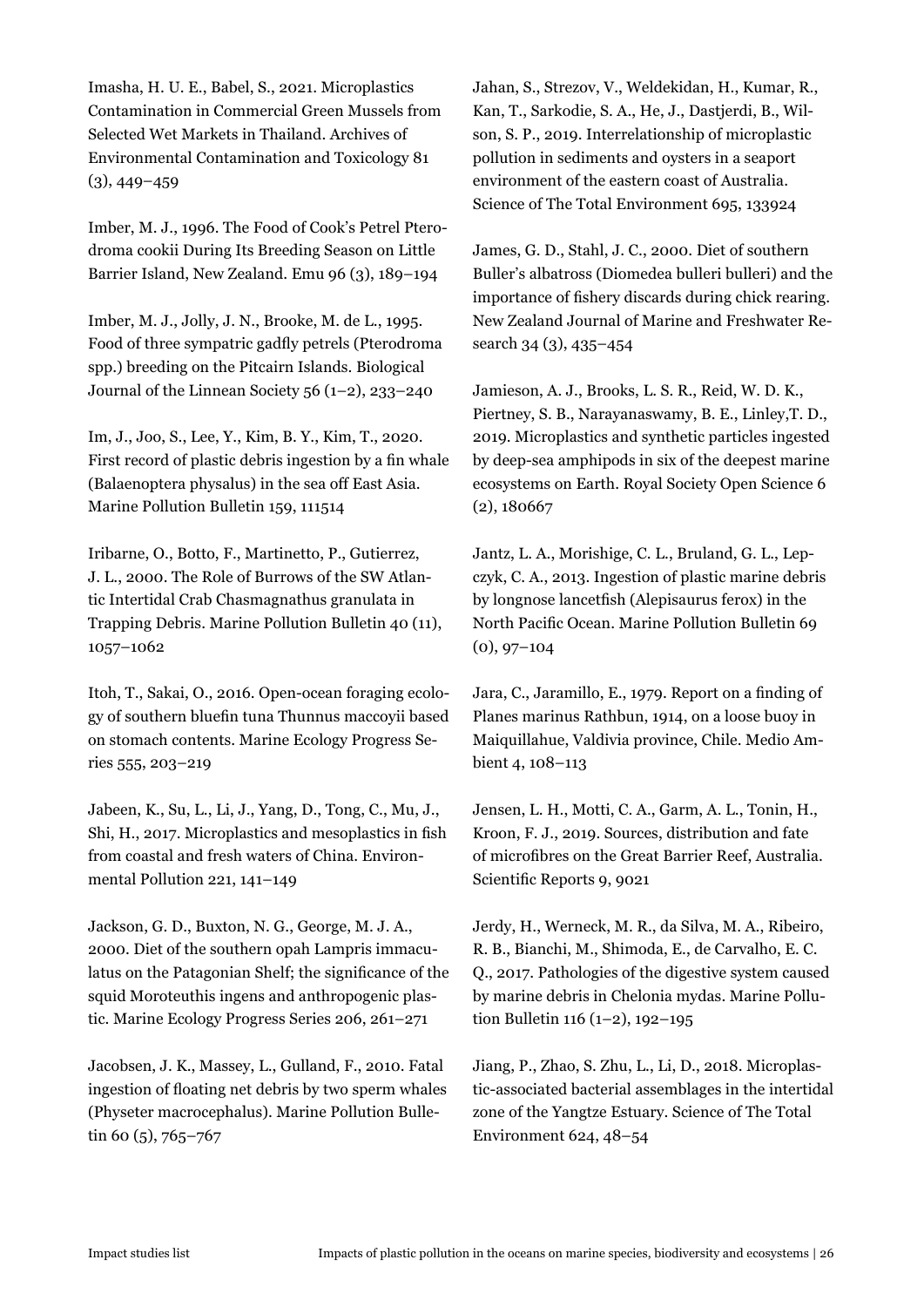Jiménez, S., Domingo, A., Brazeiro, A., Defeo, O., Phillips, R. A., 2015. Marine debris ingestion by albatrosses in the southwest Atlantic Ocean. Marine Pollution Bulletin 96 (0), 149–154

Johnson, A., Salvador, G., Kenney, J., Robbins, J., Kraus, S., Landry, S., Clapham, P., 2005. Fishing gear involved in entanglements of Right and Humpback whales. Marine Mammal Science 21 (4), 635–645

Jones, K. L., Hartl, M. G. J., Bell, M. C., Capper, A., 2020. Microplastic accumulation in a Zostera marina L. bed at Deerness Sound, Orkney, Scotland. Marine Pollution Bulletin 152, 110883

Jorissen, F. J., 2014. Colonization by the benthic foraminifer Rosalina (Tretomphalus) concinna of Mediterranean drifting plastics. Marine litter in the Mediterranean and Black Seas. CIESM Publisher, Monaco, 180

Joyce, W. N., Campana, S. E., Natanson, L. J., Kohler, N. E., Pratt, H. L., Jensen, C. F., 2002. Analysis of stomach contents of the porbeagle shark (Lamna nasus Bonnaterre) in the northwest Atlantic. ICES Journal of Marine Science 59 (6), 1263–1269

Kaladharan, P., Asokan, P. K., Koya, K. M., Bhint, H. M., 2014. Plastic debris in the stomach of a Longman's Beaked Whale, Indopacetus pacificus. Marine Biological Association of India 56 (2)

Karamanlidis, A., Kallianiotis, A., Psaradellis, M., Adamantopoulou, S., 2011. Stomach Contents of a Subadult Mediterranean Monk Seal (Monachus monachus) from the Aegean Sea. Aquatic Mammals 37, 280–283

Karami, A., Golieskardi, A., Choo, C. K., Romano, N., Ho, Y. B., Salamatinia, B., 2017. A high-performance protocol for extraction of microplastics in fish. Science of The Total Environment 578, 485–494

Karami, A., Golieskardi, A., Ho, Y. B., Larat, V., Salamatinia, B., 2017. Microplastics in eviscerated flesh and excised organs of dried fish. Scientific Reports 7 (1), 5473

Karbalaei, S., Golieskardi, A., Hamzah, H. B., Abdulwahid, S., Hanachi, P., Walker, T. R., Karami, A., 2019. Abundance and characteristics of microplastics in commercial marine fish from Malaysia. Marine Pollution Bulletin 148, 5–15

Karlsson, T. M., Vethaak, A. D., Almroth, B. C., Ariese, F., van Velzen, M., Hassellöv, M., Leslie, H. A., 2017. Screening for microplastics in sediment, water, marine invertebrates and fish: Method development and microplastic accumulation. Marine Pollution Bulletin 122 (1–2), 403–108

Kartar, S., Abou-Seedo, F., Sainsbury, M., 1976. Polystyrene spherules in the Severn Estuary  $-A$ progress report. Marine Pollution Bulletin 7 (3), 52

Kartar, S., Milne, R. A., Sainsbury, M., 1973. Polystyrene waste in the Severn Estuary. Marine Pollution Bulletin 4 (9), 144

Karthik, R., Robin, R. S., Purvaja, R., Ganguly, D., Anandavelu, I., Raghuraman, R., Hariharan, G., Ramakrishna, A., Ramesh, R., 2018. Microplastics along the beaches of southeast coast of India. Science of The Total Environment 645, 1388–1399

Karuppasamy, P. K. Ravi, A. Vasudevan, L. Elangovan, M. P. Mary, P. D. Vincent, S. G. T. Palanisami, T., 2020. Baseline survey of micro and mesoplastics in the gastro-intestinal tract of commercial fish from Southeast coast of the Bay of Bengal. Marine Pollution Bulletin 153, 110974

Kazour, M., Jemaa, S., Issa, C., Khalaf, G., Amara, R., 2019. Microplastics pollution along the Lebanese coast, Eastern Mediterranean Basin: Occurrence in surface water, sediments and biota samples. Science of The Total Environment 696, 133933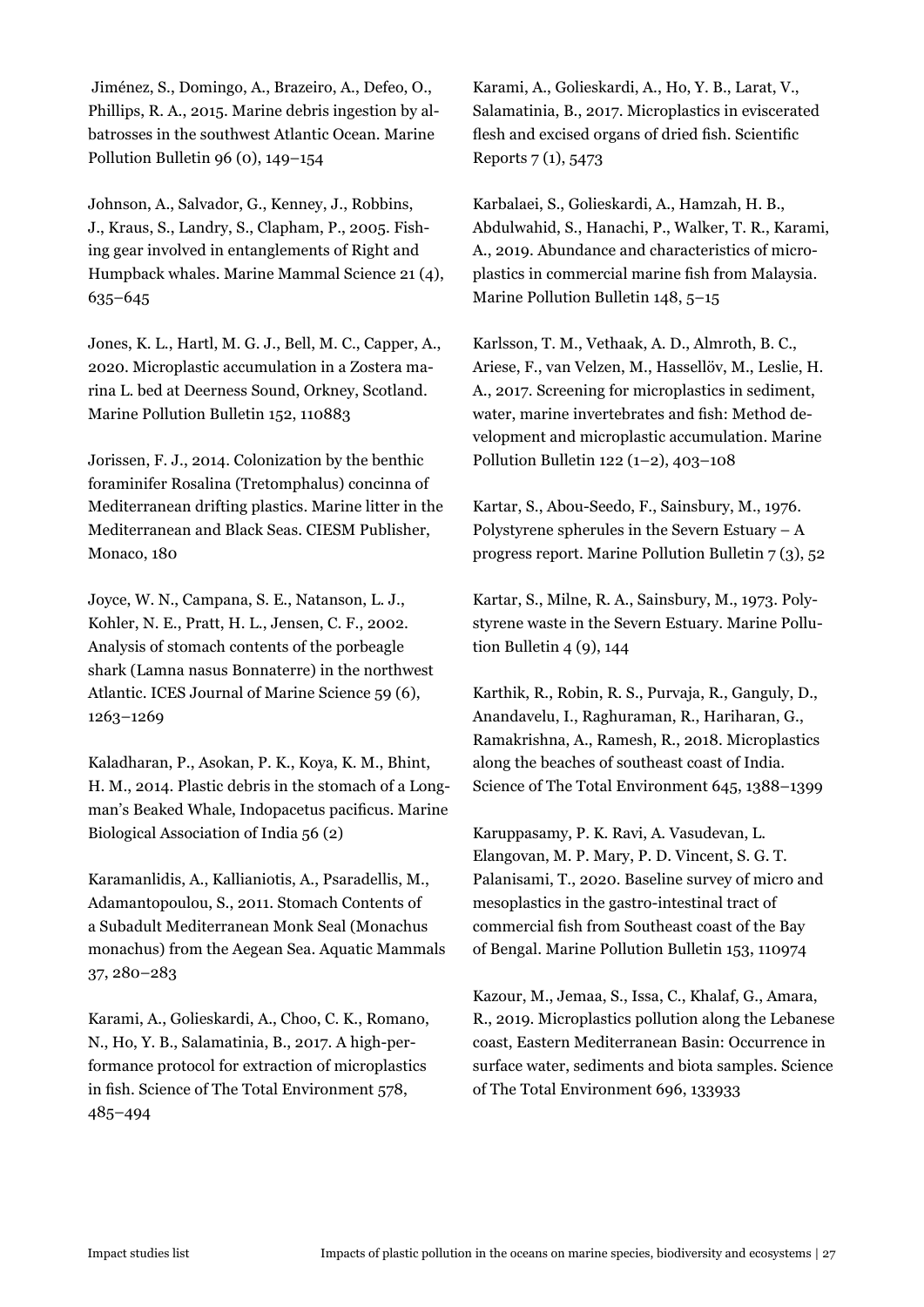Keisling, C., Harris, R. D., Blaze, J., Coffin, J., Byers, J. E., 2020. Low concentrations and low spatial variability of marine microplastics in oysters (Crassostrea virginica) in a rural Georgia estuary. Marine Pollution Bulletin 150, 110672

Kemper, C., Coughran, D., Warneke, R., Pirzl, R., Watson, M., Gales, R., Gibbs, S., 2008. Southern right whale (Eubalaena australis) mortalities and human interactions in Australia, 1950–2006. Journal of Cetacean Research and Management 10  $(1), 1-8$ 

Kenyon, K. W., Kridler, E., 1969. Laysan Albatrosses swallow indigestible matter. Auk 86, 339–343

Khalik, W., Ibrahim, Y., Tamilselvam, R. R., Anuar, S., 2017. Isolation and Characterisation of Microplastic Abundance in Lates calcarifer from Setiu Wetlands, Malaysia. Malaysian Journal of Analytical Sciences 21, 1054–1064

Kinan, I., Cousins, K., 2000. Abundance of Plastic debris and Ingestion by Albatross in Kure Atoll, North-Western Hawaiian Islands. Second International Conference on the Biology and Conservation of Albatrosses and other Petrels, 134

Kipson, S., Linares, C., Čižmek, H., Cebrián, E., Ballesteros, E., Bakran-Petricioli, T., Garrabou, J., 2015. Population structure and conservation status of the red gorgonian Paramuricea clavata (Risso, 1826) in the Eastern Adriatic Sea. Marine Ecology 36 (4), 982–993

Kirstein, I. V., Kirmizi, S., Wichels, A., Garin-Fernandez, A., Erler, R., Löder, M., Gerdts, G., 2016. Dangerous hitchhikers? Evidence for potentially pathogenic Vibrio spp. on microplastic particles. Marine Environmental Research 120, 1–8

Kiyota, M., Baba, N., 2001. Entanglement in marine debris among adult female northern fur seals at St. Paul Island, Alaska in 1991–1999. Bulletin of the National Research Institute of Far Seas Fisheries 38, 13–20

Knowlton, A. R., Kraus, S. D., 2001. Mortality and serious injury of northern right whales (Eubalaena glacialis) in the western North Atlantic Ocean. Journal of Cetacean Research and Management (special issue) 2, 193–208

Knutsen, H., Cyvin, J. B., Totland, C., Lilleeng, Ø., Wade, E. J., Castro, V., Pettersen, A., Laugesen, J., Møskeland, T., Arp, H. P. H., 2020. Microplastic accumulation by tube-dwelling, suspension feeding polychaetes from the sediment surface: A case study from the Norwegian Continental Shelf. Marine Environmental Research 161, 105073

Kolandhasamy, P., Su, L., Li, J., Qu, X., Jabeen, K., Shi, H., 2018. Adherence of microplastics to soft tissue of mussels: A novel way to uptake microplastics beyond ingestion. Science of The Total Environment 610–611, 635–640

Koongolla, J. B., Lin, L., Pan, Y. F., Yang, C. P., Sun, D. R., Liu, S., Xu, X. R., Maharana, D., Huang, J. S., Li, H. X., 2020. Occurrence of microplastics in gastrointestinal tracts and gills of fish from Beibu Gulf, South China Sea. Environmental Pollution 258, 113734

Kosore, C., Ojwang, L., Maghanga, J., Kamau, J., Kimeli, A., Omukoto, J., Ngisiag'e, N., Mwaluma, J., Ong'ada, H., Magori, C., Ndirui, E., 2018. Occurrence and ingestion of microplastics by zooplankton in Kenya's marine environment: first documented evidence. African Journal of Marine Science 40 (3), 225–234

Kotwicki, L., Weslawski, J. M., Włodarska-Kowalczuk, M., Mazurkiewicz, M., Wenne, R., Zbawicka, M., Minchin, D., Olenin, S., 2021. The re-appearance of the Mytilus spp. complex in Svalbard, Arctic, during the Holocene: The case for an arrival by anthropogenic flotsam. Global and Planetary Change 202, 103502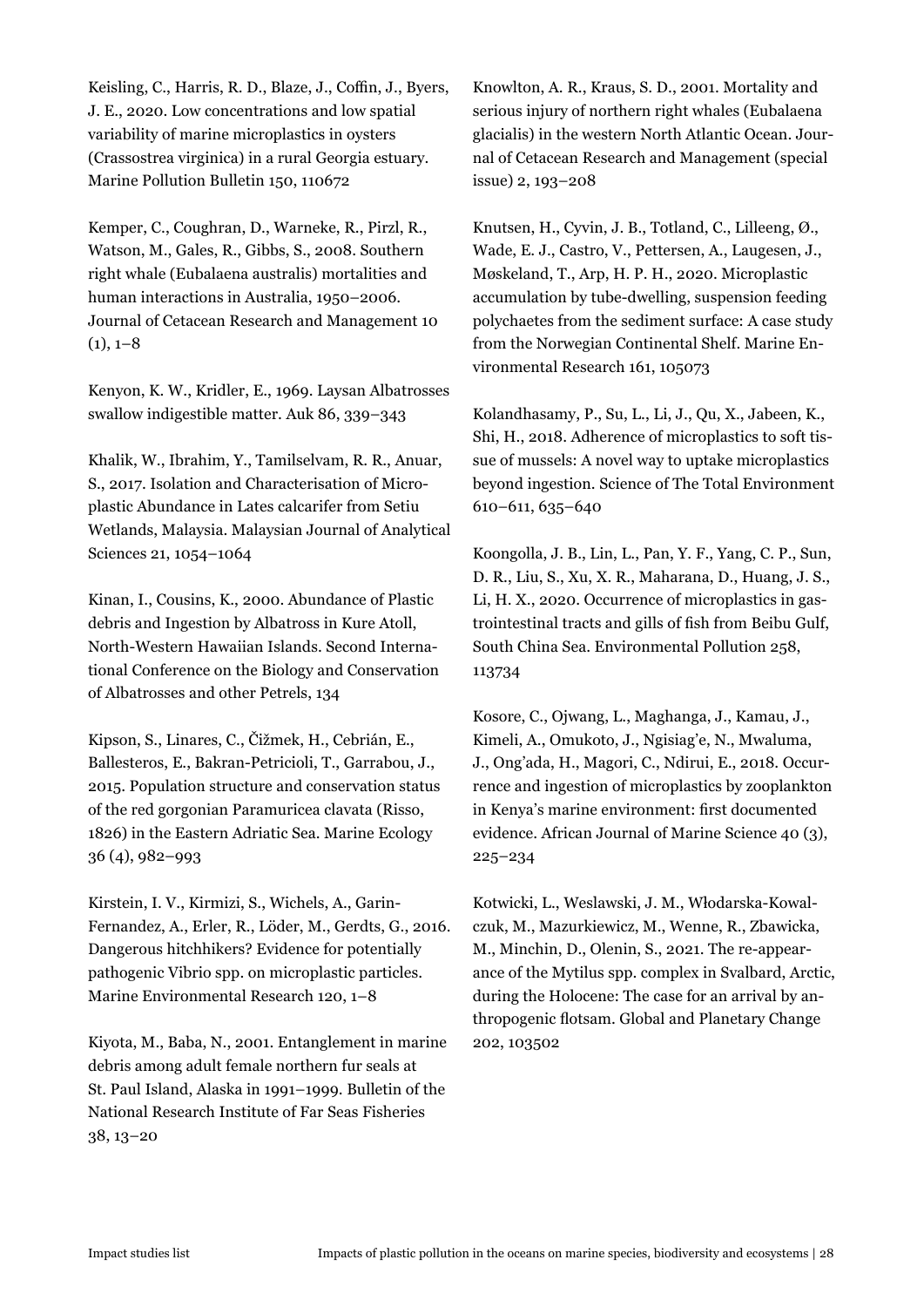Kripa, V., Nair, P. G., Dhanya, A. M., Pravitha, V. P., Abhilash, K. S., Mohammed, A. A., Vijayan, D., Vishnu, P. G., Mohan, G., Anilkumar, P. S., 2014. Microplastics in the gut of anchovies caught from the mud bank area of Alappuzha, Kerala. Marine Fisheries Information Service; Technical and Extension Series (219), 27–28

Kroon, F. J., Motti, C. E., Jensen, L. H., Berry, K. L. E., 2018. Classification of marine microdebris: A review and case study on fish from the Great Barrier Reef, Australia. Scientific Reports 8 (1), 16422

Kubota, T., 1990. Synthetic Materials Found in the Stomachs of Lancetfish from Suruga Bay, Central Japan. Proceedings of the Second International Conference on marine debris, Honolulu, Hawaii, 710–717

Kubota, T., Uyeno, T., 1970. Food habits of lancetfish Alepisaurus ferox (order Myctophiformes) in Suruga Bay, Japan. Japanese Journal of Ichthyology 17 (1), 22–28

Kühn, S., Schaafsma, F. L., van Werven, B., Flores, H., Bergmann, M., Egelkraut-Holtus, M., Tekman, M. B., van Franeker, J. A., 2018. Plastic ingestion by juvenile polar cod (Boreogadus saida) in the Arctic Ocean. Polar Biology

Kühn, S., van Franeker, J. A., 2012. Plastic ingestion by the northern fulmar (Fulmarus glacialis) in Iceland. Marine Pollution Bulletin 64 (6), 1252–1254

Kühn, S., van Franeker, J. A., O'Donoghue, A. M., Swiers, A., Starkenburg, M., van Werven, B., Foekema, E., Hermsen, E., Egelkraut-Holtus, M., Lindeboom, H, 2020. Details of plastic ingestion and fibre contamination in North Sea fishes. Environmental Pollution 257, 113569

Kumar, B. N. V., Löschel, L. A., Imhof, H. K., Löder, M. G. J., Laforsch, C., 2020. Analysis of microplastics of a broad size range in commercially important mussels by combining FTIR and Raman spectroscopy approaches. Environmental Pollution 269, 116147

Kumar, V. E., Ravikumar, G., Jeyasanta, K. I., 2018. Occurrence of microplastics in fishes from two landing sites in Tuticorin, South east coast of India. Marine Pollution Bulletin 135, 889–894

La Beur, L., Henry, L., Kazanidis, G., Hennige, S., McDonald, A., Shaver, M. P., Roberts, J. M., 2019. Baseline Assessment of Marine Litter and Microplastic Ingestion by Cold-Water Coral Reef Benthos at the East Mingulay Marine Protected Area, Sea of the Hebrides, Western Scotland. Frontiers in Marine Science 6 (80)

Lacerda, M. B., Masunari, S., 2011. Substrate selection of the caprellid Caprella dilatata (Crustacea, Amphipoda). Revista de Biologia Marina y Oceanografia 46 (2), 207–218

Laganà, P., Caruso, G., Corsi, I., Bergami, E., Venuti, V., Majolino, D., La Ferla, R., Azzaro, M., Cappello, S., 2018. Do plastics serve as a possible vector for the spread of antibiotic resistance? First insights from bacteria associated to a polystyrene piece from King George Island, Antarctica. International Journal of Hygiene and Environmental Health

Lambertsen, R. H., Kohn, B. A., 1987. Unusual Multisystemic Pathology in a Sperm Whale Bull. Journal of Wildlife Diseases 23 (3), 510–514

Large, P. A., Graham, N. G., Hareide, N.-R., Misund, R., Rihan, D. J., Mulligan, M. C., Randall, P. J., Peach, D. J., McMullen, P. H., Harlay, X., 2009. Lost and abandoned nets in deep-water gillnet fisheries in the Northeast Atlantic: retrieval exercises and outcomes. ICES Journal of Marine Science 66 (2), 323–333

Lastras, G., Canals, M., Ballesteros, E., Gili, J.-M., Sanchez-Vidal, A., 2016. Cold-Water Corals and Anthropogenic Impacts in La Fonera Submarine Canyon Head, Northwestern Mediterranean Sea. PLoS ONE 11, e0155729

Lavers, J. L. Bond, A. L., 2016. Selectivity of flesh-footed shearwaters for plastic colour: Evidence for differential provisioning in adults and fledglings. Marine Environmental Research 113, 1–6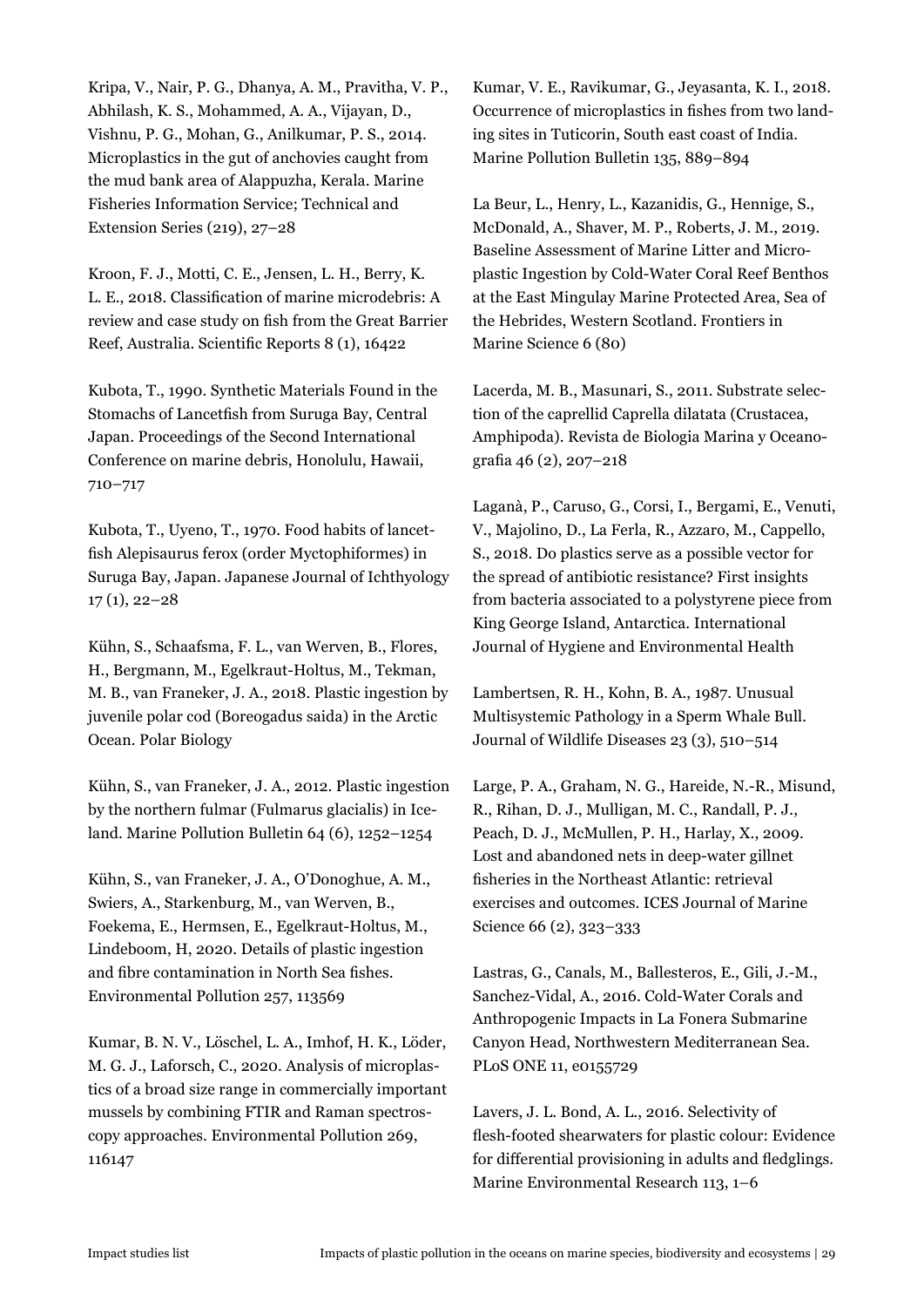Lavers, J. L., Bond, A. L., 2017. Exceptional and rapid accumulation of anthropogenic debris on one of the world's most remote and pristine islands. Proceedings of the National Academy of Sciences 114 (23), 6052–6055

Lavers, J. L., Bond, A. L., 2016. Ingested plastic as a route for trace metals in Laysan Albatross (Phoebastria immutabilis) and Bonin Petrel (Pterodroma hypoleuca) from Midway Atoll. Marine Pollution Bulletin 110 (1), 493–500

Lavers, J. L., Bond, A. L., Hutton, I., 2014. Plastic ingestion by Flesh-footed Shearwaters (Puffinus carneipes): Implications for fledgling body condition and the accumulation of plastic-derived chemicals. Environmental Pollution 187 (0), 124–129

Lavers, J. L., Hodgson, J. C., Clarke, R. H., 2013. Prevalence and composition of marine debris in Brown Booby (Sula leucogaster) nests at Ashmore Reef. Marine Pollution Bulletin 77 (0), 320–324

Lavers, J. L., Hutton, I., Bond, A. L., 2018. Ingestion of marine debris by Wedge-tailed Shearwaters (Ardenna pacifica) on Lord Howe Island, Australia during 2005–2018. Marine Pollution Bulletin 133, 616–621

Lavers, J. L., Hutton, I., Bond, A. L., 2019. Clinical Pathology of Plastic Ingestion in Marine Birds and Relationships with Blood Chemistry. Environmental Science & Technology 53, 9224–9231

Lavers, J. L., Stivaktakis, G., Hutton, I., Bond, A. L., 2019. Detection of ultrafine plastics ingested by seabirds using tissue digestion. Marine Pollution Bulletin 142, 470–474

Lawson, T. J., Wilcox, C., Johns, K., Dann, P., Hardesty, B. D., 2015. Characteristics of marine debris that entangle Australian fur seals (Arctocephalus pusillus doriferus) in southern Australia. Marine Pollution Bulletin 98, 354–357

Lazar, B., Gračan, R., 2011. Ingestion of marine debris by loggerhead sea turtles, Caretta caretta, in the Adriatic Sea. Marine Pollution Bulletin 62 (1), 43–47

Lee, K., Chang Jang, Y., Hong, S., Lee, J., Kwon, I., 2015. Plastic marine debris used as nesting materials of the endangered species black-faced spoonbill Platalea minor decreases by conservation activities. Journal of the Korean Society for Marine Environment and Energy 18 (1), 45–49

Lefebvre, C., Saraux, C., Heitz, O., Nowaczyk, A., Bonnet, D., 2019. Microplastics FTIR characterisation and distribution in the water column and digestive tracts of small pelagic fish in the Gulf of Lions. Marine Pollution Bulletin 142, 510–519

Le Guen, C., Suaria, G., Sherley, R. B., Ryan, P. G., Aliani, S., Boehme, L., Brierley, A. S., 2020. Microplastic study reveals the presence of natural and synthetic fibres in the diet of King Penguins (Aptenodytes patagonicus) foraging from South Georgia. Environment International 134, 105303

Lenzi, J., Burgues, M. F., Carrizo, D., Machin, E., Teixeira-de Mello, F., 2016. Plastic ingestion by a generalist seabird on the coast of Uruguay. Marine Pollution Bulletin 107 (1), 71–76

Lenz, R., Enders, K., Beer, S., Kirk, T., Sorensen, C. A. S., 2010. Analysis of microplastic in the stomachs of herring and cod from the North Sea and Baltic Sea. National Institute of Aquatic Resources

Leslie, H. A., Brandsma, S. H., van Velzen, M. J. M., Vethaak, A. D., 2017. Microplastics en route: Field measurements in the Dutch river delta and Amsterdam canals, wastewater treatment plants, North Sea sediments and biota. Environment International 101, 133–142

Levy, A. M., Brenner, O., Scheinin, A., Morick, D., Ratner, E., Goffman, O., Kerem, D., 2009. Laryngeal Snaring by Ingested Fishing Net in a Common Bottlenose Dolphin (Tursiops truncatus) Off the Israeli Shoreline. Journal of Wildlife Diseases 45 (3), 834–838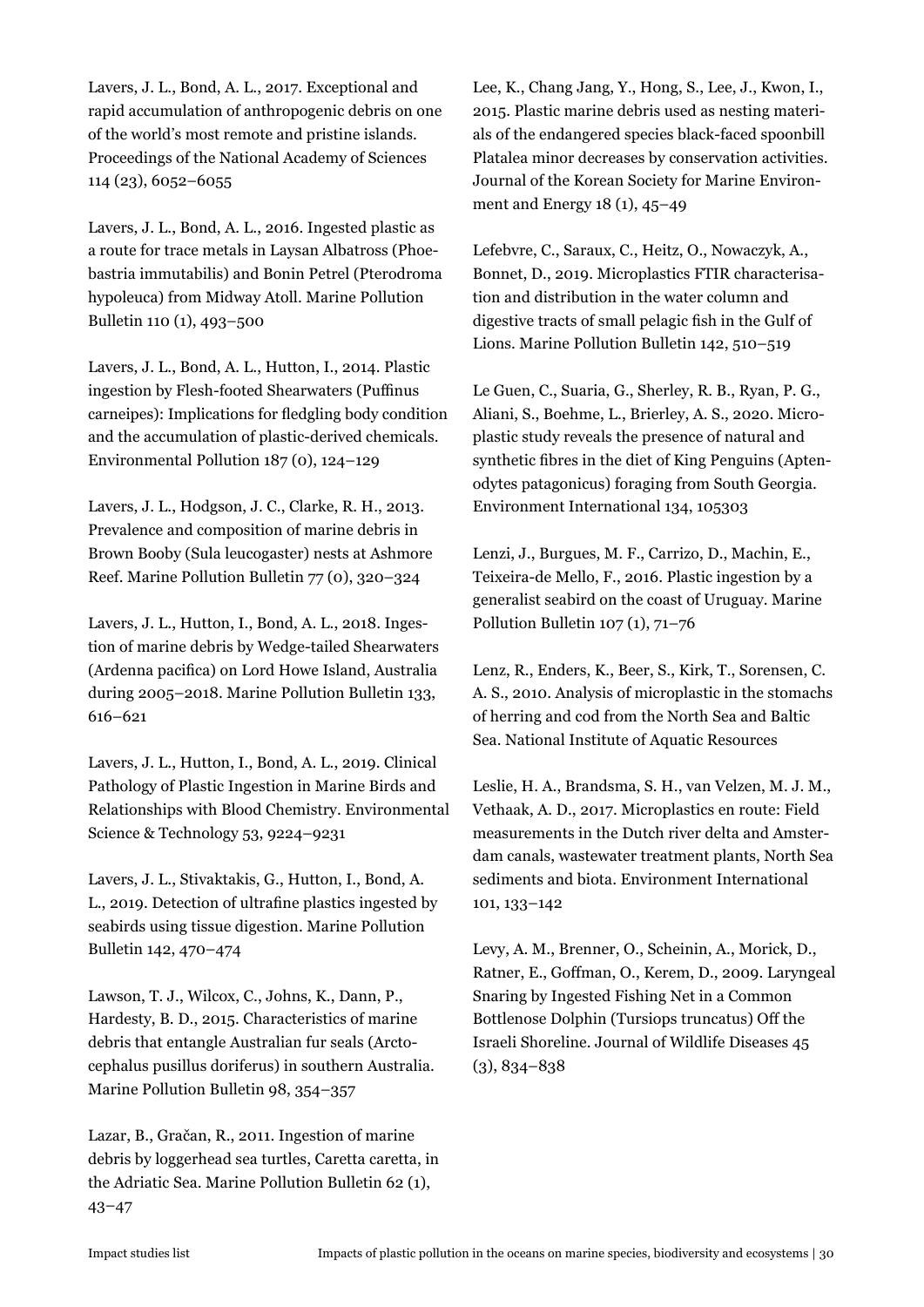Liboiron, M., Liboiron, F., Wells, E., Richárd, N., Zahara, A., Mather, C., Bradshaw, H., Murichi, J., 2016. Low plastic ingestion rate in Atlantic cod (Gadus morhua) from Newfoundland destined for human consumption collected through citizen science methods. Marine Pollution Bulletin 113 (1–2), 428–437

Liboiron, M., Melvin, J., Richárd, N., Saturno, J., Ammendolia, J., Liboiron, F., Charron, L., Mather, C., 2019. Low incidence of plastic ingestion among three fish species significant for human consumption on the island of Newfoundland, Canada. Marine Pollution Bulletin 141, 244–248

Li, H. X., Ma, L. S., Lin, L., Ni, Z. X., Xu, X. R., Shi, H. H., Yan, Y., Zheng, G. M., Rittschof, D., 2018. Microplastics in oysters Saccostrea cucullata along the Pearl River Estuary, China. Environmental Pollution 236, 619–625

Li, J., Green, C., Reynolds, A., Shi, H., Rotchell, J. M., 2018. Microplastics in mussels sampled from coastal waters and supermarkets in the United Kingdom. Environmental Pollution 241, 35–44

Li, J., Qu, X., Su, L., Zhang, W., Yang, D., Kolandhasamy, P., Li, D., Shi, H., 2016. Microplastics in mussels along the coastal waters of China. Environmental Pollution 214, 177–184

Li, J., Yang, D., Li, L., Jabeen, K., Shi, H., 2015. Microplastics in commercial bivalves from China. Environmental Pollution 207, 190–195

Lindborg, V. A., Ledbetter, J. F., Walat, J. M., Moffett, C., 2012. Plastic consumption and diet of Glaucous-winged Gulls (Larus glaucescens). Marine Pollution Bulletin 64 (11), 2351–2356

Li, R. L., Zhang, S. P., Zhang, L. L., Yu, K. F., Wang, S. P., Wang, Y. H., 2020. Field study of the microplastic pollution in sea snails (Ellobium chinense) from mangrove forest and their relationships with microplastics in water/sediment located on the north of Beibu Gulf. Environmental Pollution 263, 114368

Lislevand, Terje, 2017. Fann 30 plastposar i magen på den sjeldne kvalen. NRK, Daily Mail online

Lombardi, J., Morton, M., 1993. Dusky Shark injured by plastic packing strap encirclement off North Carolina. Journal of the Elisha Mitchell Scientific Society 109 (3), 180–182

Lopes, C., Raimundo, J., Caetano, M., Garrido, S., 2020. Microplastic ingestion and diet composition of planktivorous fish. Limnology and Oceanography Letters 5 (1), 103–112

López-Jurado, L. F., Varo Cruz, N., López, P., 2003. Incidental capture of loggerhead turtles (Caretta caretta) on Boa Vista, Cape Verde Islands. Marine Turtle Newsletter 101, 14–16

López- López, L., Preciado, I., González, I., Manuel, J., Arroyo, I., Punzón, A., Serrano, A., 2018. Incidental ingestion of meso- and macro-plastic debris by benthic and demersal fish. Food Webs 14, 1–4

Lourenço, P. M., Serra-Gonçalves, C., Ferreira, J. L., Catry, T., Granadeiro, J. P., 2017. Plastic and other microfibers in sediments, macroinvertebrates and shorebirds from three intertidal wetlands of southern Europe and west Africa. Environmental Pollution 231, 123–133

Luan, L., Wang, X., Zheng, H., Liu, L., Luo, X., Li, F., 2019. Differential toxicity of functionalized polystyrene microplastics to clams (Meretrix meretrix) at three key development stages of life history. Marine Pollution Bulletin 139, 346–354

Lucas, Z., 1992. Monitoring persistent litter in the marine environment on Sable Island, Nova Scotia. Marine Pollution Bulletin 24 (4), 192–199

Lusher, A. L., Hernandez-Milian, G., Berrow, S., Rogan, E., O'Connor, I., 2018. Incidence of marine debris in cetaceans stranded and bycaught in Ireland: Recent findings and a review of historical knowledge. Environmental Pollution 232 (Supplement C), 467–476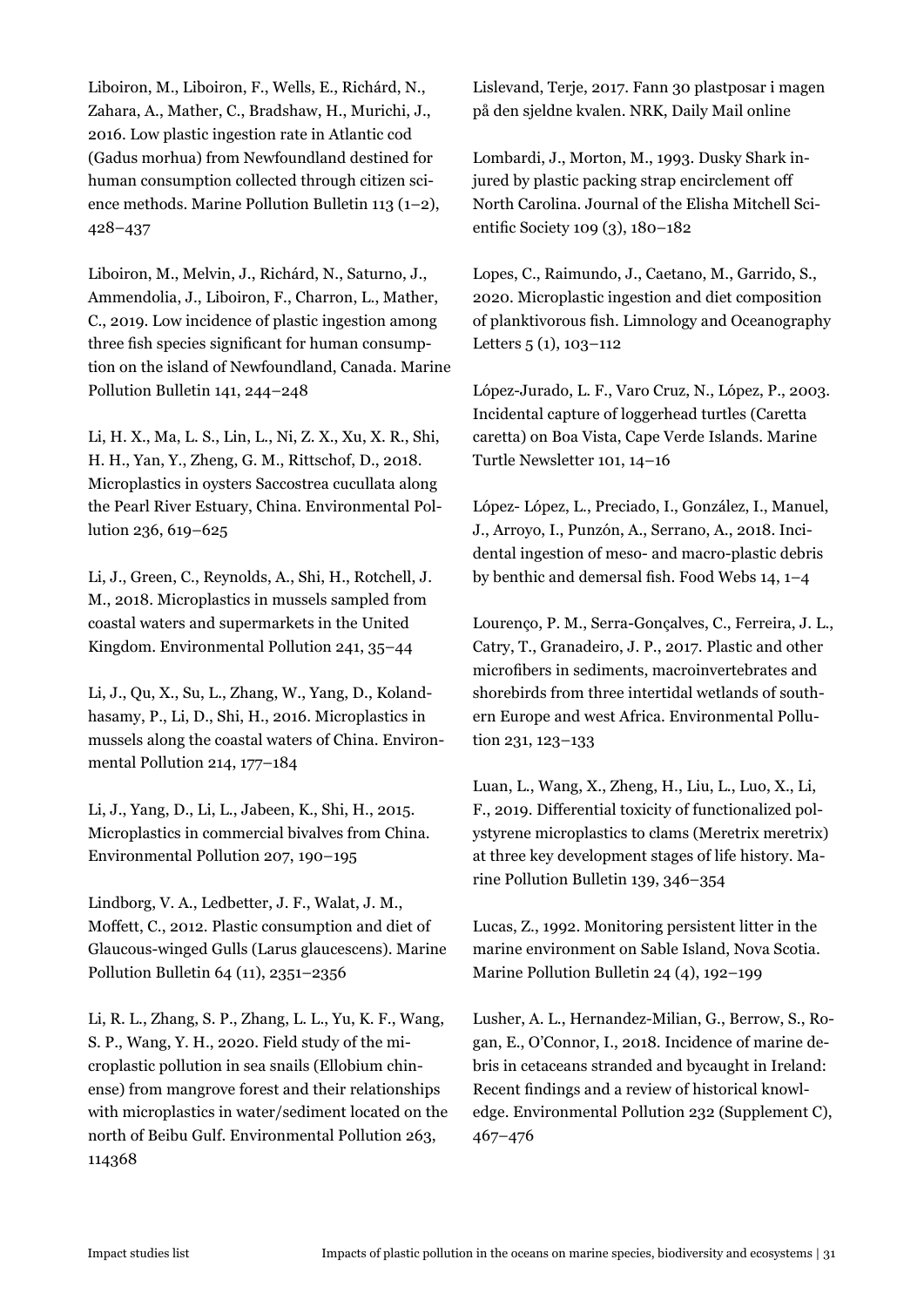Lusher, A. L., Hernandez-Milian, G., O'Brien, J., Berrow, S., O'Connor, I., Officer, R., 2015. Microplastic and macroplastic ingestion by a deep diving, oceanic cetacean: The True's beaked whale Mesoplodon mirus. Environmental Pollution 199  $(0), 185 - 191$ 

Lusher, A. L., McHugh, M., Thompson, R. C., 2013. Occurrence of microplastics in the gastrointestinal tract of pelagic and demersal fish from the English Channel. Marine Pollution Bulletin 67, 94–99

Lusher, A. L., O'Donnell, C., Officer, R., O'Connor, I., 2015. Microplastic interactions with North Atlantic mesopelagic fish. ICES Journal of Marine Science: Journal du Conseil 73 (4), 1214–1225

Lydersen, C., Gjertz, I., Weslawski, J. M., 1989. Stomach contents of autumn-feeding marine vertebrates from Hornsund, Svalbard. Polar Record 25 (153), 107–114

Maaghloud, H., Houssa, R., Ouansafi, S., Bellali, F., El Bouqdaoui, K., Charouki, N., Fahde, A., 2020. Ingestion of microplastics by pelagic fish from the Moroccan Central Atlantic coast. Environmental Pollution 261, 114194

Macali, A., Semenov, A., Venuti, V., Crupi, V., D'Amico, F., Rossi, B., Corsi, I., Bergami, E., 2018. Episodic records of jellyfish ingestion of plastic items reveal a novel pathway for trophic transference of marine litter. Scientific Reports 8 (1), 6105

Macedo, G. R., Pires, T. T., Rostán, G., Goldberg, D. W., Leal, D. C., Garcez Neto, A. F., Franke, C. R., 2011. Anthropogenic debris ingestion by sea turtles in the northern coast of Bahia, Brazil. Scienca Rural 41 (11), 1938–1941

Majer, A. P., Vedolin, M. C., Turra, A., 2012. Plastic pellets as oviposition site and means of dispersal for the ocean-skater insect Halobates. Marine Pollution Bulletin 64 (4), 1143–1147

Mallory, M. L., 2008. Marine plastic debris in northern fulmars from the Canadian high Arctic. Marine Pollution Bulletin 56 (8), 1501–1504

Mallory, M. L., Roberston, G. J., Moenting, A., 2006. Marine plastic debris in northern fulmars from Davis Strait, Nunavut, Canada. Marine Pollution Bulletin 52 (7), 813–815

Mann, J., Smolker, R. A., Smuts, B. B., 1995. Responses to calf entanglement in free-ranging bottlenose dolphins. Marine Mammal Science 11 (1), 100–106

Manooch, C. S., Hogarth, W. T., 1983. Stomach Contents and Giant Trematodes from Wahoo, Acanthocybium solanderi, Collected Along the South Atlantic and Gulf Coasts of the United States. Bulletin of Marine Science 33 (2), 227–238

Manooch, C. S., Mason, D. L., Nelson, R. S., 1985. Foods of Little Tunny Euthynnus alletteratus Collected along the Southeastern and Gulf Coasts of the United States. Nippon Suisan Gakkaishi 51 (8), 1207–1218

Manooch, C. S., Mason, D. L., Nelson, R. S., 1984. Food and Gastrointestinal Parasites of Dolphin Coryphaena hippurus Collected Along the Southeastern and Gulf Coasts of the United States. NIPPON SUISAN GAKKAISHI 50 (9), 1511–1525

Manville, A. M., 1989. A survey of plastics on western Aleutian Island beaches and related wildlife entanglement. Proceedings of the second international conference on marine debris. Honolulu. Hawaii, Aprill, 2–7

Mariano, E. D. F., Targino, C. H., 2012. Plastic ingestion by Masked booby, Sula dactylatra Lesson 1831, on Biological Reserce of Rocas Atoll, RN, Brazil. Biotemas 25 (4), 285–288

Markic, A., Niemand, C., Bridson, J. H., Mazouni-Gaertner, N., Gaertner, J. C., Eriksen, M., Bowen, M., 2018. Double trouble in the South Pacific subtropical gyre: Increased plastic ingestion by fish in the oceanic accumulation zone. Marine Pollution Bulletin 136, 547–564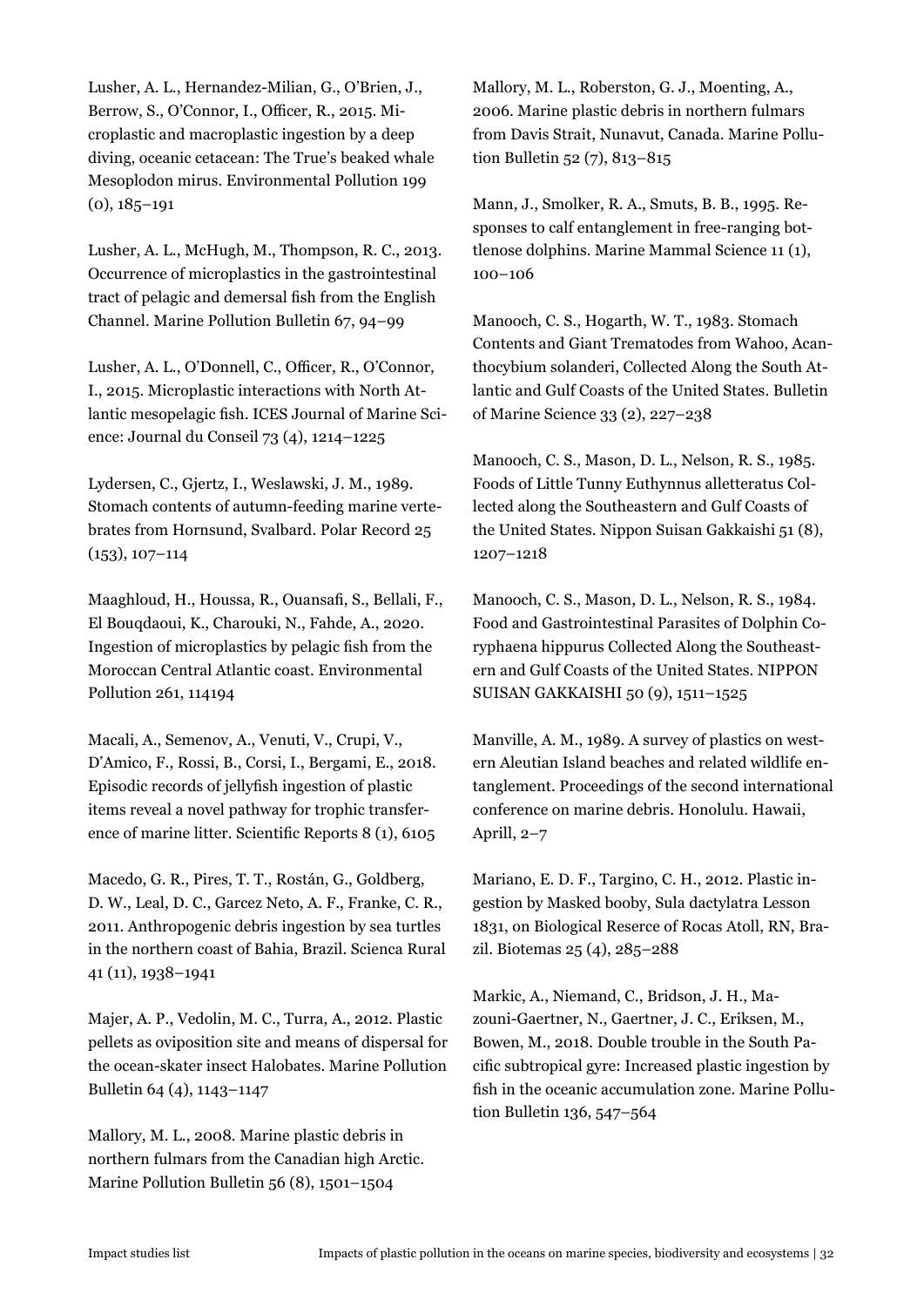Martin, A. R., Clarke, M. R., 1986. The Diet of Sperm Whales (Physeter Macrocephalus) Captured Between Iceland and Greenland. Journal of the Marine Biological Association of the United Kingdom 66 (4), 779–790

Mascarenhas, R., Santos, R., Zeppelini, D., 2004. Plastic debris ingestion by sea turtle in Paraı́ba, Brazil. Marine Pollution Bulletin 49 (4), 354–355

Masó, M., Garcés, E., Pagès, F., Camp, J., 2003. Drifting plastic debris as a potential vector for dispersing Harmful Algal Bloom (HAB) species. Scientia Marina 67 (1), 107–111

Masompour, Y. Gorgin, S. Pighambari, S. Y. Karimzadeh, Gh Babanejad, M. Eighani, M., 2018. The impact of ghost fishing on catch rate and composition in the southern Caspian Sea. Marine Pollution Bulletin 135, 534–539

Massutí, E., Deudero, S., Sánchez, P., Morales-Nin, B., 1998. Diet and feeding of dolphin (Coryphaena hippurus) in western Mediterranean waters. Bulletin of Marine Science 63 (2), 329–341

Mate, R., 1985. Incidents of marine mammal encounters with debris and active Fishing gear. Proceedings of the Workshop on the fate and impact of marine debris, 453–457

Mathalon, A., Hill, P., 2014. Microplastic fibers in the intertidal ecosystem surrounding Halifax Harbor, Nova Scotia. Marine Pollution Bulletin 81  $(1), 69 - 79$ 

Matiddi, M., Hochsheid, S., Camedda, A., Baini, M., Cocumelli, C., Serena, F., Tomassetti, P., Travaglini, A., Marra, S., Campani, T., Scholl, F., Mancusi, C., Amato, E., Briguglio, P., Maffucci, F., Fossi, M. C., Bentivegna, F., de Lucia, G. A, 2017. Loggerhead sea turtles (Caretta caretta): A target species for monitoring litter ingested by marine organisms in the Mediterranean Sea. Environmental Pollution 230, 199–209

Matos, D. M., Ramos, J. A., Calado, J. G., Ceia, F. R., Hey, J., Paiva, V. H., 2018. How fishing intensity affects the spatial and trophic ecology of two gull species breeding in sympatry. ICES Journal of Marine Science 75 (6), 1949–1964

Mawson, P., Coughran, D., 1999. Records of sick, injured and dead pinnipeds in Western Australia 1980–1996. Journal of the Royal Society of Western Australia 82, 121–128

Mazzariol, S., Di Guardo, G., Petrella, A., Marsili, L., Fossi, C. M., Leonzio, C., Zizzo, N., Vizzini, S., Gaspari, S., Pavan, G., Podestà, M., Garibaldi, F., Ferrante, M., Copat, C., Traversa, D., Marcer, F., Airoldi, S., Frantzis, A., De Bernaldo Quirós, Y., Cozzi, B., Fernández, A., 2011. Sometimes Sperm Whales (Physeter macrocephalus) Cannot Find Their Way Back to the High Seas: A Multidisciplinary Study on a Mass Stranding. PLoS ONE 6 (5), e19417

Mazzuca, L., Atkinson, S., Nitta, E., 1998. Deaths and entanglements of humpback whales, Megaptera novaeangliae, in the main Hawaiian Islands, 1972–1996. Pacific Science 52 (1), 1–13

McFee, W. E., Hopkins-Murphy, S. R., 2002. Bottlenose dolphin (Tursiops truncatus) strandings in South Carolina, 1992–1996. Fishery Bulletin 100, 258–265

McFee, W. E., Hopkins-Murphy, S. R., Schwacke, L. H., 2006. Trends in bottlenose dolphin (Tursiops truncatus) strandings in South Carolina, USA, 1997–2003: implications for the southern North Carolina and South Carolina management units. Journal of Cetacean Research and Management 8 (2), 195–201

McGoran, A. R., Clark, P. F., Morritt, D., 2017. Presence of microplastic in the digestive tracts of European flounder, Platichthys flesus, and European smelt, Osmerus eperlanus, from the River Thames. Environmental Pollution 220, 744–751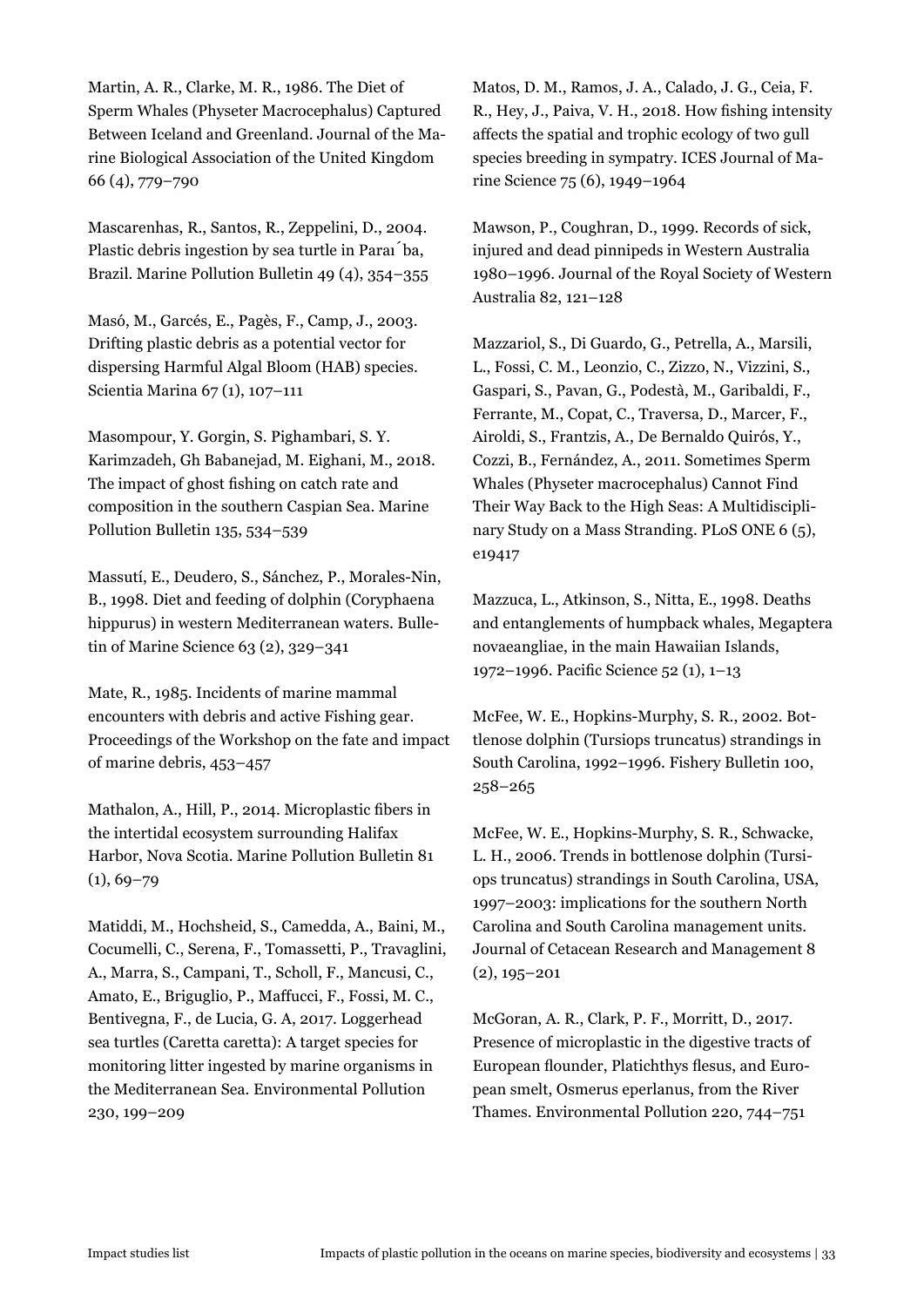McGoran, A. R., Clark, P. F., Smith, B. D., Morritt, D., 2020. High prevalence of plastic ingestion by Eriocheir sinensis and Carcinus maenas (Crustacea: Decapoda: Brachyura) in the Thames Estuary. Environmental Pollution 265, 114972

McGoran, A. R., Cowie, P. R., Clark, P. F., McEvoy, J. P., Morritt, D., 2018. Ingestion of plastic by fish: A comparison of Thames Estuary and Firth of Clyde populations. Marine Pollution Bulletin 137, 12–23

McGoran, A. R., Maclaine, J. S., Clark, P. F., Morritt, D., 2021. Synthetic and Semi-Synthetic Microplastic Ingestion by Mesopelagic Fishes From Tristan da Cunha and St Helena, South Atlantic. Frontiers in Marine Science 8 (78)

McIntosh, R., Kirkwood, R., Sutherland, D., Dann, P., 2015. Drivers and annual estimates of marine wildlife entanglement rates: A long-term case study with Australian fur seals. Marine Pollution Bulletin 101, 716–725

McMahon, C. R., Holley, D., Robinson, S., 1999. The diet of itinerant male Hooker's sea lions, Phocarctos hookeri, at sub-Antarctic Macquarie Island. Wildlife Research 26 (6), 839–846

Mecho, A., Francescangeli, M., Ercilla, G., Fanelli, E., Estrada, F., Valencia, J., Sobrino, I., Danovaro, R., Company, J. B., Aguzzi, J., 2020. Deep-sea litter in the Gulf of Cadiz, Northeastern Atlantic, Spain. Marine Pollution Bulletin 153, 110969

Mecozzi, M., Pietroletti, M., Monakhova, Y. B., 2016. FTIR spectroscopy supported by statistical techniques for the structural characterization of plastic debris in the marine environment: Application to monitoring studies. Marine Pollution Bulletin 106 (1), 155-161

Meirelles, A. C. O., Barros, H. M. D. R., 2007. Plastic debris ingested by a rough-toothed dolphin, Steno bredanensis, stranded alive in northeastern Brazil. Biotemas 20 (1), 127

Menezes, R., da Cunha-Neto, M. A., de Mesquita, G. C., da Silva, G. B., 2019. Ingestion of macroplastic debris by the common dolphinfish (Coryphaena hippurus) in the Western Equatorial Atlantic. Marine Pollution Bulletin 141, 161–163

Miller, J. A., Carlton, J. T., Chapman, J. W., Geller, J. B., Ruiz, G. M., 2017. Transoceanic dispersal of the mussel Mytilus galloprovincialis on Japanese tsunami marine debris: An approach for evaluating rafting of a coastal species at sea. Marine Pollution Bulletin

Minchin, D, 1996. Tar pellets and plastics as attachment surfaces for lepadid cirripedes in the North Atlantic Ocean. Marine Pollution Bulletin 32, 855–859

Miralles, L., Gomez-Agenjo, M., Rayon-Viña, F., Gyraitė, G., Garcia-Vazquez, E., 2018. Alert calling in port areas: Marine litter as possible secondary dispersal vector for hitchhiking invasive species. Journal for Nature Conservation 42, 12–18

Missawi, O., Bousserrhine, N., Belbekhouche, S., Zitouni, N., Alphonse, V., Boughattas, I., Banni, M., 2020. Abundance and distribution of small microplastics ( $\leq 3 \mu m$ ) in sediments and seaworms from the Southern Mediterranean coasts and characterisation of their potential harmful effects. Environmental Pollution 263, 114634

Mizraji, R., Ahrendt, C., Perez-Venegas, D., Vargas, J., Pulgar, J., Aldana, M., Patricio Ojeda, F., Duarte, C., Galbán-Malagón, C., 2017. Is the feeding type related with the content of microplastics in intertidal fish gut? Marine Pollution Bulletin 116 (1–2), 498–500

Mohsen, M., Wang, Q., Zhang, L., Sun, L., Lin, C., Yang, H., 2019. Microplastic ingestion by the farmed sea cucumber Apostichopus japonicus in China. Environmental Pollution 245, 1071–1078

Montevecchi, W. A., 1991. Incidence and types of plastic in gannets' nests in the northwest Atlantic. Canadian Journal of Zoology 69 (2), 295–297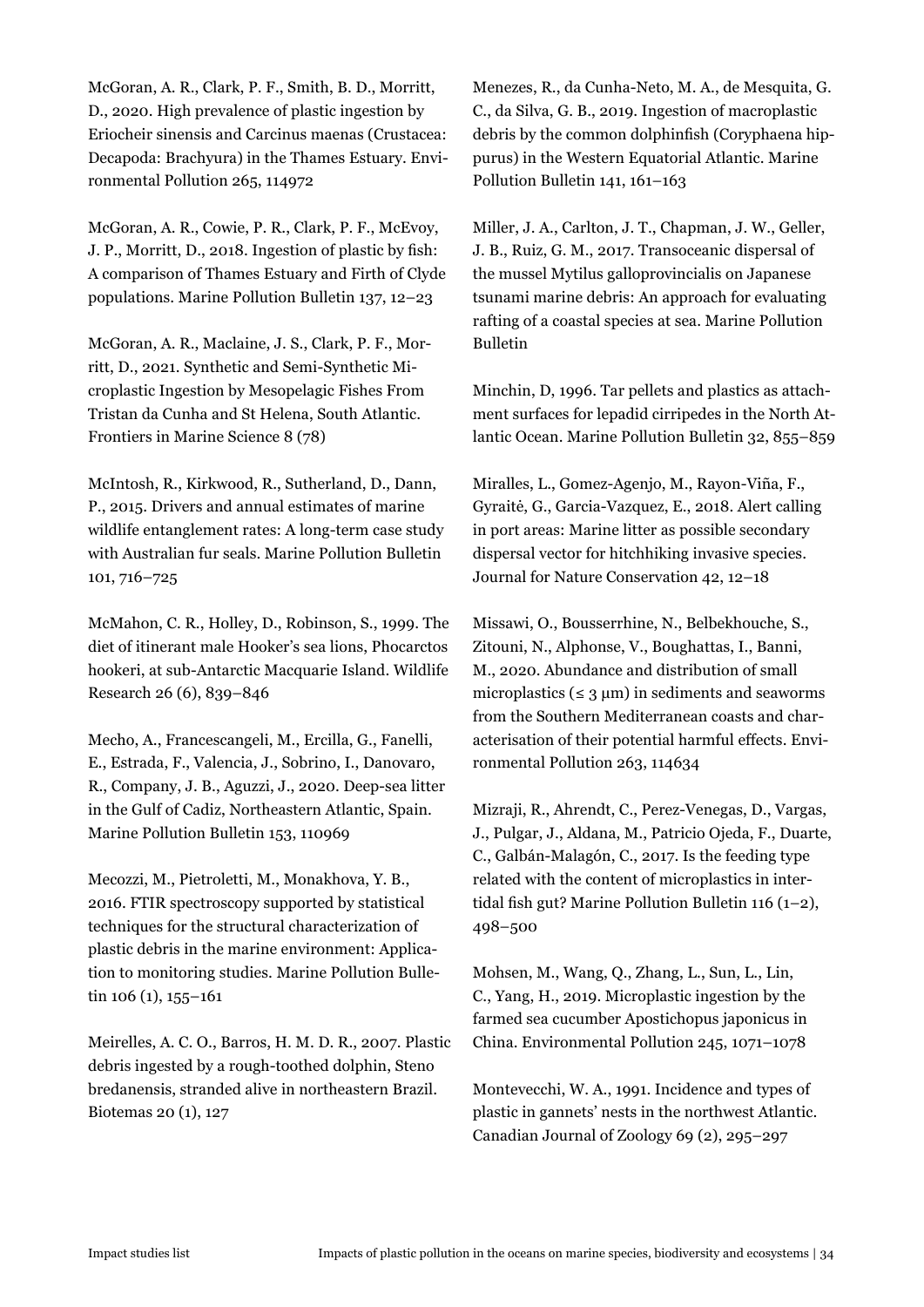Moore, E., Lyday, S., Roletto, J., Litle, K., Parrish, J. K., Nevins, H., Harvey, J., Mortenson, J., Greig, D., Piazza, M., Hermance, A., Lee, D., Adams, D., Allen, S., Kell, S., 2009. Entanglements of marine mammals and seabirds in central California and the north-west coast of the United States 2001–2005. Marine Pollution Bulletin 58 (7), 1045–1051

Moore, M., Andrews, R., Austin, T., Bailey, J., Costidis, A., George, C., Jackson, K., Pitchford, T., Landry, S., Ligon, A., McLellan, W., Morin, D., Smith, J., Rotstein, D., Rowles, T., Slay, C., Walsh, M., 2013. Rope trauma, sedation, disentanglement, and monitoring-tag associated lesions in a terminally entangled North Atlantic right whale (Eubalaena glacialis). Marine Mammal Science 29 (2), E98–E113

Moore, R. C., Loseto, L., Noel, M., Etemadifar, A., Brewster, J. D., MacPhee, S., Bendell, L., Ross, P. S., 2020. Microplastics in beluga whales (Delphinapterus leucas) from the Eastern Beaufort Sea. Marine Pollution Bulletin 150, 110723

Morais, L. M. S., Sarti, F., Chelazzi, D., Cincinelli, A., Giarrizzo, T., Martinelli Filho, J. E., 2020. The sea anemone Bunodosoma cangicum as a potential biomonitor for microplastics contamination on the Brazilian Amazon coast. Environmental Pollution 265, 114817

Morgana, S., Ghigliotti, L., Estévez-Calvar, N., Stifanese, R., Wieckzorek, A., Doyle, T., Christiansen, J. S., Faimali, M., Garaventa, F., 2018. Microplastics in the Arctic: A case study with sub-surface water and fish samples off Northeast Greenland. Environmental Pollution 242, 1078–1086

Morin, M., Conant, S., 1990. Nest substrate variation between native and introduced populations of Laysan Finches. Wilson Bulletin 102, 591–604

Mortensen, P. B., Buhl-Mortensen, L., Gordon, J., Donald C., Fader, G. B. J., McKeown, D. L., Fenton, D. G., 2005. Effects of Fisheries on Deepwater Gorgonian Corals in the Northeast Channel, Nova Scotia. Benthic Habitats and the Effects of Fishing; Barnes, P. W., Thomas, J. P. (Eds.), 369– 382

Moschino, V. Riccato, F. Fiorin, R. Nesto, N. Picone, M. Boldrin, A. Da Ros, L., 2019. Is derelict fishing gear impacting the biodiversity of the Northern Adriatic Sea? An answer from unique biogenic reefs. Science of The Total Environment 663, 387–399

Moser, M. L., Lee, D. S., 1992. A fourteen-year survey of plastic ingestion by western North Atlantic seabirds. Colonial Waterbirds 15, 83–94

Mrosovsky, N., 1981. Plastic jellyfish. Marine Turtle Newsletter 17 (5)

Mrosovsky, N., Ryan, Geraldine D., James, Michael C., 2009. Leatherback turtles: The menace of plastic. Marine Pollution Bulletin 58 (2), 287–289

Muller-Karanassos, C., Turner, A., Arundel, W., Vance, T., Lindeque, P. K., Cole, M., 2019. Antifouling paint particles in intertidal estuarine sediments from southwest England and their ingestion by the harbour ragworm, Hediste diversicolor. Environmental Pollution 249, 163–170

Murphy, F., Russell, M., Ewins, C., Quinn, B., 2017. The uptake of macroplastic & microplastic by demersal & pelagic fish in the Northeast Atlantic around Scotland. Marine Pollution Bulletin 122 (1–2), 353–359

Murray, F., Cowie, P. R., 2011. Plastic contamination in the decapod crustacean Nephrops norvegicus (Linnaeus, 1758). Marine Pollution Bulletin 62 (6), 1207–1217

Nadal, M. A., Alomar, C., Deudero, S., 2016. High levels of microplastic ingestion by the semipelagic fish bogue Boops boops (L.) around the Balearic Islands. Environmental Pollution 214, 517–523

Naidoo, T., Goordiyal, K., Glassom, D., 2017. Are Nitric Acid (HNO3) Digestions Efficient in Isolating Microplastics from Juvenile Fish? Water, Air, & Soil Pollution 228 (12), 470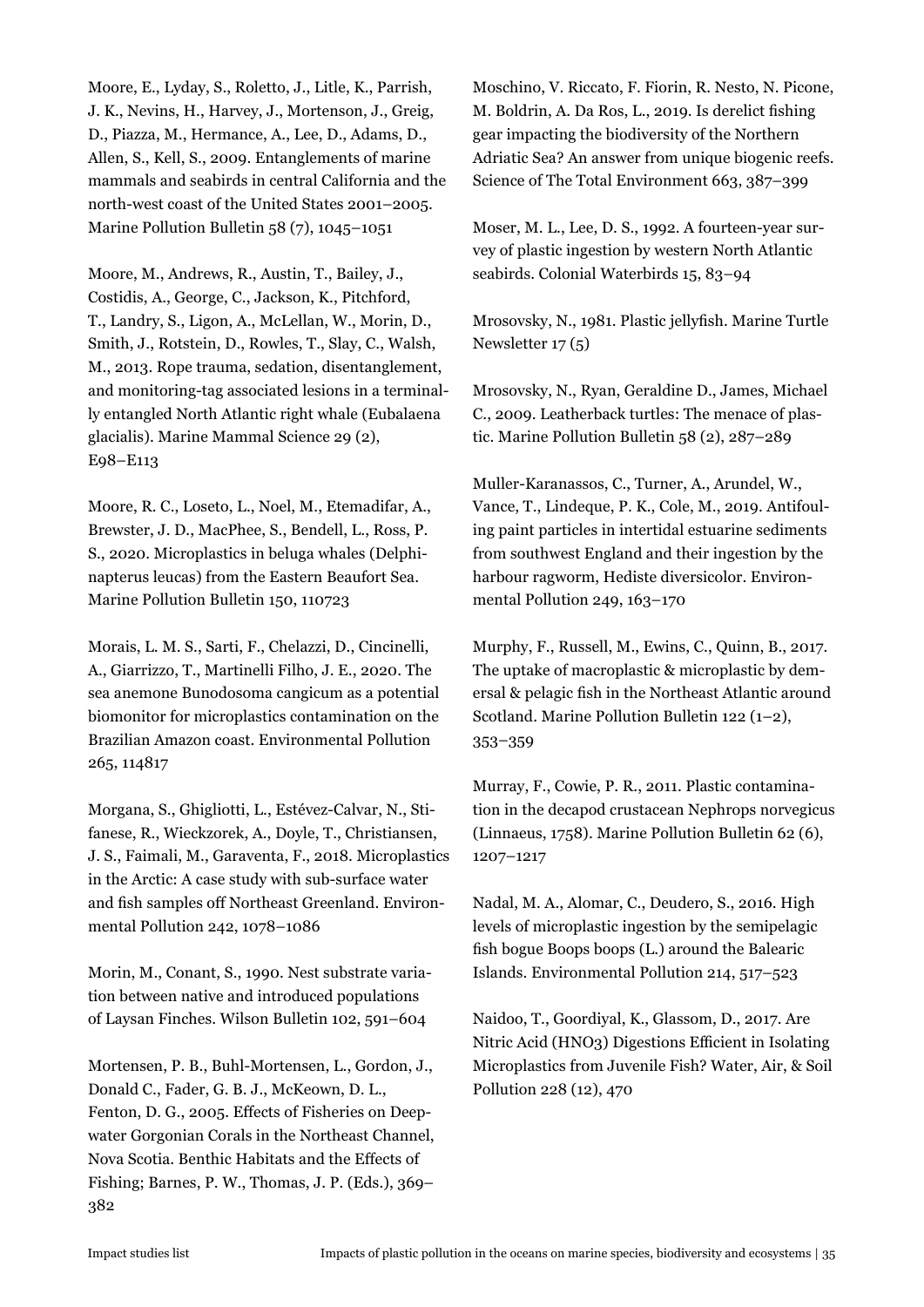Naidoo, T., Sershen, Thompson, R. C., Rajkaran, A., 2020. Quantification and characterisation of microplastics ingested by selected juvenile fish species associated with mangroves in KwaZulu-Natal, South Africa. Environmental Pollution 257, 113635

Naidoo, T., Smit, A. J., Glassom, D., 2016. Plastic ingestion by estuarine mullet Mugil cephalus (Mugilidae) in an urban harbour, KwaZulu-Natal, South Africa. African Journal of Marine Science 38 (1), 145–149

Naidu, S. A., 2019. Preliminary study and first evidence of presence of microplastics and colorants in green mussel, Perna viridis (Linnaeus, 1758), from southeast coast of India. Marine Pollution Bulletin 140, 416–422

Naji, Al., Nuri, M., Vethaak, A. D., 2018. Microplastics contamination in molluscs from the northern part of the Persian Gulf. Environmental Pollution 235, 113–120

Naranjo-Elizondo, B., Cortés, J., 2018. Observations of Litter Deposited in the Deep Waters of Isla del Coco National Park, Eastern Tropical Pacific. Frontiers in Marine Science 5, 91

Neilson, J. L., Straley, J. M., Gabriele, C. M., Hills, S., 2009. Non-lethal entanglement of humpback whales (Megaptera novaeangliae) in fishing gear in northern Southeast Alaska. Journal of Biogeography 36 (3), 452–464

Nel, D. C., Nel, J. L., 1999. Marine debris and fishing gear associated with seabirds at sub-Antarctic Marion island, 1996/97 and 1997/98: in relation to longline fishing activity. CCAMLR Science 6, 85–96

Nel, D. C., Nel, J. L., Ryan, P. G., Klages, N. T. W., Wilson, R. P., Robertson, G., 2000. Foraging ecology of grey-headed mollymawks at Marion Island, southern Indian Ocean, in relation to longline fishing activity. Biological Conservation 96 (2)

Nel, H. A., Froneman, P. W., 2018. Presence of microplastics in the tube structure of the reef-building polychaete Gunnarea gaimardi (Quatrefages 1848). African Journal of Marine Science 40 (1), 87–89

Nelms, S. E., Barnett, J., Brownlow, A., Davison, N. J., Deaville, R., Galloway, T. S., Lindeque, P. K., Santillo, D., Godley, B. J., 2019. Microplastics in marine mammals stranded around the British coast: ubiquitous but transitory? Scientific Reports 9 (1), 1075

Nelms, S. E., Galloway, T. S., Godley, B. J., Jarvis, D. S., Lindeque, P. K., 2018. Investigating microplastic trophic transfer in marine top predators. Environmental Pollution

Neto, J. G. B., Rodrigues, F. L., Ortega, I., Rodrigues, L. d. S., Lacerda, A. L. d F., Coletto, J. L., Kessler, F., Cardoso, L. G., Madureira, L., Proietti, M. C., 2020. Ingestion of plastic debris by commercially important marine fish in southeast-south Brazil. Environmental Pollution 267, 115508

Neves, D., Sobral, P., Ferreira, J. L., Pereira, T., 2015. Ingestion of microplastics by commercial fish off the Portuguese coast. Marine Pollution Bulletin 101 (1), 119–126

Nicastro, K. R., Lo Savio, R., McQuaid, C. D., Madeira, P., Valbusa, U., Azevedo, F., Casero, M., Lourenço, C., Zardi, G. I., 2018. Plastic ingestion in aquatic-associated bird species in southern Portugal. Marine Pollution Bulletin 126, 413–418

Nicolau, L., Marcalo, A., Ferreira, M., Sá, S., Vingada, J., Eira, C., 2016. Ingestion of marine litter by loggerhead sea turtles, Caretta caretta, in Portuguese continental waters. Marine Pollution Bulletin 103 (2-Jan), 179–185

Nie, H. Y., Wang, J., Xu, K. H., Huang, Y. J., Yan, M. T., 2019. Microplastic pollution in water and fish samples around Nanxun Reef in Nansha Islands, South China Sea. Science of The Total Environment 696, 134022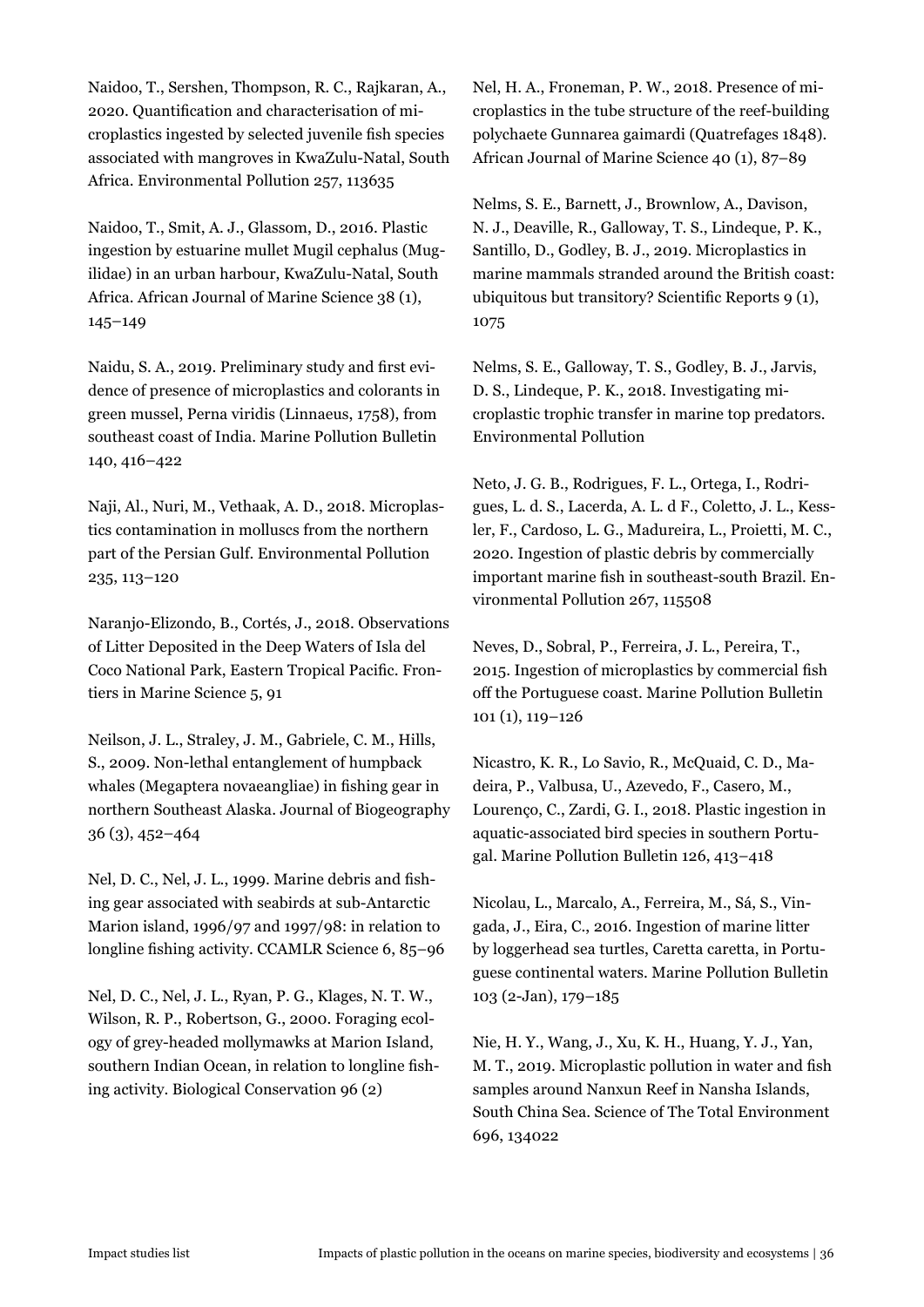Nielsen, J., Hedeholm, R. B., Simon, M., Steffensen, J. F., 2014. Distribution and feeding ecology of the Greenland shark (Somniosus microcephalus) in Greenland waters. Polar Biology 37 (1), 37–46

Nilsen, F. D., Hyrenbach, K., Fang, J., Jensen, B., 2014. Use of indicator chemicals to characterize the plastic fragments ingested by Laysan albatross. Marine Pollution Bulletin 87 (2), 230–236

Noord, J. E., 2013. Diet of five species of the family Myctophidae caught off the Mariana Islands. Ichthyological Research 60 (1), 89–92

Norman, F. I., Menkhorst, P. W., Hurley, V. G., 1995. Plastics in Nests of Australasian Gannets Morus serrator in Victoria, Australia. Emu – Austral Ornithology 95 (2), 129–133

Nunes, J. A. C. C., Sampaio, C. L. S., Barros, F., Leduc, A. O. H. C., 2017. Plastic debris collars: An underreported stressor in tropical reef fishes. Marine Pollution Bulletin

Ogi, H., 1989. Ingestion of plastic particles by sooty and short-tailed shearwaters in the North Pacific. Proceedings of the Second International Conference on Marine Debris, 2–7

O'Hara, K. J., Younger, L. K., 1989. Cleaning North America's Beaches: 1989 Beach Cleanup Results.

O'Hara, P. D., Avery-Gomm, S., Wood, J., Bowes, V., Wilson, L., Morgan, K. H., Boyd, W. S., Hipfner, J. M., Desforges, J. P., Bertram, D. F., Hannah, C., Ross, P. S., 2019. Seasonal variability in vulnerability for Cassin's auklets (Ptychoramphus aleuticus) exposed to microplastic pollution in the Canadian Pacific region. Science of The Total Environment 649, 50–60

Orejas, C., Gori, A., Lo Iacono, C., Puig, P., Gili, J. M., Dale, M. R. T., 2009. Cold-water corals in the Cap de Creus canyon, northwestern Mediterranean: spatial distribution, density and anthropogenic impact. Marine Ecology Progress Series 397, 37–51

Ory, N., Chagnon, C., Felix, F., Fernández, C., Ferreira, J. L., Gallardo, C., Garcés Ordóñez, O., Henostroza, A., Laaz, E., Mizraji, R., Mojica, H., Murillo Haro, V., Ossa Medina, L., Preciado, M., Sobral, P., Urbina, M. A., Thiel, M., 2018. Low prevalence of microplastic contamination in planktivorous fish species from the southeast Pacific Ocean. Marine Pollution Bulletin 127, 211–216

Ory, N. C., Sobral, P., Ferreira, J. L., Thiel, M., 2017. Amberstripe scad Decapterus muroadsi (Carangidae) fish ingest blue microplastics resembling their copepod prey along the coast of Rapa Nui, Easter Island in the South Pacific subtropical gyre. Science of The Total Environment 586, 430–437

Overstreet, R. M., Lyles, C. H., 1974. A Rubber Band Around an Atlantic Croaker. Gulf Research Reports 4 (3), 476–478

Parga Martínez, K. B. Tekman, M. B., Bergmann, M., 2020. Temporal Trends in Marine Litter at Three Stations of the HAUSGARTEN Observatory in the Arctic Deep Sea. Frontiers in Marine Science 7 (321)

Parker, D. M., Cooke, W. J., Balazs, G. H., 2005. Diet of oceanic loggerhead sea turtles (Caretta caretta) in the central North Pacific. Fishery Bulletin 103 (1), 142–152

Parslow, J. L. F., Jefferies, D. J., 1972. Elastic thread pollution of puffins. Marine Pollution Bulletin 3 (3), 43–45

Parton, K. J., Galloway, T., Godley, B., 2019. Global review of shark and ray entanglement in anthropogenic marine debris. Endangered Species Research 39, 173–190

Parton, K. J., Godley, B. J., Santillo, D., Tausif, M., Omeyer, L. C. M., Galloway, T. S, 2020. Investigating the presence of microplastics in demersal sharks of the North-East Atlantic. Scientific Reports 10 (1), 12204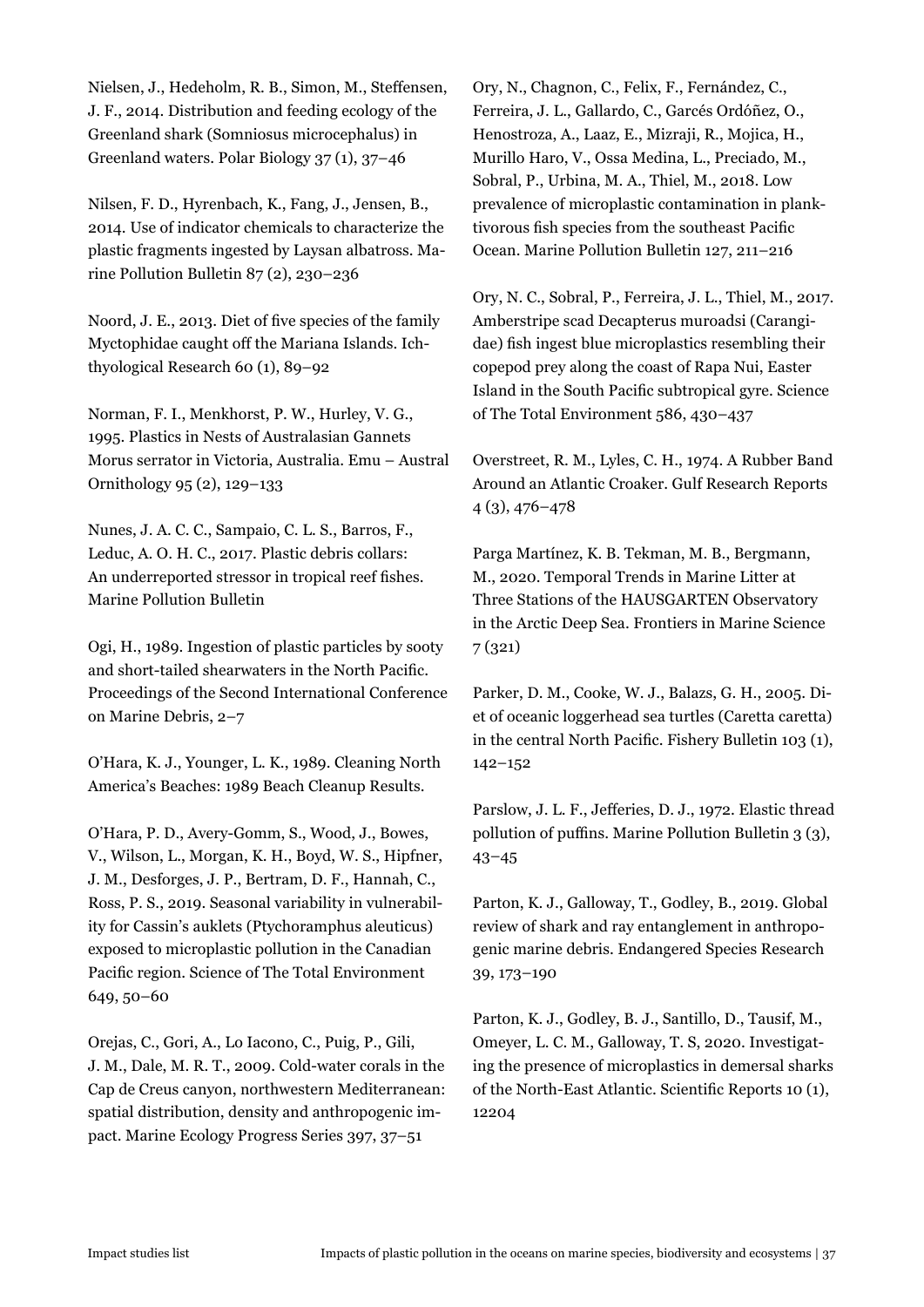Patterson, J., Immaculate Jeyasanta, K., Sathish, N., Booth, A. M., Patterson Edward, J. K., 2019. Profiling microplastics in the Indian edible oyster, Magallana bilineata collected from the Tuticorin coast, Gulf of Mannar, Southeastern India. Science of The Total Environment 691, 727–735

Pazos, R. S., Maiztegui, T., Colautti, D. C., Paracampo, A. H., Gómez, N., 2017. Microplastics in gut contents of coastal freshwater fish from Río de la Plata estuary. Marine Pollution Bulletin 122 (1–2), 85–90

Pegado, T., Schmid, K., Winemiller, K. O., Chelazzi, D., Cincinelli, A., Dei, L., Giarrizzo, T., 2018. First evidence of microplastic ingestion by fishes from the Amazon River estuary. Marine Pollution Bulletin 133, 814–821

Pellini, G., Gomiero, A., Fortibuoni, T., Ferrà, C., Grati, F., Tassetti, N., Polidori, P., Fabi, G., Scarcella, G., 2018. Characterization of microplastic litter in the gastrointestinal tract of Solea solea from the Adriatic Sea. Environmental Pollution 234, 943–952

Pemberton, D., Brothers, N. P., Kirkwood, R., 1992. Entanglement of Australian fur seals in man-made debris in Tasmanian waters. Wildlife Research 19  $(2), 151-159$ 

Pereira, J. M., Rodríguez, Y., Blasco-Monleon, S., Porter, A., Lewis, C., Pham, C. K., 2020. Microplastic in the stomachs of open-ocean and deep-sea fishes of the North-East Atlantic. Environmental Pollution 265, 115060

Perez-Venegas, D. J., Seguel, M., Pavés, H., Pulgar, J., Urbina, M., Ahrendt, C., Galbán-Malagón, C., 2018. First detection of plastic microfibers in a wild population of South American fur seals (Arctocephalus australis) in the Chilean Northern Patagonia. Marine Pollution Bulletin 136, 50–54

Perold, V., Schoombie, S., Ryan, P. G., 2020. Decadal changes in plastic litter regurgitated by albatrosses and giant petrels at sub-Antarctic Marion Island. Marine Pollution Bulletin 159, 111471

Perry, M. C., Olsen, G. H., Richards, R. A., Osenton, P. C., 2013. Predation on Dovekies by Goosefish Over Deep Water in the Northwest Atlantic Ocean. Northeastern Naturalist 20 (1), 148–154

Peters, C. A., Thomas, P. A., Rieper, K. B., Bratton, S. P., 2017. Foraging preferences influence microplastic ingestion by six marine fish species from the Texas Gulf Coast. Marine Pollution Bulletin 124 (1), 82–88

Petry, M. V., Benemann, V. R. F., 2017. Ingestion of marine debris by the White-chinned Petrel (Procellaria aequinoctialis): Is it increasing over time off southern Brazil? Marine Pollution Bulletin

Petry, M. V., da Silva Fonseca, V. S., Krüger-Garcia, L., da Cruz Piuco, R., Brummelhaus, J., 2008. Shearwater diet during migration along the coast of Rio Grande do Sul, Brazil. Marine Biology 154 (4), 613–621

Petry, M. V., Fonseca, V. S., 2002. Effects of human activities in the marine environment on seabirds along the coast of Rio Grande do Sul, Brazil. Ornitologia Neotropical 13, 137–142

Petry, M. V., Fonseca, V. S. S., Scherer, A. L., 2007. Analysis of stomach contents from the black-browed albatross, Thalassarche melanophris, on the Coast of Rio Grande do Sul, Southern Brazil. Polar Biology 30 (3), 321–325

Petry, M. V., Krüger, L., da Silva Fonseca, V. S., Brummelhaus, J., da Cruz Piuco, R., 2009. Diet and ingestion of synthetics by Cory's Shearwater Calonectris diomedea off southern Brazil. Journal of Ornithology 150 (3), 601

Pham, C. K., Rodríguez, Y., Dauphin, A., Carriço, R., Frias, J. P. G. L., Vandeperre, F., Otero, V., Santos, M. R., Martins, H. R., Bolten, A. B., Bjorndal, K. A., 2017. Plastic ingestion in oceanic-stage loggerhead sea turtles (Caretta caretta) off the North Atlantic subtropical gyre. Marine Pollution Bulletin 121  $(1-2)$ , 222-229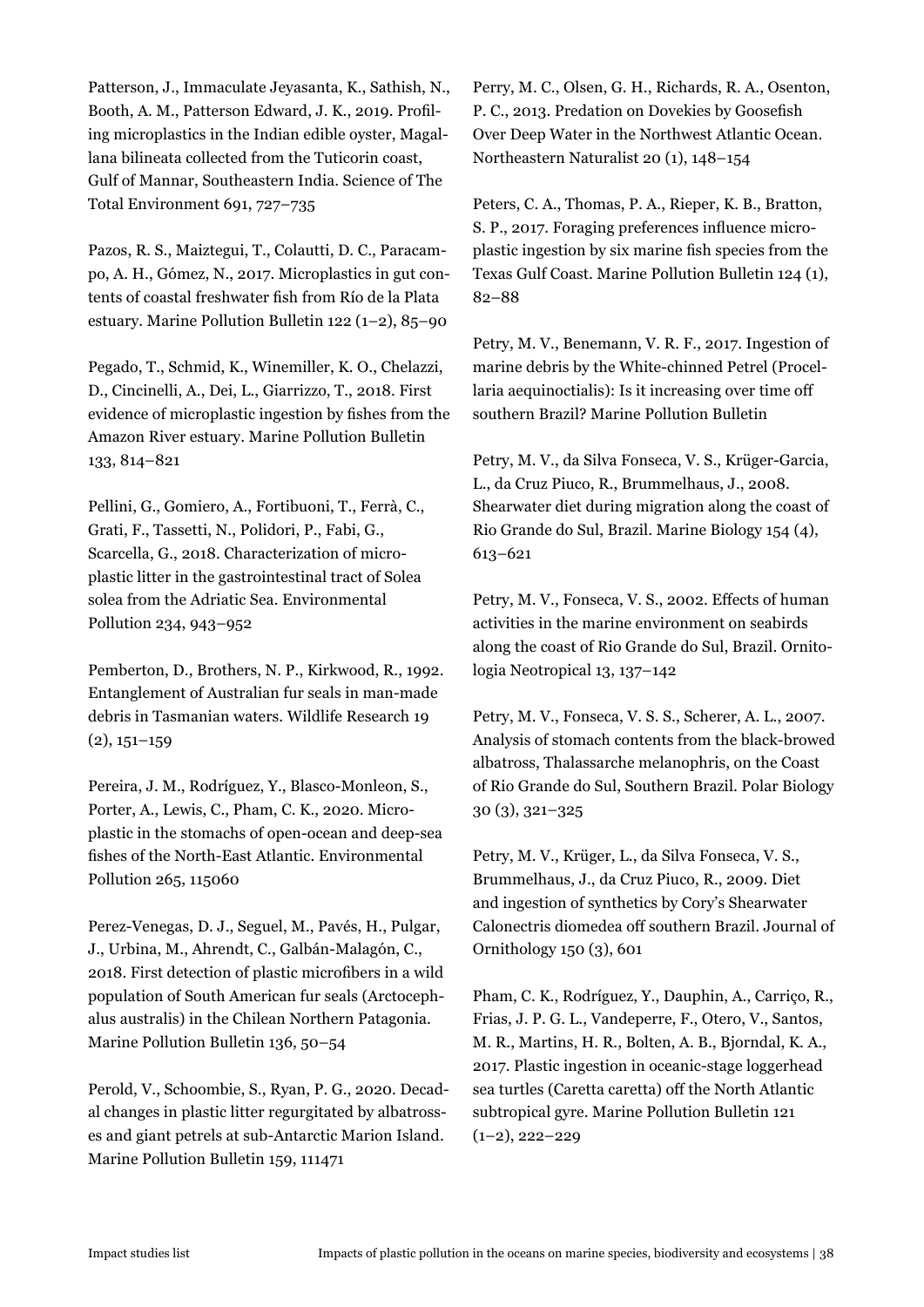Philipp, C., Unger, B., Ehlers, S. M., Koop, J. H. E., Siebert, U., 2021. First Evidence of Retrospective Findings of Microplastics in Harbour Porpoises (Phocoena phocoena) From German Waters. Frontiers in Marine Science 8 (508), 682532

Phillips, M. B., Bonner, T. H., 2015. Occurrence and amount of microplastic ingested by fishes in watersheds of the Gulf of Mexico. Marine Pollution Bulletin 100 (1), 264-269

Phillips, R. A., Ridley, C., Reid, K., Pugh, P. J. A., Tuck, G. N., Harrison, N., 2010. Ingestion of fishing gear and entanglements of seabirds: Monitoring and implications for management. Biological Conservation 143 (2), 501–512

Phuong, N. N., Poirier, L., Pham, Q. T., Lagarde, F., Zalouk-Vergnoux, A., 2017. Factors influencing the microplastic contamination of bivalves from the French Atlantic coast: Location, season and/or mode of life? Marine Pollution Bulletin

Piarulli, S., Scapinello, S., Comandini, P., Magnusson, K., Granberg, M., Wong, J. X. W., Sciutto, G., Prati, S., Mazzeo, R., Booth, A. M., Airoldi, L., 2019. Microplastic in wild populations of the omnivorous crab Carcinus aestuarii: A review and a regional-scale test of extraction methods, including microfibres. Environmental Pollution 251, 117–127

Pierce, K. E., Harris, R. J., Larned, L. S., Pokras, M. A., 2004. Obstruction and starvation associated with plastic ingestion in a Northern Gannet Morus bassanus and a Greater Shearwater Puffinus gravis. Marine Ornithology 32 (2), 187–189

Pietrelli, L., Di Gennaro, A., Menegoni, P., Lecce, F., Poeta, G., Acosta, A. T. R., Battisti, C., Iannilli, V., 2017. Pervasive plastisphere: First record of plastics in egagropiles (Posidonia spheroids). Environmental Pollution 229, 1032–1036

Pinto, M. B. L. C., Siciliano, S., Di Benedite, M., 2006. Stomach contents of the Magellanic penguin Spheniscus magellanicus from the northern distribution limit on the Atlantic coast of Brazil. Marine Ornithology 35, 77–78

Pinzone, M., Nordøy, E. S., Eppe, G., Malherbe, C., Das, K., Collard, F., 2021. First record of plastic debris in the stomach of a hooded seal pup from the Greenland Sea. Marine Pollution Bulletin 167, 112350

Plotkin, P., Amos, A. F., 1990. Effects of anthropogenic debris on sea turtles in the northwestern Gulf of Mexico. Proceedings of the second international conference on marine debris, 736–743

Plot, V., Georges, J.-Y., 2010. Plastic Debris in a Nesting Leatherback Turtle in French Guiana. Chelonian Conservation and Biology 9 (2), 267–270

Poeta, G., Fanelli, G., Pietrelli, L., Acosta, A. T. R., Battisti, C., 2017. Plastisphere in action: evidence for an interaction between expanded polystyrene and dunal plants. Environmental Science and Pollution Research 24 (12), 11856–11859

Poeta, G., Romiti, F. Battisti, C., 2015. Discarded bottles in sandy coastal dunes as threat for macro-Invertebrate populations: first evidence of a trap effect. Vie et Milleu 63 (2), 125–127

Poncelet, E., Van Canneyt, O., Boubert, J. J., 2000. Considerable amount of plastic debris in the stomach of a Cuvier's beaked whale (Ziphius cavirostris) washed ashore on the French Atlantic coast. European Research on Cetaceans 14, 44–47

Poon, F. E., Provencher, J. F., Mallory, M. L., Braune, B. M., Smith, P. A., 2017. Levels of ingested debris vary across species in Canadian Arctic seabirds. Marine Pollution Bulletin 116  $(1-2)$ , 517–520

Portner, E. J., Polovina, J. J., Choy, C. A., 2017. Patterns in micronekton diversity across the North Pacific Subtropical Gyre observed from the diet of longnose lancetfish (Alepisaurus ferox). Deep Sea Research Part I: Oceanographic Research Papers 125, 40–51

Possatto, F. E., Barletta, M., Costa, M. F., Ivar do Sul, J. A., Dantas, D. V., 2011. Plastic debris ingestion by marine catfish: An unexpected fisheries impact. Marine Pollution Bulletin 62 (5), 1098–1102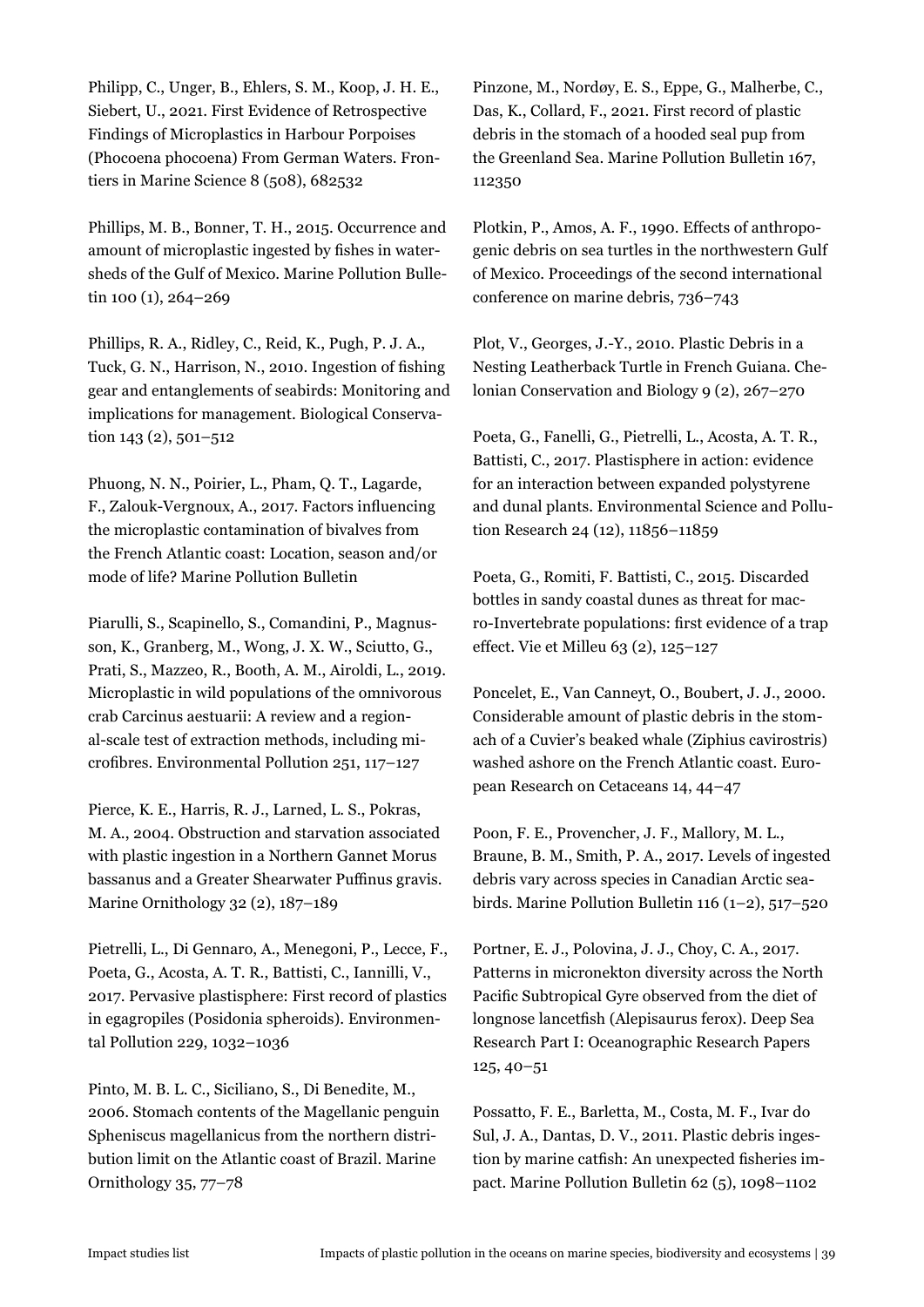Pozo, K., Gomez, V., Torres, M., Vera, L., Nuñez, D., Oyarzún, P., Mendoza, G., Clarke, B., Fossi, M. C., Baini, M., Přibylová, P., Klánová, J., 2019. Presence and characterization of microplastics in fish of commercial importance from the Biobío region in central Chile. Marine Pollution Bulletin 140, 315–319

Pribanic, S., Holcer, D., Miokovic, D., 1999. First report of plastic ingestion by striped dolphin (Stenella coeruleoalba) in the Croatian part of the Adriatic Sea. European Research on Cetaceans 13, 443–446

Prince, P. A., 1980. The Food and Feeding ecology of Grey-headed Albatross Diomedea chrysostoma and Black-bowed Albatross D. melaniohris. Ibis 122 (4), 476–488

Prokhorova, T., 2013. Survey report from the joint Norwegian/Russian ecosystem Survey in the Barents Sea and adjacent waters, August – October 2013. IMR/PINRO Joint Report Series 4/2013, 14–16

Provencher, J. F., Bond, A. L., Hedd, A., Montevecchi, W. A., Muzaffar, S. B., Courchesne, S. J., Gilchrist, H. G., Jamieson, S. E., Merkel, F. R., Falk, K., Durinck, J., Mallory, M. L., 2014. Prevalence of marine debris in marine birds from the North Atlantic. Marine Pollution Bulletin 84 (2), 411–417

Provencher, J. F., Gaston, A. J., Mallory, M. L., 2009. Evidence for increased ingestion of plastics by northern fulmars (Fulmarus glacialis) in the Canadian Arctic. Marine Pollution Bulletin 58 (7), 1092–1095

Provencher, J. F., Gaston, A. J., Mallory, M. L., O'Hara, P. D., Gilchrist, H., 2010. Ingested plastic in a diving seabird, the thick-billed murre (Uria lomvia), in the eastern Canadian Arctic. Marine Pollution Bulletin 60 (9), 1406–1411

Provencher, J. F., Vermaire, J. C., Avery-Gomm, S., Braune, B. M., Mallory, M. L., 2018. Garbage in guano? Microplastic debris found in faecal precursors of seabirds known to ingest plastics. Science of The Total Environment 644, 1477–1484

Puig-Lozano, R., Bernaldo de Quirós, Y., Díaz-Delgado, J., García-Álvarez, N., Sierra, E., De la Fuente, J., Sacchini, S., Suárez-Santana, C. M., Zucca, D., Câmara, N., Saavedra, P., Almunia, J., Rivero, M. A., Fernández, A., Arbelo, M., 2018. Retrospective study of foreign body-associated pathology in stranded cetaceans, Canary Islands (2000–2015). Environmental Pollution 243, 519–527

Quilliam, R. S., Jamieson, J., Oliver, D. M., 2014. Seaweeds and plastic debris can influence the survival of faecal indicator organisms in beach environments. Marine Pollution Bulletin 84 (1–2), 201–207

Qu, X., Su, L., Li, H., Liang, M., Shi, H., 2018. Assessing the relationship between the abundance and properties of microplastics in water and in mussels. Science of The Total Environment 621, 679–686

Railo, S., Talvitie, J., Setälä, O., Koistinen, A., Lehtiniemi, M., 2018. Application of an enzyme digestion method reveals microlitter in Mytilus trossulus at a wastewater discharge area. 130, 206–214

Ramirez, G. D., 1986. Rescue of Entangled South American Sea Lions (Otaria flavescens). A report for the center of environmental education, Washington DC, 16

Ramirez-Llodra, E., De Mol, B., Company, J. B., Coll, M., Sardà, F., 2013. Effects of natural and anthropogenic processes in the distribution of marine litter in the deep Mediterranean Sea. Progress in Oceanography 118, 273–287

Ramos, J. A. A., Barletta, M., Costa, M. F., 2012. Ingestion of nylon threads by Gerreidae while using a tropical estuary as foraging grounds. Aquatic Biology 17 (1), 29–34

Randall, B., Randall, R., Roussow, G., 1983. Plastic particle pollution in great shearwaters (Puffinis gravie) from Gough Island. South African Journal of Antarctic Research 13, 49–50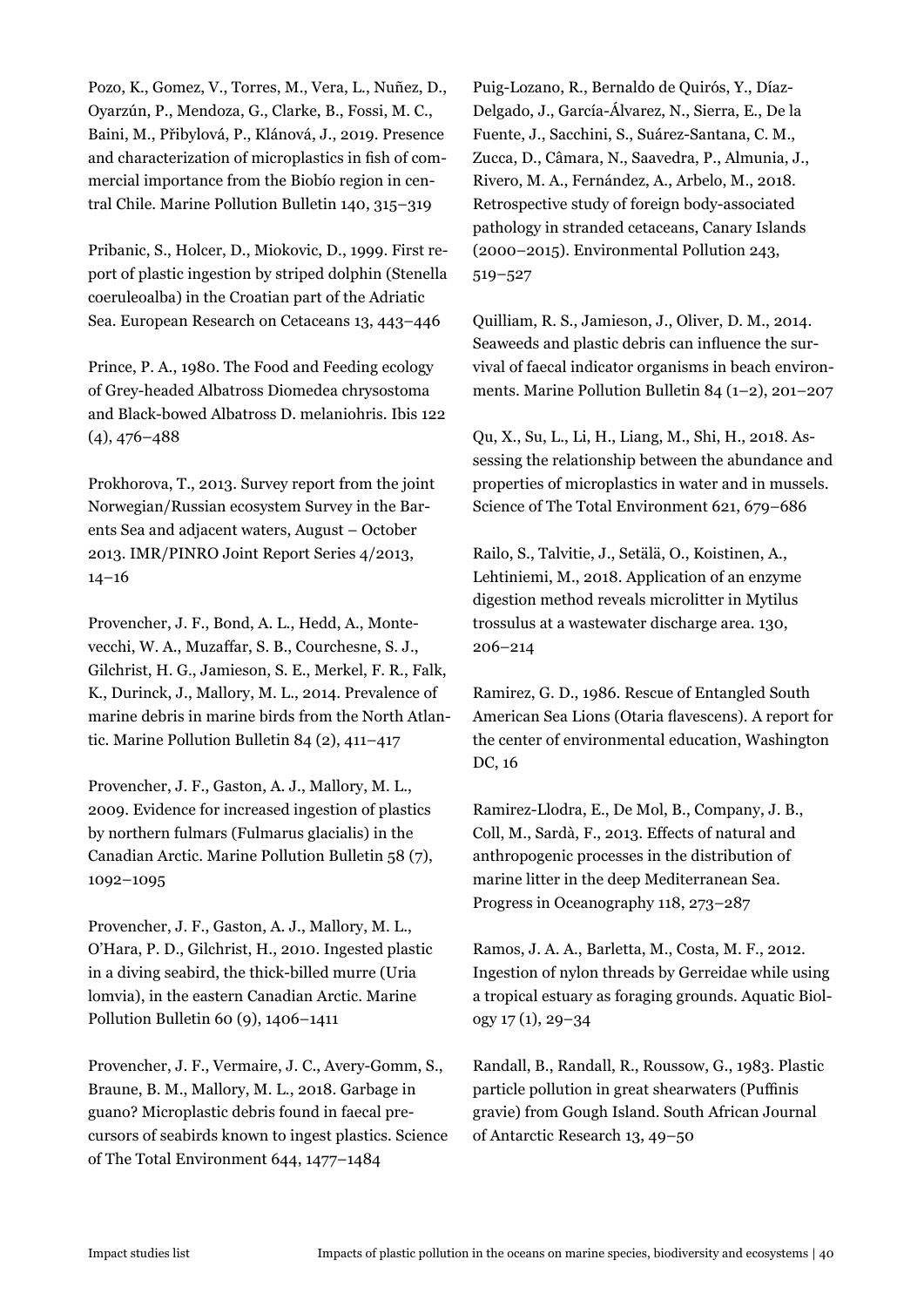Rebolledo, B. E. L., Van Franeker, J. A., Jansen, O. E., Brasseur, S. M. J. M., 2013. Plastic ingestion by harbour seals (Phoca vitulina) in The Netherlands. Marine Pollution Bulletin 67 (0), 200–202

Rech, S., Gusmao, J. B., Kiessling, T., Hidalgo-Ruz, V., Meerhoff, E., Gatta-Rosemary, M., Moore, C., de Vine, R., Thiel, M., 2020. A desert in the ocean – Depauperate fouling communities on marine litter in the hyper-oligotrophic South Pacific Subtropical Gyre. Science of The Total Environment, 143545

Rech, S., Thiel, M., Borrell Pichs, Y. J., García-Vazquez, E., 2018. Travelling light: Fouling biota on macroplastics arriving on beaches of remote Rapa Nui (Easter Island) in the South Pacific Subtropical Gyre. Marine Pollution Bulletin 137, 119–128

Rees, E. I. S., Southward, A. J., 2009. Plastic Floatsam as an agent for dispersal of Perforatus perforatus (Cirripedia:Balanidae). Marine Biodiversity Records 2, e25

Reid, S., 1981. Wreck of kerguelen and blue petrels. Notornis 28, 239–240

Reisser, J., Shaw, J., Hallegraeff, G., Proietti, M., Barnes, D. K. A., Thums, M., Wilcox, C., Hardesty, B. D., Pattiaratchi, C., 2014. Millimeter-Sized Marine Plastics: A New Pelagic Habitat for Microorganisms and Invertebrates. Public Library of Science 9 (6), e100289

Renzi, M., Blašković, A., Bernardi, G., Russo, G. F., 2018. Plastic litter transfer from sediments towards marine trophic webs: A case study on holothurians. Marine Pollution Bulletin 135, 376–385

Renzi, M., Guerranti, C., Blašković, A., 2018. Microplastic contents from maricultured and natural mussels. Marine Pollution Bulletin 131, Part A, 248–251

Renzi, M., Specchiulli, A., Blašković, A., Manzo, C., Mancinelli, G., Cilenti, L., 2019. Marine litter in stomach content of small pelagic fishes from the Adriatic Sea: sardines (Sardina pilchardus) and anchovies (Engraulis encrasicolus). Environmental Science and Pollution Research 26 (3), 2771–2781

Ribeiro, F., Okoffo, E. D., O'Brien, J. W., Fraissinet-Tachet, S., O'Brien, S., Gallen, M., Samanipour, S., Kaserzon, S., Mueller, J. F., Galloway, T., Thomas, K. V., 2020. Quantitative Analysis of Selected Plastics in High-Commercial-Value Australian Seafood by Pyrolysis Gas Chromatography Mass Spectrometry. Environmental Science & Technology 54 (15), 9408–9417

Rios, Lorena M., Moore, Charles, Jones, Patrick R., 2007. Persistent organic pollutants carried by synthetic polymers in the ocean environment. Marine Pollution Bulletin 54 (8), 1230–1237

Rizzi, M., Rodrigues, F. L., Medeiros, L., Ortega, I., Rodrigues, L., Monteiro, D. S., Kessler, F., Proietti, M. C., 2019. Ingestion of plastic marine litter by sea turtles in southern Brazil: abundance, characteristics and potential selectivity. Marine Pollution Bulletin 140, 536–548

Robards, M. D., Gould, P. J., Piatt, J. F., 1997. The Highest Global Concentrations and Increased Abundance of Oceanic Plastic Debris in the North Pacific: Evidence from Seabirds. Marine Debris. Sources, Impacts, and Solutions, 71–80

Robards, M. D., Piatt, J. F., Wohl, K. D., 1995. Increasing frequency of plastic particles ingested by seabirds in the subarctic North Pacific. Marine Pollution Bulletin 30 (2), 151–157

Robertson, C. J. R., Bell, E., Scofield, P., 2004. Autopsy report for seabirds killed and returned from New Zealand fisheries, 1 October 2001 to 30 September 2002. DOC Science Internal Series 155

Roberts, S. M., 2003. Examination of the stomach contents from a Mediterranean sperm whale found south of Crete, Greece. Journal of the Marine Biological Association of the United Kingdom 83 (3), 667–670

Robinson, S. L., 2005. Entanglement of Antarctic fur seals (Arctocephalus gazella) in man-made debris at Bird Island, South Georgia, during the 2004 winter and 2004/05 breeding season. CCAMLR Scientific Abstracts, 3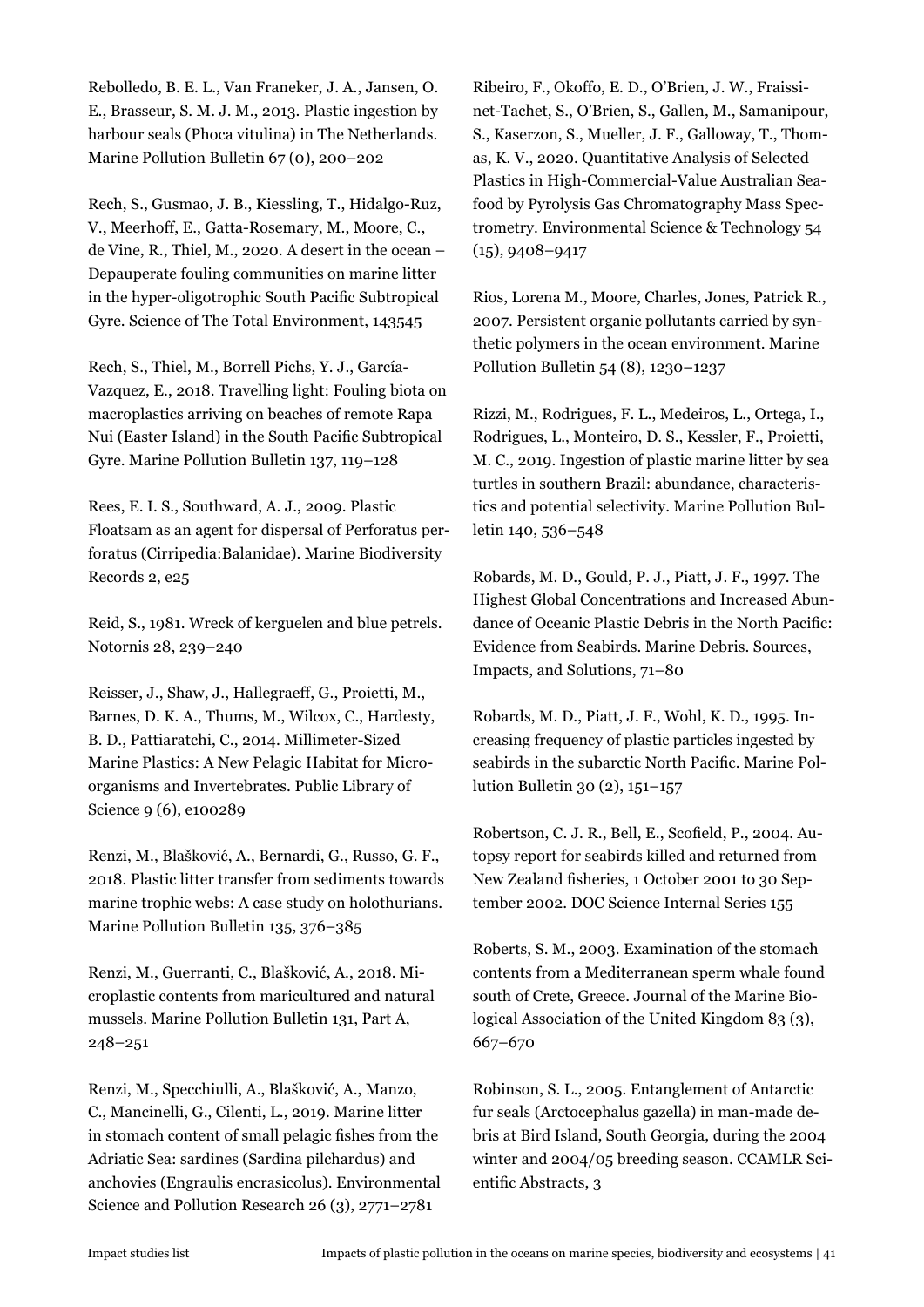Rochman, C. M. Tahir, A. Williams, S. L. Baxa, D. V. Lam, R. Miller, J. T. Teh, F. C. Werorilangi, S. Teh, S. J., 2015. Anthropogenic debris in seafood: Plastic debris and fibers from textiles in fish and bivalves sold for human consumption. Scientific Reports 5, 14340

Rodrigues, A., Oliver, David M., McCarron, A., Quilliam, R. S., 2019. Colonisation of plastic pellets (nurdles) by E. coli at public bathing beaches. Marine Pollution Bulletin 139, 376–380

Rodríguez, A., Rodríguez, B., Nazaret Carrasco, M., 2012. High prevalence of parental delivery of plastic debris in Cory's shearwaters (Calonectris diomedea). Marine Pollution Bulletin 64 (10), 2219–2223

Roman, L., Bell, E., Wilcox, C., Hardesty, B. D., Hindell, M., 2019. Ecological drivers of marine debris ingestion in Procellariiform Seabirds. Scientific Reports 9, 916

Roman, L., Paterson, H., Townsend, K. A., Wilcox, C., Hardesty, B. D., Hindell, M. A., 2019. Size of marine debris items ingested and retained by petrels. Marine Pollution Bulletin 142, 569–575

Roman, L., Schuyler, Q. A., Hardesty, B. D., Townsend, K. A., 2016. Anthropogenic Debris Ingestion by Avifauna in Eastern Australia. PLoS ONE 11 (8), e0158343

Romeo, T., Pietro, B., Pedá, C., Consoli, P., Andaloro, F., Fossi, M. C., 2015. First evidence of presence of plastic debris in stomach of large pelagic fish in the Mediterranean Sea. Marine Pollution Bulletin 95 (0), 358–361

Romeu, O. R., Cartes, J. E., Solé, M., Carrassón, M., 2016. To what extent can specialized species succeed in the deep sea? The biology and trophic ecology of deep-sea spiny eels (Notacanthidae) in the Mediterranean Sea. Deep Sea Research Part I 115, 74–90

Rosas-Luis, R., 2016. Description of plastic remains found in the stomach contents of the jumbo squid Dosidicus gigas landed in Ecuador during 2014. Marine Pollution Bulletin 113 (1–2), 302–305

Rossi, L. C., Scherer, A. L., Petry, M. V., 2019. First record of debris ingestion by the shorebird American Oystercatcher (Haematopus palliatus) on the Southern coast of Brazil. Marine Pollution Bulletin 138, 235–240

Rudershausen, P. J., Buckel, J. A., Edwards, J., Gannon, D. P., Butler, C. M., Averett, T. W., 2010. Feeding Ecology of Blue Marlins, Dolphinfish, Yellowfin Tuna, and Wahoos from the North Atlantic Ocean and Comparisons with other Oceans. Transactions of the American Fisheries Society 139 (5), 1335–1359

Rummel, C. D., Löder, M. G. J., Fricke, N. F., Lang, T., Griebeler, E., Janke, M., Gerdts, G., 2016. Plastic ingestion by pelagic and demersal fish from the North Sea and Baltic Sea. Marine Pollution Bulletin 102 (1), 134–141

Ryan, P. G., 2008. Seabirds indicate changes in the composition of plastic litter in the Atlantic and south-western Indian Oceans. Marine Pollution Bulletin 56 (8), 1206–1409

Ryan, P. G., 1986. The Incidence and Effects of Ingested Plastic on Seabirds. University of Cape Town

Ryan, P. G., Branch, G. M., 2012. The November 2011 irruption of buoy barnacles Dosima fascicularis in the Western Cape, South Africa. African Journal of Marine Science 34 (1), 157–162

Ryan, P. G., Cole, G., Spiby, K., Nel, R., Osborne, A., Perold, V., 2016. Impacts of plastic ingestion on post-hatchling loggerhead turtles off South Africa. Marine Pollution Bulletin 107 (1), 155–160

Ryan, P. G., Connell, A. D., Gardner, B. D., 1988. Plastic ingestion and PCBs in seabirds: Is there a relationship? 19 4 (174–176)

Ryan, P. G., de Bruyn, P. J. N., Bester, M. N., 2016. Regional differences in plastic ingestion among Southern Ocean fur seals and albatrosses. Marine Pollution Bulletin 104 (1–2), 207–210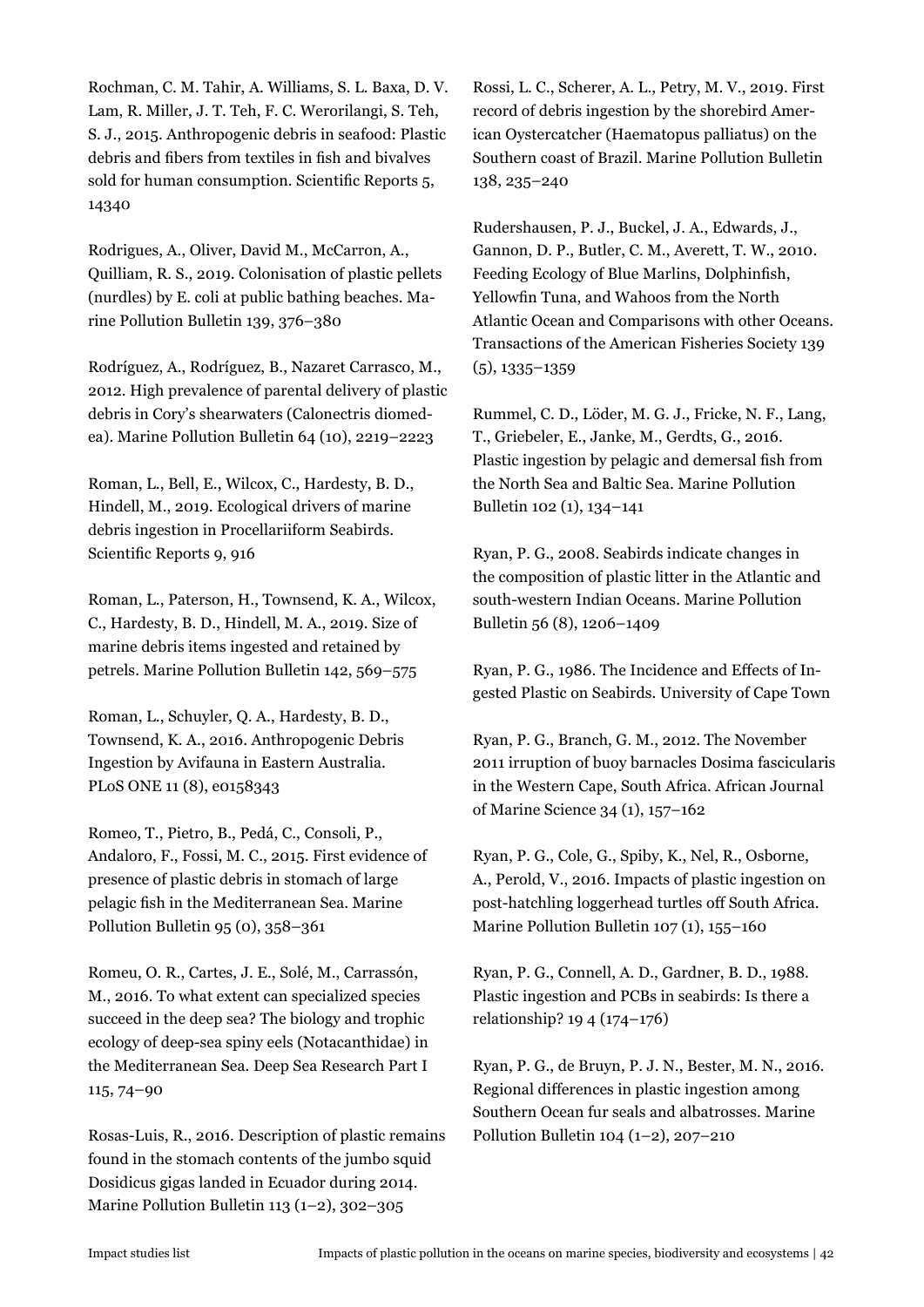Ryan, P. G., Fraser, M. W., 1988. The Use of Great Skua Pellets as Indicators of Plastic Pollution in Seabirds. Emu – Austral Ornithology 88 (1), 16–19

Ryan, P. G., Weideman, E. A., Perold, V., Durholtz, D., Fairweather, T. P., 2020. A trawl survey of seafloor macrolitter on the South African continental shelf. Marine Pollution Bulletin 150, 110741

Sadove, S. S., Morreale, S. J., 1989. Marine mammal and sea turtle encounters with marine debris in the New York Bight and the northeast Atlantic. Proceedings of the Second International Conference on Marine Debris, Honolulu, Hawaii, 2–7

Saeed, T., Al-Jandal, N., Al-Mutairi, A., Taqi, H., 2020. Microplastics in Kuwait marine environment: Results of first survey. Marine Pollution Bulletin 152, 110880

Sainio, E., Lehtiniemi, M., Setälä, O., 2021. Microplastic ingestion by small coastal fish in the northern Baltic Sea, Finland. Marine Pollution Bulletin 172, 112814

Sajikumar, K. K., Ragesh, N., Remya, R., Mohamed, K. S., 2013. Occurence of plastic debris in the stomach of yellowfin tuna (Thunnus albacares) from the Arabian Sea: A cause for concern. Marine Fisheries Information Service T&E Ser 217, 13

Saleh, M. A., 2007. Assessment of mangrove vegetation on Abu Minqar Island of the Red Sea. Journal of Arid Environments 68 (2), 331–336

Saley, A. M., Smart, A. C., Bezerra, M. F., Burnham, T. L. U., Capece, L. R., Lima, L. F. O., Carsh, A. C., Williams, S. L., Morgan, S. G., 2019. Microplastic accumulation and biomagnification in a coastal marine reserve situated in a sparsely populated area. Marine Pollution Bulletin 146, 54–59

Sampaio, C. L. S., Leite, L., Reis-Filho, J. A., Loiola, M., Miranda, R. J., de Anchieta C. C. Nunes, J., Macena, B C. L., 2018. New insights into whale shark Rhincodon typus diet in Brazil: an observation of ram filter-feeding on crab larvae and analysis of stomach contents from the first stranding in Bahia state. Environmental Biology of Fishes 101 (8), 1285–1293

Sampson, L., Giraldo, A., Payán, L. F., Amorocho, D. F., Ramos, M. A., Seminoff, J. A., 2017. Trophic ecology of green turtle Chelonia mydas juveniles in the Colombian Pacific. Journal of the Marine Biological Association of the United Kingdom 98 (7), 1817–1829

Santana, M. F. M., Ascer, L. G., Custódio, M. R., Moreira, F. T., Turra, A., 2016. Microplastic contamination in natural mussel beds from a Brazilian urbanized coastal region: Rapid evaluation through bioassessment. Marine Pollution Bulletin 106 (1–2), 183–189

Santos, A. J. B., Bellini, C., Bortolon, L. F., Coluchi, R., 2012. Ghost nets haunt the olive ridley turtle (Lepidochelys olivacea) near the Brazilian Islands of Fernando de Noronha and Atol das Rocas. Herpetological Review 43 (2), 245

Santos, M. B., Martin, V., Arbelo, M., Fernández, A., Pierce, G. J., 2007. Insights into the diet of beaked whales from the atypical mass stranding in the Canary Islands in September 2002. Journal of the Marine Biological Association of the United Kingdom 87 (1), 243–251

Santos, R. G., Andrades, R., Boldrini, M. A., Martins, A. S., 2015. Debris ingestion by juvenile marine turtles: An underestimated problem. Marine Pollution Bulletin 93 (2), 37–43

Santos, R. G., Andrades, R., Demetrio, G. R., Kuwai, G. M., Sobral, M. F., Vieira, J. S., Machovsky-Capuska, G. E., 2020. Exploring plastic-induced satiety in foraging green turtles. Environmental Pollution 265, 114918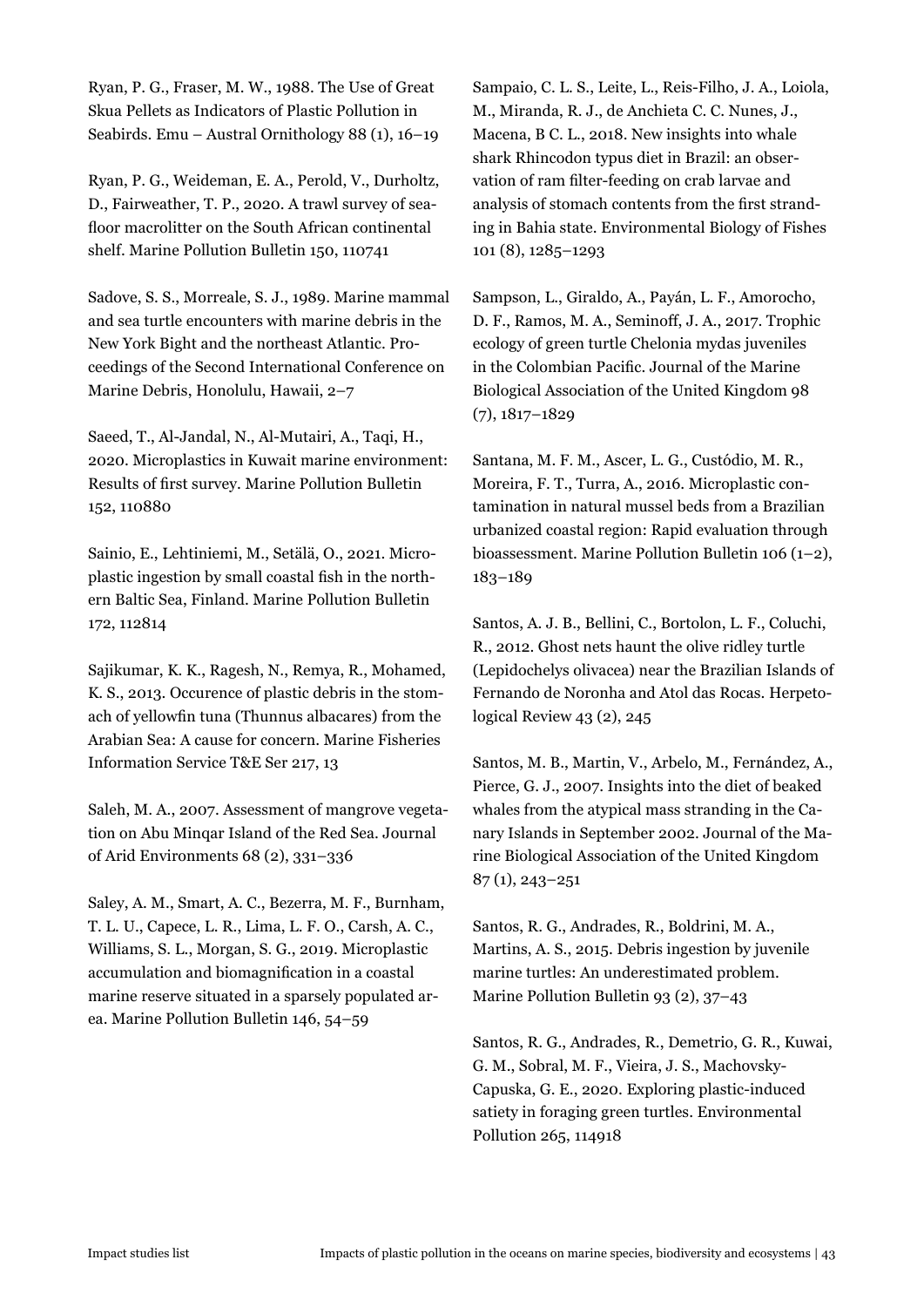Santos, R. G., Andrades, R., Fardim, L. M., Martins, A. S., 2016. Marine debris ingestion and Thayer's law – The importance of plastic color. Environmental Pollution 214, 585–588

Sathish, M. N., Jeyasanta, K. I., Patterson, J., 2020. Monitoring of microplastics in the clam Donax cuneatus and its habitat in Tuticorin coast of Gulf of Mannar (GoM), India. Environmental Pollution 266, 115219

Sazima, I., Gadig, O. B. F., Namora, R. C., Motta, F. S., 2002. Plastic debris collars on juvenile carcharhinid sharks (Rhizoprionodon lalandii) in southwest Atlantic. Marine Pollution Bulletin 44 (10), 1149–1151

Sbrana, A., Valente, T., Scacco, U., Bianchi, J., Silvestri, C., Palazzo, L., de Lucia, G. A., Valerani, C., Ardizzone, G., Matiddi, M., 2020. Spatial variability and influence of biological parameters on microplastic ingestion by Boops boops (L.) along the Italian coasts, Western Mediterranean Sea. Environmental Pollution 263, 114429

Schernewski, G., Balciunas, A., Gräwe, D., Gräwe, U., Klesse, K., Schulz, M., Wesnigk, S., Fleet, D., Haseler, M., Möllman, N., Werner, S., 2017. Beach macro-litter monitoring on southern Baltic beaches: results, experiences and recommendations. Journal of Coastal Conservation, 1–21

Schuyler, Q., Hardesty, B. D., Wilcox, C., Townsend, K., 2012. To Eat or Not to Eat? Debris Selectivity by Marine Turtles. PLoS ONE 7 (7), e40884

Schwartz, F. J., 1984. A blacknose shark from North Carolina deformed by encircling monofilament line. Florida Scientist 47 (1), 62–64

Scordino, J., 1985. Studies on fur seal entanglement, 1981–1984, St. Paul Island, Alaska. Proceedings of the Workshop on the fate and impact of marine debris, 278–291

Scott, N., Porter, A., Santillo, D., Simpson, H., Lloyd-Williams, S., Lewis, C., 2019. Particle characteristics of microplastics contaminating the mussel Mytilus edulis and their surrounding environments. Marine Pollution Bulletin 146, 125–133

Secchi, E. R., Zarzur, S., 1999. Plastic debris ingested by a Blainville's beaked whale, Mesoplodon densirostris, washed ashore in Brazil. Aquatic Mammals 25 (1), 1

Segawa, T., Kemper, C., 2015. Cetacean strandings in South Australia (1881–2008). Australian Mammalogy 37 (1), 51–66

Seif, S., Provencher, J. F., Avery-Gomm, S., Daoust, P. Y., Mallory, M. L., Smith, P. A., 2017. Plastic and Non-plastic Debris Ingestion in Three Gull Species Feeding in an Urban Landfill Environment. Archives of Environmental Contamination and Toxicology 74 (3), 349–360

Seitz, J. C., Poulakis, G. R., 2006. Anthropogenic effects on the smalltooth sawfish (Pristis pectinata) in the United States. Marine Pollution Bulletin 52  $(11), 1533 - 1540$ 

Sfriso, A. A., Tomio, Y., Rosso, B., Gambaro, A., Sfriso, A., Corami, F., Rastelli, E., Corinaldesi, C., Mistri, M., Munari, C., 2020. Microplastic accumulation in benthic invertebrates in Terra Nova Bay, (Ross Sea, Antarctica. Environment International 137, 105587

Shabani, F., Nasrolahi, A., Thiel, M., 2019. Assemblage of encrusting organisms on floating anthropogenic debris along the northern coast of the Persian Gulf. Environmental Pollution 254, 112979

Shaughnessy, P., Briggs, S. U. E., Constable, R., 2001. Observations on Seals at Montague Island, New South Wales. Australian Mammalogy 23, 1–7

Shaughnessy, P. D., 1980. Entanglement of Cape fur seals with man-made objects. Marine Pollution Bulletin 11 (11), 332–336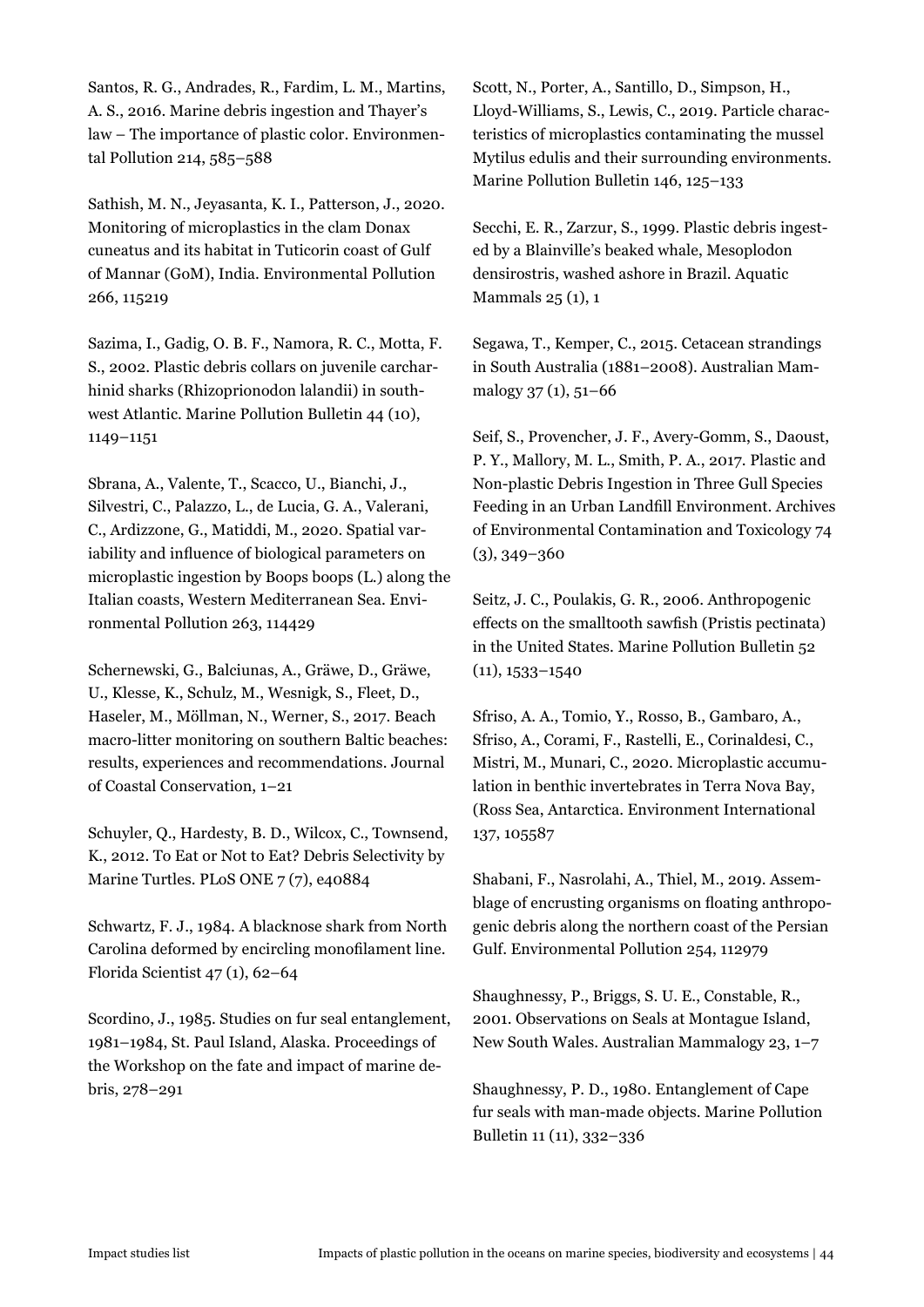Shaver, D. J., 1991. Feeding Ecology of Wild and Head-Started Kemp's Ridley Sea Turtles in South Texas Waters. Journal of Herpetology 25 (3), 327– 334

Sheehan, E. V., Rees, A., Bridger, D., Williams, T., Hall-Spencer, J. M., 2017. Strandings of NE Atlantic gorgonians. Biological Conservation 209, 482–487

Shoham-Frider, E., Amiel, S., Roditi-Elasar, M., Kress, N., 2002. Risso's dolphin (Grampus griseus) stranding on the coast of Israel, eastern Mediterranean. Autopsy results and trace metal concentrations. Science of The Total Environment 295 (1–3), 157–166

Sileo, L., Sievert, P. R., Samuel, M. D., 1990. Prevalence and Characteristics of Plastic ingested by Hawaiian Seabirds. Proceedings of the Second International Conference on Marine Debris 1, 665–681

Sileo, L., Sievert, P. R., Samuel, M. D., 1990. Causes of Mortality of Albatross Chicks at Midway Atoll. Journal of Wildlife Diseases 26 (3), 329–338

Silva, J. D. B., Barletta, M., Lima, A. R. A., Ferreira, G. V. B., 2018. Use of resources and microplastic contamination throughout the life cycle of grunts (Haemulidae) in a tropical estuary. Environmental Pollution 242, 1010–1021

Silva, M. M., Maldonado, G. C., Castro, R. O., de Sá Felizardo, J., Cardoso, R. P., dos Anjos, R. M., de Araújo, F. V., 2019. Dispersal of potentially pathogenic bacteria by plastic debris in Guanabara Bay, RJ, Brazil. Marine Pollution Bulletin 141, 561–568

Simmonds, M., 2012. Cetaceans and Marine Debris: The Great Unknown. Journal of Marine Biology 2012, 8

Simpfendorfer, C. A., Goodreid, A. B., McAuley, R. B., 2001. Size, Sex And Geographic Variation in the Diet of the Tiger Shark, Galeocerdo Cuvier, From Western Australian Waters. Environmental Biology of Fishes 61 (1), 37–46

Skóra, M. E., Sapota, M. R., Skóra, K. E., Pawelec, A., 2012. Diet of the twaite shad Alosa fallax (Lacépède, 1803) (Clupeidae) in the Gulf of Gdansk, the Baltic Sea. Oceanological and Hydrobiological Studies 41 (3), 24–32

Slater, J., 1992. The incidence of marine debris in the south-west of the World Heritage Area. Tasmanian Naturalist 25, 32–35

Slip, D. J., Green, K., Woehler, E. J., 1990. Ingestion of anthropogenic articles by seabirds at Macquarie Island. Marine Ornithology 18 (1), 74–77

Smith, L. E., 2018. Plastic ingestion by Scyliorhinus canicula trawl captured in the North Sea. Marine Pollution Bulletin 130, 6–7

Söffker, M., Sloman, K. A., Hall-Spencer, J. M., 2011. In situ observations of fish associated with coral reefs off Ireland. Deep Sea Research Part I 58, 818–825

Southward, A. J., Hiscock, K., Moyse, J., Elfimov, A. S., 2004. Habitat and distribution of the warm-water barnacle Solidobalanus fallax (Crustacea: Cirripedia). Journal of the Marine Biological Association of the UK 84 (06), 1169–1177

Souza, S. P., Siciliano, S., Cuenca, S., Sanctis, B., 2005. A True's beaked whale (Mesoplodon mirus) on the coast of Brazil: adding a new beaked whale species to the Western Tropical Atlantic and South America. Latin American Journal of Aquatic Mammals 4 (2), 129–136

Sparks, C., Immelman, S., 2020. Microplastics in offshore fish from the Agulhas Bank, South Africa. Marine Pollution Bulletin 156, 111216

Spear, L. B., Ainley, D. G., Ribic, C. A., 1995. Incidence of plastic in seabirds from the tropical pacific, 1984–1991: Relation with distribution of species, sex, age, season, year and body weight. Marine Environmental Research 40 (2), 123–146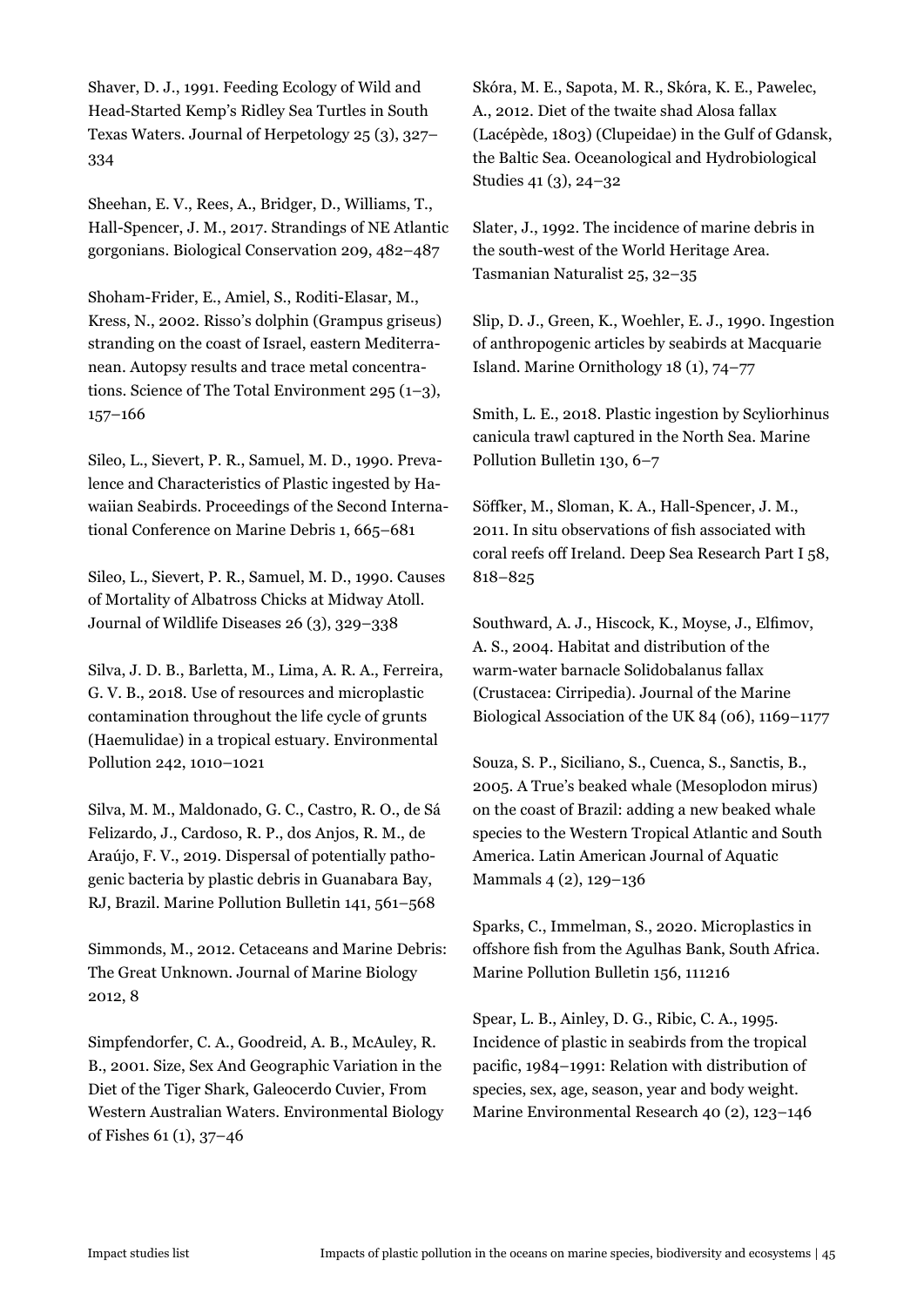Stamper, M. A., Whitaker, B. R., Schofield, T. D., 2006. Case study: Morbidity in a pygmy sperm whale Kogia breviceps due to ocean-bourne plastic. Marine Mammal Science 22 (3), 719–722

Steen, R., Torjussen, C. S., Jones, D. W., Tsimpidis, T., Miliou, A., 2016. Plastic mistaken for prey by a colony-breeding Eleonora''s falcon (Falco eleonorae) in the Mediterranean Sea, revealed by camera-trap. Marine Pollution Bulletin 106, 200–201

Steer, M., Cole, M., Thompson, R. C., Lindeque, P. K., 2017. Microplastic ingestion in fish larvae in the western English Channel. Environmental Pollution 226, 250–259

Stevens, J. D., 1984. Biological observations on sharks caught by sport fisherman of New South Wales. Marine and Freshwater Research 35 (5), 573–590

Stevens, L. M., Gregory, M. R., Foster, B. A., 1996. Fouling Bryozoa on pelagic and moored plastics from northern New Zealand. Bryozoans in space and time, 321–340

Stewart, B. S., Yochem, P. K., 1990. Entanglement of pinnipeds in synthetic debris and fishing net and line fragments at San Nicolas and San Miguel Islands, California, 1978–1986. Marine Pollution Bulletin 18 (6), 336–339

Su, L., Cai, H., Kolandhasamy, P., Wu, C., Rochman, C. M., Shi, H., 2018. Using the Asian clam as an indicator of microplastic pollution in freshwater ecosystems. Environmental Pollution 234, 347–355

Su, L., Deng, H., Li, B., Chen, Q., Pettigrove, V., Wu, C., Shi, H., 2019. The occurrence of microplastic in specific organs in commercially caught fishes from coast and estuary area of east China. Journal of Hazardous Materials 365, 716–724

Sulochanan, B., Bhat, G. S., Lavanya, S., Dineshbabu, A. P., Kaladharan, P., 2014. A preliminary assessment of ecosystem process and marine litter in the beaches of Mangalore. Indian Journal of Geo-Marine Science 43 (9), 1764–1769

Sung, C., Tachibana, Y., Suzuki, M., Hsieh, W., Kasuya, K., 2016. Identification of a poly(3-hydroxybutyrate)-degrading bacterium isolated from coastal seawater in Japan as Shewanella sp. Polymer Degradation and Stability 129, 268–274

Sun, X., Liang, J., Zhu, M., Zhao, Y., Zhang, B., 2018. Microplastics in seawater and zooplankton from the Yellow Sea. Environmental Pollution 242, 585–595

Sun, X., Li, Q., Shi, Y., Zhao, Y., Zheng, S., Liang, J., Liu, T., Tian, Z., 2019. Characteristics and retention of microplastics in the digestive tracts of fish from the Yellow Sea. Environmental Pollution 249, 878–885

Sun, X., Li, Q., Zhu, M., Liang, J., Zheng, S., Zhao, Y., 2017. Ingestion of microplastics by natural zooplankton groups in the northern South China Sea. Marine Pollution Bulletin 115 (1–2), 217–224

Sun, X., Liu, T., Zhu, M., Liang, J., Zhao, Y., Zhang, B., 2018. Retention and characteristics of microplastics in natural zooplankton taxa from the East China Sea. Science of The Total Environment 640–641, 232–242

Szabo, D., Lavers, J. L., Shimeta, J., Green, M. P., Mulder, R. A., Clarke, B. O., 2020. Correlations between per- and polyfluoroalkyl substances (PFASs) and body morphometrics in fledgling shearwaters impacted by plastic consumption from a remote Pacific island. Environmental Toxicology and Chemistry

Tagg, A. S., Oberbeckmann, S., Fischer, D., Kreikemeyer, B., Labrenz, M., 2019. Paint particles are a distinct and variable substrate for marine bacteria. Marine Pollution Bulletin 146, 117–124

Tanaka, K., Takada, H., 2016. Microplastic fragments and microbeads in digestive tracts of planktivorous fish from urban coastal waters. Scientific reports 6, 34351–34351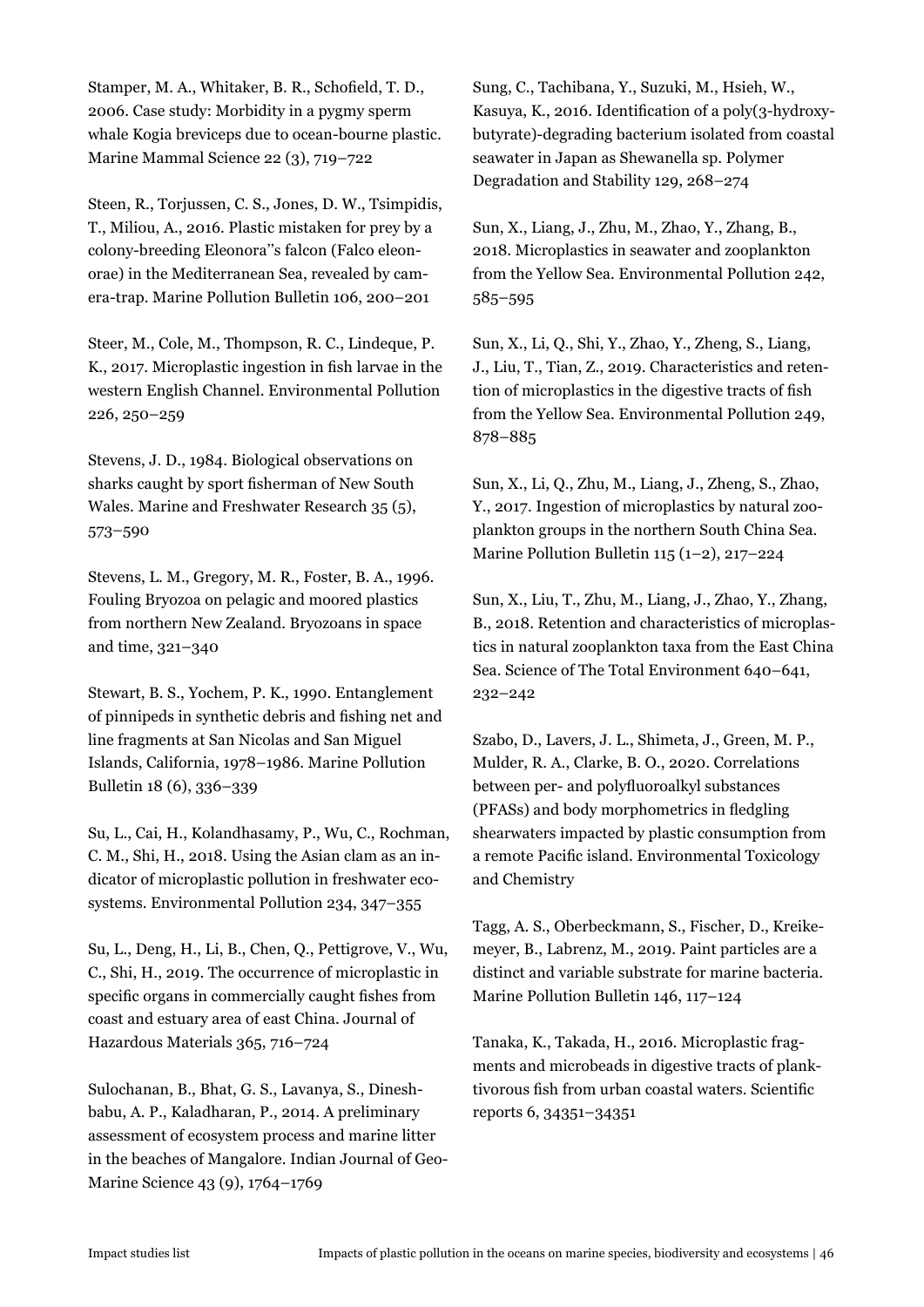Tanaka, K., Takada, H., Yamashita, R., Mizukawa, K., Fukuwaka, M., Watanuki, Y., 2015. Facilitated Leaching of Additive-Derived PBDEs from Plastic by Seabirds' Stomach Oil and Accumulation in Tissues. Environmental Science & Technology 49 (19), 11799–11807

Tanaka, K., Takada, H., Yamashita, R., Mizukawa, K., Fukuwaka, M., Watanuki, Y., 2013. Accumulation of plastic-derived chemicals in tissues of seabirds ingesting marine plastics. Marine Pollution Bulletin 69 (1–2), 219–222

Tanaka, K., van Franeker, J. A., Deguchi, T., Takada, H., 2019. Piece-by-piece analysis of additives and manufacturing byproducts in plastics ingested by seabirds: Implication for risk of exposure to seabirds. Marine Pollution Bulletin 145, 36–41

Tarpley, R. J., 1990. Plastic Ingestion by a Pygmy Sperm Whale, Kogia breviceps. Proceedings of the Second International Conference on Marine Debris, 745

Tarpley, R. J., Marwitz, S., 1993. Plastic debris ingestion by cetaceans along the Texas coast: two case reports. Aquatic Mammals 19 (2), 93–98

Tavares, D., Castro da Costa, L. L., Rangel, D., de Moura, J. F., Fulgencio Zalmon, I., Rosental Siciliano, S., 2016. Nests of the brown booby (Sula leucogaster) as a potential indicator of tropical ocean pollution by marine debris. Ecological Indicators 70, 10–14

Tavares, D. C., de Moura, J. F., Merico, A., Siciliano, S., 2017. Incidence of marine debris in seabirds feeding at different water depths. Marine Pollution Bulletin 119 (2), 68–73

Tavares, D. C., Moura, J. F., Merico, A., 2019. Anthropogenic debris accumulated in nests of seabirds in an uninhabited island in West Africa. Biological Conservation 236, 586–592

Taviani, M., Angeletti, L., Canese, S., Cannas, R., Cardone, F., Cau, A., Cau, A. B., Follesa, M. C., Marchese, F., Montagna, P., Tessarolo, C., 2017. The "Sardinian cold-water coral province" in the context of the Mediterranean coral ecosystems. Deep Sea Research Part II: Topical Studies in Oceanography 145 (Supplement C), 61–78

Taylor, G. A., 2004. Beach patrol scheme: Seabirds found dead on New Zealand beaches, 1997–1999. Notornis 51 (3), 176–191

Tekman, M. B., Krumpen, T., Bergmann, M., 2017. Marine litter on deep Arctic seafloor continues to increase and spreads to the North at the HAUSGAR-TEN observatory. Deep Sea Research Part I: Oceanographic Research Papers 120, 88–99

Teng, J., Wang, Q., Ran, W., Wu, D., Liu, Y., Sun, S., Liu, H., Cao, R., Zhao, J., 2019. Microplastic in cultured oysters from different coastal areas of China. Science of The Total Environment 653, 1282–1292

Terepocki, A. K., Brush, A. T., Kleine, L. U., Shugart, G. W., Hodum, P., 2017. Size and dynamics of microplastic in gastrointestinal tracts of Northern Fulmars (Fulmarus glacialis) and Sooty Shearwaters (Ardenna grisea). Marine Pollution Bulletin 116  $(1-2)$ ,  $143-150$ 

Thiel, M., Luna-Jorquera, G., Álvarez-Varas, R., Gallardo, C., Hinojosa, I. A., Luna, N., Miranda-Urbina, D., Morales, N., Ory, N., Pacheco, A. S., Portflitt-Toro, M., Zavalaga, C., 2018. Impacts of Marine Plastic Pollution From Continental Coasts to Subtropical Gyres—Fish, Seabirds, and Other Vertebrates in the SE Pacific. Frontiers in Marine Science 5 (238)

Thushari, G. G. N., Senevirathna, J. D. M., Yakupitiyage, A., Chavanich, S., 2017. Effects of microplastics on sessile invertebrates in the eastern coast of Thailand: An approach to coastal zone conservation. Marine Pollution Bulletin 124 (1), 349–355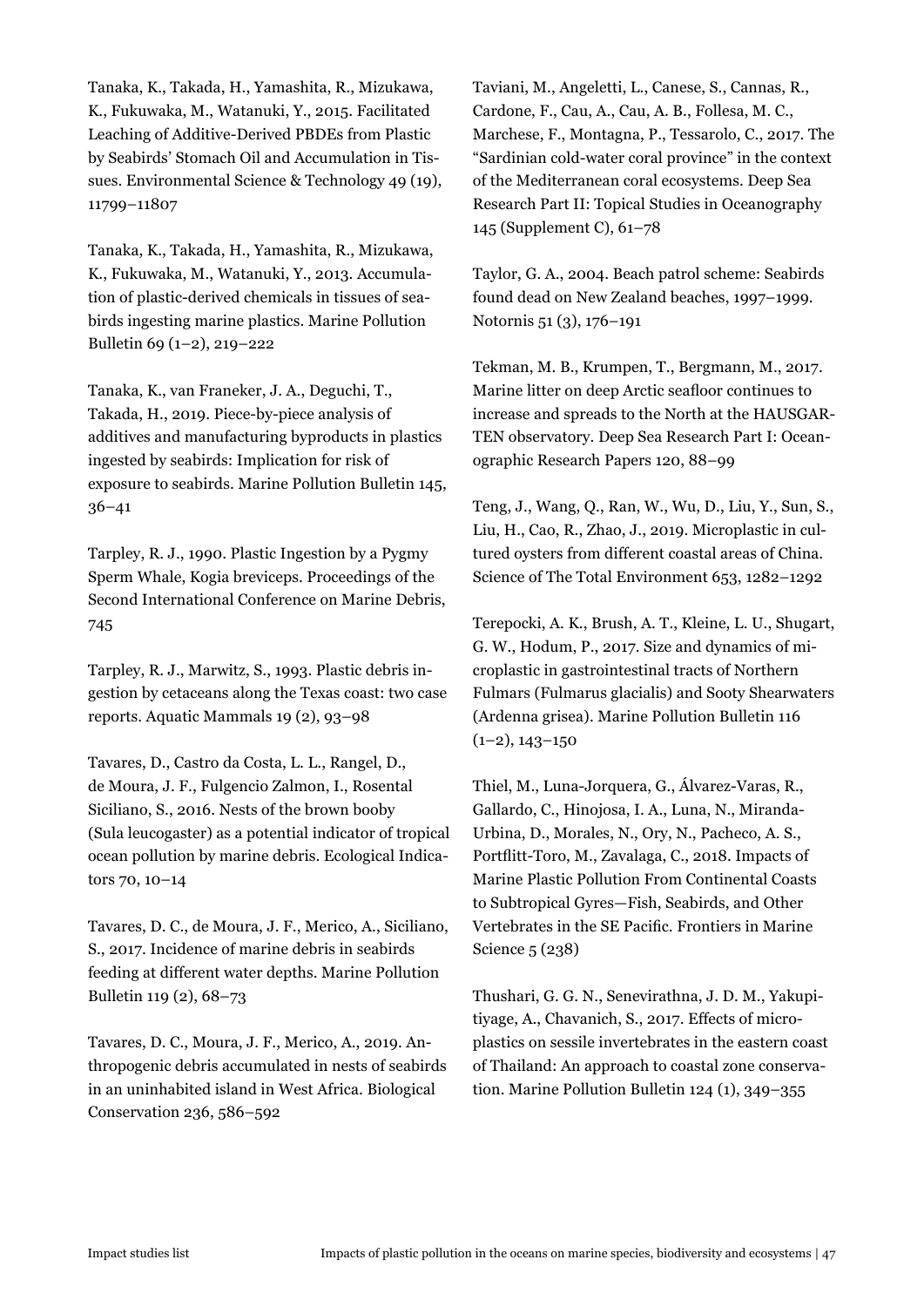Tomás, J., Guitart, R., Mateo, R., Raga, J. A., 2002. Marine debris ingestion in loggerhead sea turtles, Caretta caretta, from the Western Mediterranean. Marine Pollution Bulletin 44 (3), 211–216

Tonay, A. M., Dede, A., Ozturk, A. A., Ozturk, B., Briand, F., 2007. Stomach contents of harbour porpoises (Phocoena phocoena) from the Turkish Western Black Sea in spring and early summer. CIESM Congress Proceedings (38)

Torres, D., Jorquera, D., 1996. Monitoring results of marine debris at Cape Shirreff, Livingston Island, South Shetland Islands, during the Antarctic season 1995/96. Ser. Cient. INACH 46, 121–132

Torres, D., Jorquera, D., Vallejos, V., Hucke-Gaete, R., Zárate, S., 1997. Beach debris survey at Cape Shirreff, Livingston Island, during the Antarctic season 1996/97. Ser. Cient. INACH 47

Tourinho, P. S., Ivar do Sul, J. A., Fillmann, G., 2010. Is marine debris ingestion still a problem for the coastal marine biota of southern Brazil? Marine Pollution Bulletin 60 (3), 396–401

Trevail, A. M., Gabrielsen, G. W., Kühn, S., Van Franeker, J. A., 2015. Elevated levels of ingested plastic in a high Arctic seabird, the northern fulmar (Fulmarus glacialis). Polar Biology 38 (7), 975–981

Tutman, P., Kapiris, K., Kirinčić, M., Pallaoro, A., 2017. Floating marine litter as a raft for drifting voyages for Planes minutus (Crustacea: Decapoda: Grapsidae) and Liocarcinus navigator (Crustacea: Decapoda: Polybiidae). Marine Pollution Bulletin 120 (1–2), 217–221

Uneputty, P., Evans, S. M., 1997. The impact of plastic debris on the biota of tidal flats in Ambon Bay, eastern Indonesia. Marine Environmental Research 44 (3), 233–242

Unger, B., Rebolledo, E. L., Bravo Deaville, R., Gröne, A., Ijsseldijk, L. L., Leopold, M. F., Siebert, U., Spitz, J., Wohlsein, P., Herr, H., 2016. Large amounts of marine debris found in sperm whales stranded along the North Sea coast in early 2016. Marine Pollution Bulletin 112 (1–2), 134–141

Urra, J., Palomino, D., Lozano, P., González-García, E., Farias, C., Mateo-Ramírez, Á., Fernández-Salas, L. M., López-González, N., Vila, Y., Orejas, C., Puerta, P., Rivera, J., Henry, L. A., Rueda, J. L., 2021. Deep-sea habitat characterization using acoustic data and underwater imagery in Gazul mud volcano, Gulf of Cádiz, NE Atlantic. Deep Sea Research Part I: Oceanographic Research Papers, 103458

Valente, T., Sbrana, A., Scacco, U., Jacomini, C., Bianchi, J., Palazzo, L., de Lucia, G. A., Silvestri, C., Matiddi, M., 2019. Exploring microplastic ingestion by three deep-water elasmobranch species: A case study from the Tyrrhenian Sea. Environmental Pollution 253, 342–350

Van Cauwenberghe, L., Janssen, C. R., 2014. Microplastics in bivalves cultured for human consumption. Environmental Pollution 193 (0), 65–70

van den Beld, I. M. J., Guillaumont, B., Menot, L., Bayle, C., Arnaud-Haond, S., Bourillet, J., 2017. Marine litter in submarine canyons of the Bay of Biscay. Deep Sea Research Part II: Topical Studies in Oceanography 145, 142–152

van den Heuvel-Greve, M. J., van den Brink, A. M., Glorius, S. T., de Groot, G. A., Laros, I., Renaud, P. E., Pettersen, R., Węsławski, J. M., Kuklinski, P., Murk, A. J., 2021. Early detection of marine non-indigenous species on Svalbard by DNA metabarcoding of sediment. Polar Biology 44 (4), 653–665

Vandermeersch, G., Van Cauwenberghe, L., Janssen, C. R., Marques, A., Granby, K., Fait, G., Kotterman, M. J. J., Diogéne, J., Bekaert, K., Robbens, J., Devriese, L., 2015. A critical view on microplastic quantification in aquatic organisms. Environmental Research 143, 46–55

van Franeker, J. A., 1985. Plastic ingestion in the North Atlantic fulmar. Marine Pollution Bulletin 16  $(9), 367 - 369$ 

van Franeker, J. A. Bell, P. J., 1988. Plastic ingestion by petrels breeding in Antarctica. Marine Pollution Bulletin 19 (12), 672–674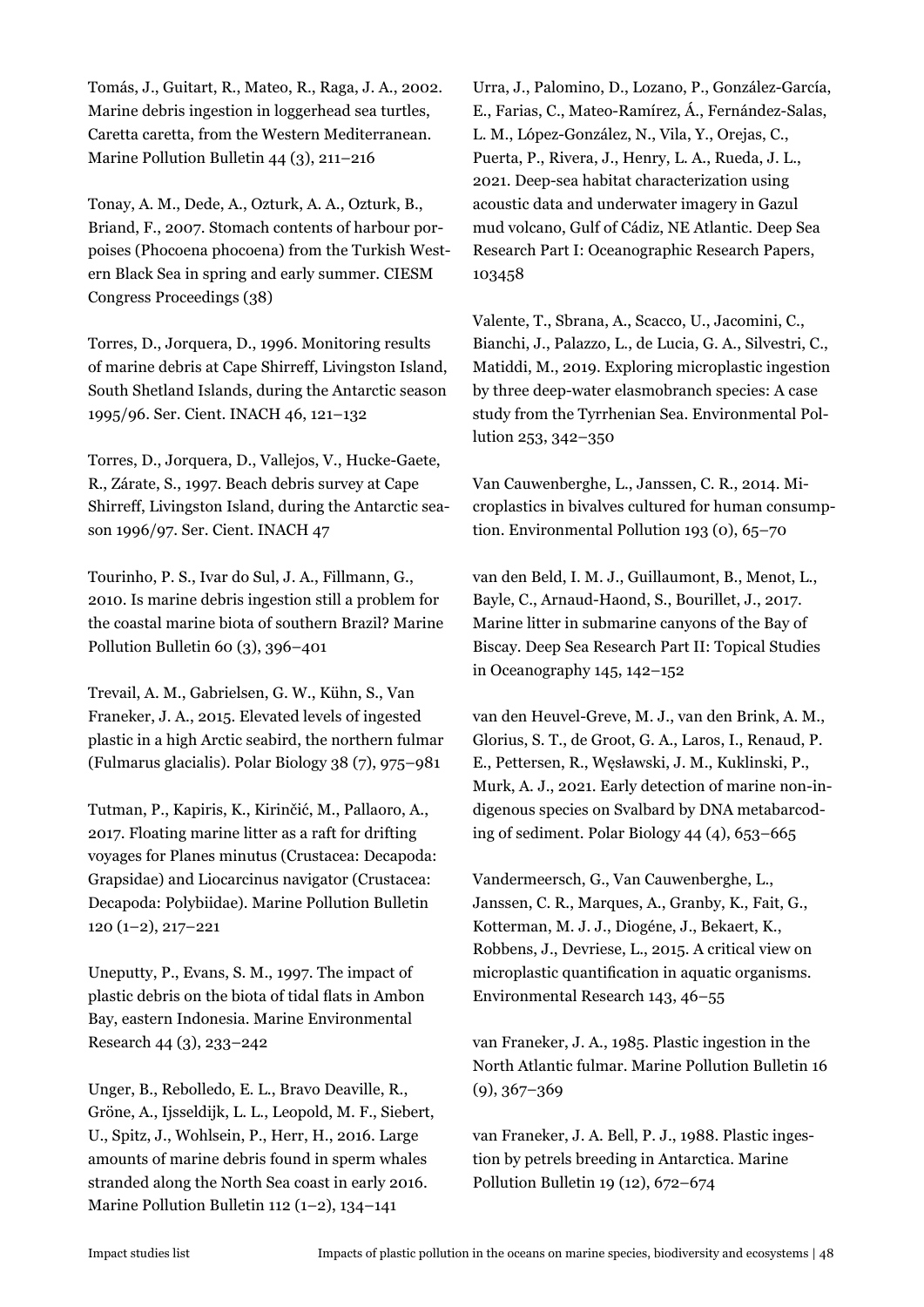van Franeker, J. A., Blaize, C., Danielsen, J., Fairclough, K., Gollan, J., Guse, N., Hansen, P., Heubeck, M., Jensen, J., Le Guillou, G., Olsen, B., Olsen, K., Pedersen, J., Stienen, E. W. M., Turner, D. M., 2011. Monitoring plastic ingestion by the northern fulmar Fulmarus glacialis in the North Sea. Environmental Pollution 159 (10), 2609–2615

van Franeker, J. A., Bravo Rebolledo, E. L., Hesse, E., IJsseldijk, L. L., Kühn, S., Leopold, M., Mielke, L., 2018. Plastic ingestion by harbour porpoises Phocoena phocoena in the Netherlands: Establishing a standardised method. Ambio

van Franeker, J. A., Meijboom, A., de Jong, M. L., 2004. Marine litter monitoring by Northern Fulmars in the Netherlands 1982–2003.

van Nierop, M. M; den Hartog, J. C., 1984. A study on the Gut contents of live Juvenile Loggerhead Turtles, Caretta Caretta (Linnaeus) (Reptilia, Cheloniidae), from the South-Eastern part of the North Atlantic Ocean, with emphasis on Coelenterate Identification. Zoologische Mededelingen 59 (4), 35–54

Varghese, S. P., Somvanshi, V. S., John, M. E., Dalvi, R. S., 2013. Diet and consumption rates of common dolphinfish, Coryphaena hippurus, in the eastern Arabian Sea. Journal of Applied Ichthyology 29 (5), 1022–1029

Vaske Júnior, T., Lessa, R. P., 2004. Feeding habits of the common dolphinfish Coryphaena hippurus, in northeastern Brazil's Exclusive Economic Zone. Arquivos de Ciências do Mar 37, 131–138

Vélez-Rubio, G. M., Teryda, N., Asaroff, P. E., Estrades, A., Rodriguez, D., Tomás, J., 2018. Differential impact of marine debris ingestion during ontogenetic dietary shift of green turtles in Uruguayan waters. Marine Pollution Bulletin 127, 603–611

Vendel, A. L. Bessa, F. Alves, V. E. N. Amorim, A. L. A. Patrício, J. Palma, A. R. T., 2017. Widespread microplastic ingestion by fish assemblages in tropical estuaries subjected to anthropogenic pressures. Marine Pollution Bulletin 117 (1–2),  $448-455$ 

Vered, G., Kaplan, A., Avisar, D., Shenkar, N., 2019. Using solitary ascidians to assess microplastic and phthalate plasticizers pollution among marine biota: A case study of the Eastern Mediterranean and Red Sea. Marine Pollution Bulletin 138, 618–625

Verlis, K. M., Campbell, M. L., Wilson, S. P., 2018. Seabirds and plastics don't mix: Examining the differences in marine plastic ingestion in wedge-tailed shearwater chicks at near-shore and offshore locations. Marine Pollution Bulletin 135, 852–861

Verlis, K. M., Campbell, M. L., Wilson, S. P., 2014. Marine debris is selected as nesting material by the brown booby (Sula leucogaster) within the Swain Reefs, Great Barrier Reef, Australia. Marine Pollution Bulletin 87 (1–2), 180–190

Viale, D., Verneau, N., Tison, Y., 1992. Stomach obstruction in a sperm whale beached on the Lavezzi islands: Macropollution in the Mediterranean. Journal de recherche oceanographique. Paris 16 (3), 100–102

Viehman, S., Vander P., Jenny L., Schellinger, J., 2011. Characterization of marine debris in North Carolina salt marshes. Marine Pollution Bulletin 62 (12), 2771–2779

Viršek, M. K., Lovšin, M. N., Koren, Š., Kržan, A., Peterlin, M., 2017. Microplastics as a vector for the transport of the bacterial fish pathogen species Aeromonas salmonicida. Marine Pollution Bulletin 125  $(1-2)$ , 301-309

Vliestra, L. S., Parga, J. A., 2002. Long-term changes in the type, but not amount, of ingested plastic particles in short-tailed shearwaters in the southeastern Bering Sea. Marine Pollution Bulletin 44 (9), 945–955

Waite, H. R., Donnelly, M. J., Walters, L. J., 2018. Quantity and types of microplastics in the organic tissues of the eastern oyster Crassostrea virginica and Atlantic mud crab Panopeus herbstii from a Florida estuary. Marine Pollution Bulletin 129 (1), 179–185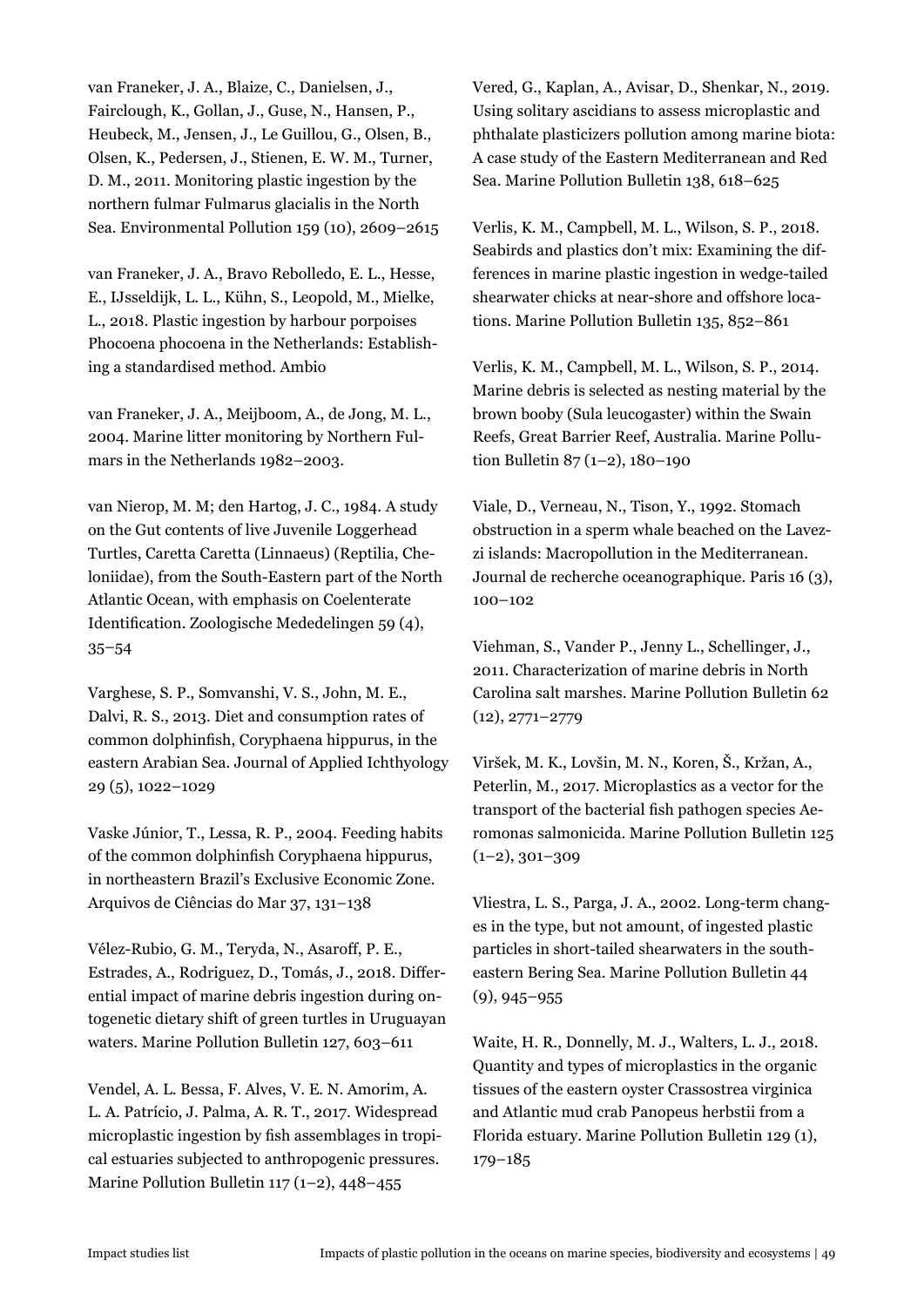Walker, W. A., Coe, J. M., 1989. Survey of marine debris ingestion by odontocete cetaceans. Proceedings of the Second International Conference on Marine Debris, 747–774

Waller, C. L., Griffiths, H. J., Waluda, C. M., Thorpe, S. E., Loaiza, I., Moreno, B., Pacherres, C. O., Hughes, K. A., 2017. Microplastics in the Antarctic marine system: An emerging area of research. Science of The Total Environment 598, 220–227

Waluda, C. M., Staniland, I. J., 2013. Entanglement of Antarctic fur seals at Bird Island, South Georgia. Marine Pollution Bulletin 74 (1), 244–252

Wang, J., Lu, L., Wang, M., Jiang, T., Liu, X., Ru, S., 2019. Typhoons increase the abundance of microplastics in the marine environment and cultured organisms: A case study in Sanggou Bay, China. Science of The Total Environment 667, 1–8

Wang, J., Wang, M., Ru, S., Liu, X., 2019. High levels of microplastic pollution in the sediments and benthic organisms of the South Yellow Sea, China. Science of The Total Environment 651, 1661–1669

Wang, T., Hu, M., Song, L., Yu, J., Liu, R., Wang, S., Wang, Z., Sokolova, I. M., Huang, W., Wang, Y., 2020. Coastal zone use influences the spatial distribution of microplastics in Hangzhou Bay, China. Environmental Pollution 266, 115137

Warlick, A., Duffield, D., Lambourn, D., Jeffries, S., Rice, J., Gaydos, J., Huggins, J., Calambokidis, J., Lahner, L., Olson, J., D'Agnese, E., Souze, V., Elsby, A., Norman, S., 2018. Spatio-Temporal Characterization of Pinniped Strandings and Human Interaction Cases in the Pacific Northwest, 1991–2016. Aquatic Mammals 44 (3), 299–318

Watanuki, Y., 1985. Food of Breeding Leach's Storm-Petrels (Oceanodroma leucorhoa). American Ornithologists' Union 102 (4), 884–886

Watermann, B. T., Löder, M., Herlyn, M., Daehne, B., Thomsen, A., Gall, K., 2017. Long-term 2007– 2013 monitoring of reproductive disturbance in the dun sentinel Assiminea grayana with regard to polymeric materials pollution at the coast of Lower Saxony, North Sea, Germany. Environmental Science and Pollution Research 24 (4), 3352–3362

Wedemeyer-Strombel, K. R., Balazs, G. H., Johnson, J. B., Peterson, T. D., Wicksten, M. K., Plotkin, P. T., 2015. High frequency of occurrence of anthropogenic debris ingestion by sea turtles in the North Pacific Ocean. Marine Biology 162 (10), 2079–2091

Welden, N. A., Abylkhani, B., Howarth, L. M., 2018. The effects of trophic transfer and environmental factors on microplastic uptake by plaice, Pleuronectes plastessa, and spider crab, Maja squinado. Environmental Pollution 239, 351–358

Welden, N. A. C., Cowie, P. R., 2016. Environment and gut morphology influence microplastic retention in langoustine, Nephrops norvegicus. Environmental Pollution 214, 859–865

Węsławski, J. M., Kotwicki, L., 2018. Macro-plastic litter, a new vector for boreal species dispersal on Svalbard. Polish Polar Research 39 (1), 165–174

Weslawski, J. M., Stempniewicz, L., Galaktionov, K., 1994. Summer diet of seabirds from the Frans Josef Land archipelago, Russian Arctic. Polar Research 13 (2), 173–181

Whitehead, T. O., Biccard, A., Griffiths, C., 2011. South African pelagic goose barnacles (Cirripedia, Thoracica): substratum preferences and influence of plastic debris on abundance and distribution. Crustaceana 84 (5), 635–649

Wieczorek, A. M., Morrison,. L., Croot, P. L. Allcock, A. L., MacLoughlin, E., Savard, O., Brownlow, H., Doyle, T. K., 2018. Frequency of Microplastics in Mesopelagic Fishes from the Northwest Atlantic. Frontiers in Marine Science 5 (39)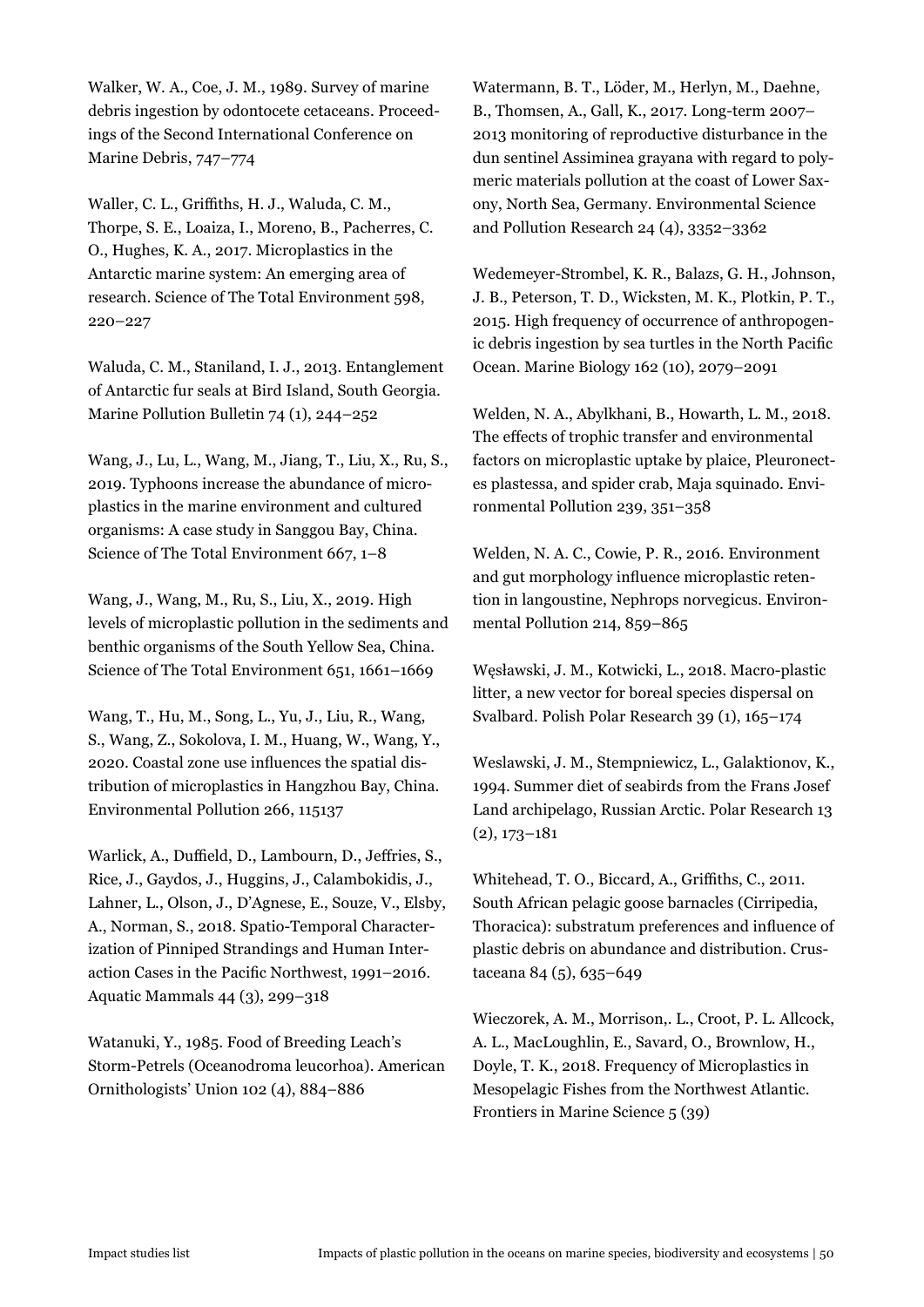Wilcox, C., Heathcote, G., Goldberg, J., Gunn, R., Peel, D., Hardesty, B. D., 2014. Understanding the Sources and Effects of Abandoned, Lost, and Discarded Fishing Gear on Marine Turtles in Northern Australia. Conservation Biology 29, 198–206

Wiley, D. N.; Asmutis, R. A.; Pitchford, T. D.; Gannon, D. P., 1995. Stranding and mortality of humpback whales, Megaptera novaeangliae, in the mid–Atlantic and southeast United States, 1985–1992. Fishery Bulletin 93, 196–205

Williams, R., Ashe, E., O'Hara, P. D., 2011. Marine mammals and debris in coastal waters of British Columbia, Canada. Marine Pollution Bulletin 62 (6), 1303–1316

Winston, J. E., 1982. Marine Bryozoans (Ectoprocta) of the Indian River area, Florida. Bulletin of the American Museum of Natural History 173, 99–176

Witherington, B., Hirama, S., Hardy, R., 2012. Young sea turtles of the pelagic Sargassum-dominated drift community: habitat use, population density, and threats. Marine Ecology Progress Series 463, 1–22

Witteveen, M., Brown, M., Ryan, P. G., 2017. Anthropogenic debris in the nests of kelp gulls in South Africa. Marine Pollution Bulletin 114 (2), 699–704

Wójcik-Fudalewska, D., Normant-Saremba, M., Anastácio, P., 2016. Occurrence of plastic debris in the stomach of the invasive crab Eriocheir sinensis. Marine Pollution Bulletin 113 (1–2), 306–311

Woodall, L. C., Jungblut, A. D., Hopkins, K., Hall, A., Robinson, L. F., Gwinnett, C., Paterson, G. L. J., 2018. Deep-sea anthropogenic macrodebris harbours rich and diverse communities of bacteria and archaea. PLoS ONE 13 (11), e0206220

Xiong, X., Chen, X., Zhang, K., Mei, Z., Hao, Y., Zheng, J., Wu, C., Wang, K., Ruan, Y., Lam, P. K. S., Wang, D., 2018. Microplastics in the intestinal tracts of East Asian finless porpoises (Neophocaena asiaeorientalis sunameri) from Yellow Sea and Bohai Sea of China. Marine Pollution Bulletin 136, 55–60

Yaghmour, F., 2020. Anthropogenic mortality and morbidity of marine turtles resulting from marine debris entanglement and boat strikes along the eastern coast of the United Arab Emirates. Marine Pollution Bulletin 153, 111031

Yaghmour, F., Al Bousi, M., Whittington-Jones, B., Pereira, J., García-Nuñez, S., Budd, J., 2018. Marine debris ingestion of green sea turtles, Chelonia mydas, (Linnaeus, 1758) from the eastern coast of the United Arab Emirates. Marine Pollution Bulletin 135, 55–61

Yamashita, R., Takada, H., Fukuwaka, M., Watanuki, Y., 2011. Physical and chemical effects of ingested plastic debris on short-tailed shearwaters, Puffinus tenuirostris, in the North Pacific Ocean. Marine Pollution Bulletin 62 (12), 2845–2849

Yorio, P., Marinao, C., Suárez, N., 2014. Kelp Gulls (Larus dominicanus) killed and injured by discarded monofilament lines at a marine recreational fishery in northern Patagonia. Marine Pollution Bulletin 85 (1), 186–189

Young, J. W., Lamb, T. D., Le, D., Bradford, R. W., Whitelaw, A. W., 1997. Feeding ecology and interannual variations in diet of southern bluefin tuna, Thunnus maccoyii, in relation to coastal and oceanic waters off eastern Tasmania, Australia. Environmental Biology of Fishes 50 (3), 275–291

Young, L. C., Vanderlip, C., Duffy, D. C., Afanasyev, V., Shaffer, S. A., 2009. Bringing Home the Trash: Do Colony-Based Differences in Foraging Distribution Lead to Increased Plastic Ingestion in Laysan Albatrosses? PLoS ONE 4 (10), e7623

Youngren, S. M., Rapp, D. C., Hyrenbach, K. D., 2018. Plastic ingestion by Tristram's Storm-petrel (Oceanodroma tristrami) chicks from French frigate shoals, Northwestern Hawaiian Islands. Marine Pollution Bulletin 128, 369–378

Zavala-Gonzalez, A., Mellink, E., 1997. Entanglement of California sea lions, Zalophus californianus californianus, in fishing gear in the central-northern part of the Gulf of California, Mexico. Fishery Bulletin 95 (1), 180–184